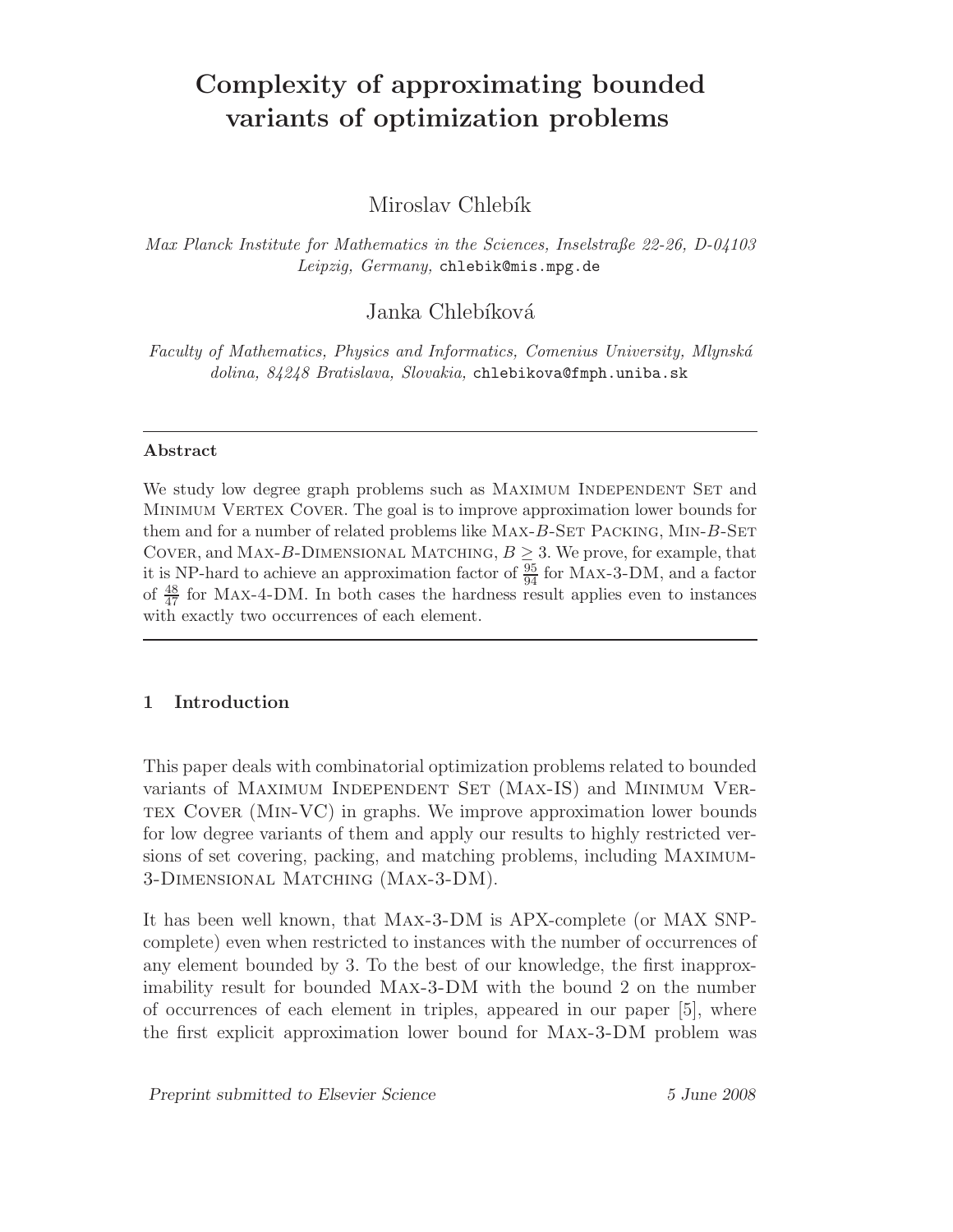given. For less restricted matching problem, MAX-3-SET PACKING, an inapproximability result for instances with 2 occurrences follows directly from hardness results for Max-IS problem on 3-regular graphs [2], [3]. For the B-DIMENSIONAL MATCHING problem with  $B > 4$ , the lower bounds on approximability were recently proven by Hazan, Safra, and Schwartz [12]. A limitation of their method, as they explicitly state, is that it does not provide an inapproximability factor for 3-Dimensional Matching. But just the 3-dimensional case is of major interest, as inapproximability results for it allow to improve on hardness of approximation factors for several problems of practical interest, e.g., scheduling problems, some (even highly restricted) cases of generalized assignment problem, and other packing problems.

This fact, and an important role of low degree variants of Maximum Independent Set and Minimum Vertex Cover as intermediate steps in reductions to many other problems of interest, motivated our attempt to push the current technique to its limits.

We build our reductions on a restricted version of MAXIMUM LINEAR EQUA-TIONS over  $\mathbb{Z}_2$  with 3 variables per equation and with the (large) constant number of occurrences of each variable. Recall that this method, based on the deep Håstad's version of PCP theorem, was also used to prove  $(\frac{117}{116} - \varepsilon)$ approximability lower bound for the TRAVELING SALESMAN problem by Papadimitriou and Vempala [15], and our lower bound of  $\frac{96}{95}$  for the STEINER Tree problem in graphs [6]. In this paper we optimize equation gadgets (Section 2) and their coupling via *consistency gadgets* (Section 3) that are suitable for problems studied in low degree graphs. The notion of a consistency gadget varies slightly from one problem to another one. Generally speaking, consistency gadgets are graphs with suitable expanding (or mixing) properties. Interesting quantities, in which the lower bounds on efficient approximability can be expressed, are parameters of consistency gadgets that provably exist.

The approximation hardness results for Max-3-DM and Max-4-DM nicely complement the recent results of [12] on MAX-B-DM given for  $B \geq 4$ . To compare our results with their for  $B = 4$ , we have better lower bound  $\left(\frac{48}{47}\right)$ vs.  $\frac{54}{53} - \varepsilon$  and our result applies even to highly restricted instances with exactly two occurrences of each element in quadruples. On the other hand, their NP-hard type result has almost perfect completeness. But we can prove that approximation hardness results with almost perfect completeness cannot be achieved in our case. We do not elaborate on this fact in the paper, but the main idea is easy: under our 2-occurrence restriction, instances with perfect matching can by solved exactly by a polynomial time algorithm, and such algorithm can be robust and provide a matching that is almost perfect for instances with almost perfect matching.

The main new explicit NP-hardness factors of this paper are summarized in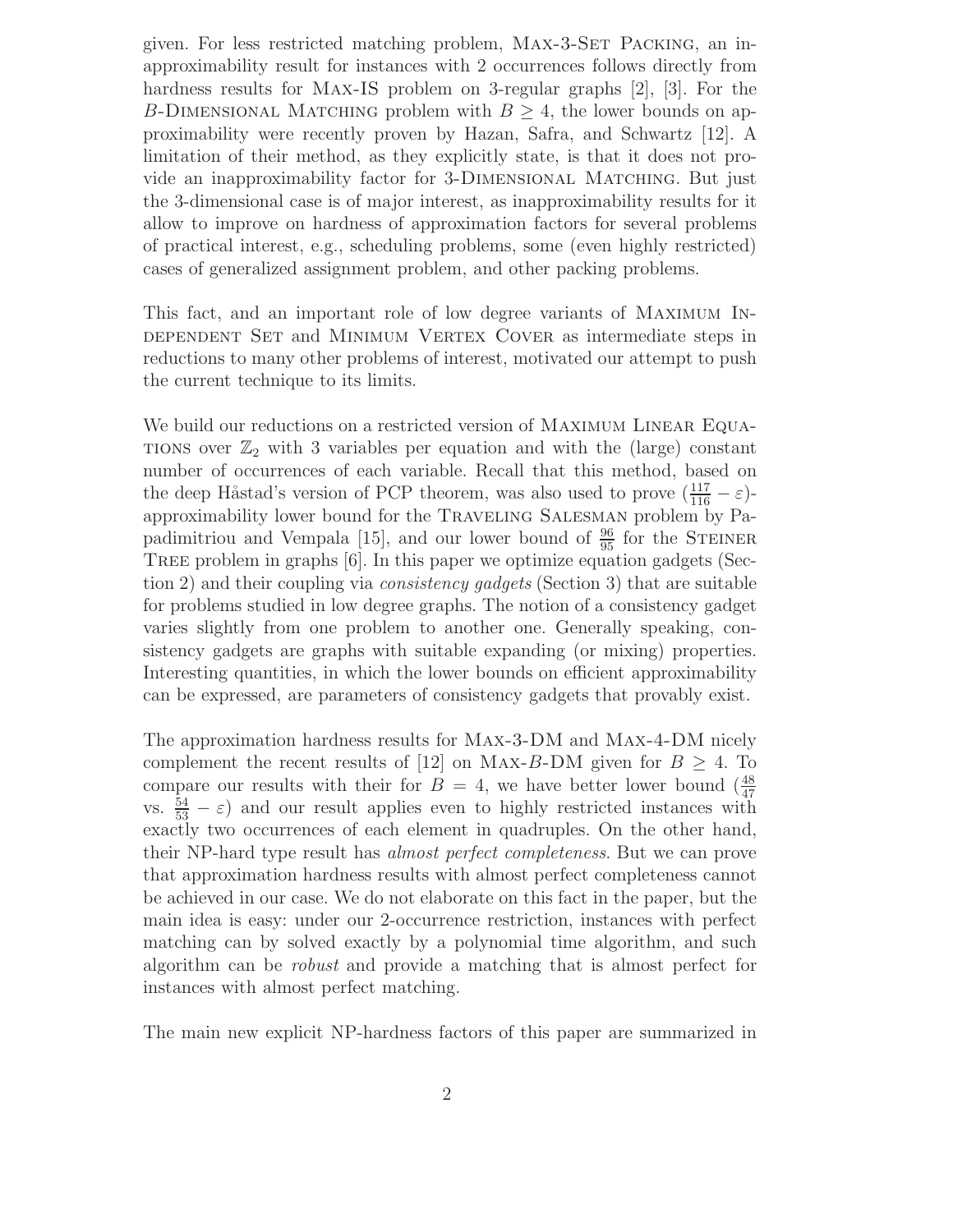the following theorem. In more precise parametric way they are expressed in Theorems 17, 19, and 20. Better upper estimates on parameters from these theorems would immediately improve lower bounds given below.

Theorem. It is NP-hard to approximate:

- Max-3-DM and Max-4-DM to within  $\frac{95}{94}$  and  $\frac{48}{47}$  respectively, both results apply to instances with exactly two occurrences of each element;
- Max-3-IS (even on 3-regular graphs) and Max Triangle Packing (even on 4-regular line graphs) to within  $\frac{95}{94}$ ;
- MIN-3-VC (even on 3-regular graphs) and MIN-3-SET COVER (with exactly two occurrences of each element) to within  $\frac{100}{29}$ ;
- MAX-4-IS (even on 4-regular graphs) to within  $\frac{48}{47}$ ;
- MIN-4-VC (even on 4-regular graphs) and MIN-4-SET COVER (with exactly two occurrences) to within  $\frac{53}{52}$ ;
- MIN-B-VC  $(B \ge 3)$  to within  $\frac{7}{6} 12 \frac{\ln B}{B}$ .

Preliminaries and definitions

For a simple graph  $G = (V, E)$ , an *independent set* is a subset of vertices of G that are pairwise nonadjacent by an edge. A vertex cover in G is a subset of vertices of G containing at least one vertex from each edge  $e \in E$ . The Maximum Independent Set problem, resp. Minimum Vertex Cover problem, asks for an independent set of maximum cardinality, resp. a vertex cover of minimum cardinality. Let  $\alpha(G)$ , resp.  $vc(G)$ , denote the corresponding optima. We use acronym  $B$  in the notation of any graph problem restricted to graphs of degree at most B.

A triangle packing for a graph  $G = (V, E)$  is a collection  $\{V_i\}$  of pairwise disjoint 3-sets of  $V$ , such that every  $V_i$  induces a triangle in  $G$ . The goal of the Maximum Triangle Packing problem is to find a triangle packing of maximum cardinality.

The Maximum Set Packing (resp., Minimum Set Cover) problem is the following: Given a collection  $\mathcal C$  of subsets of a finite set  $S$ , find a maximum (resp., minimum) cardinality collection  $\mathcal{C}' \subseteq \mathcal{C}$  such that each element in S is contained in at most one (resp., in at least one) set in  $\mathcal{C}'$ . If each set in  $\mathcal{C}$  is of size at most  $B$ , we speak about  $B$ -SET PACKING (resp.,  $B$ -SET COVER). The MAXIMUM B-DIMENSIONAL MATCHING problem  $(MAX-B-DM)$  is a variant of a  $B$ -SET PACKING problem where the set S is partitioned into B subsets  $S_1, \ldots, S_B$ , and each set in C contains exactly one element from each of sets  $S_1, \ldots, S_B.$ 

Let us recall the definition of Max-E3-LIN-2 and some known results for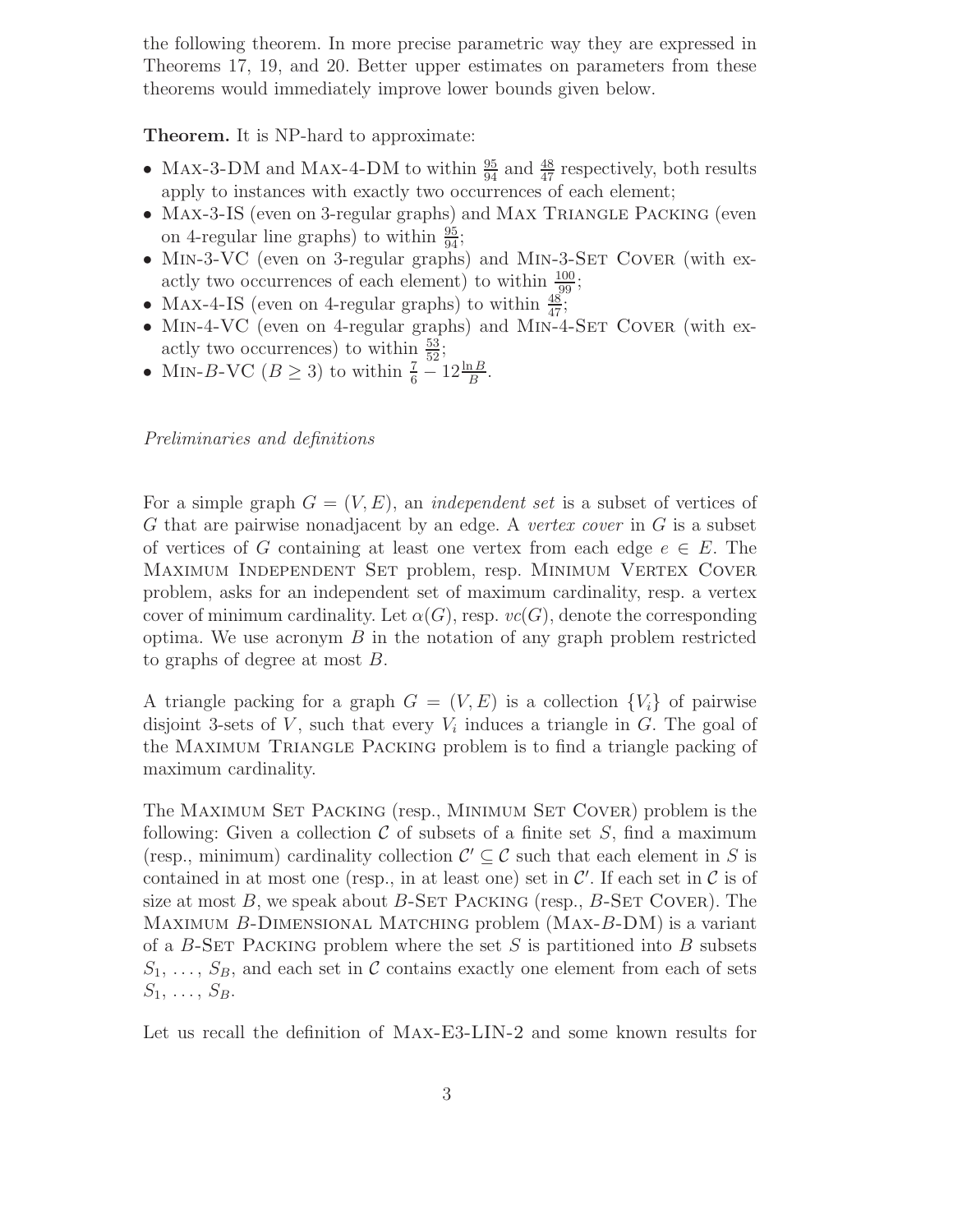restricted versions of this problem, that will be used later on.

Definition 1 Max-E3-Lin-2 is the following optimization problem: Given a system I of linear equations over  $\mathbb{Z}_2$  with exactly 3 (distinct) variables in each equation. The goal is to maximize, over all assignments  $\varphi$  to the variables, the ratio  $\frac{sat(\varphi)}{|I|}$ , where  $sat(\varphi)$  is the number of equations of I satisfied by  $\varphi$ .

We use the notation  $Ek-MAX-E3-LIN-2$  for this problem restricted to instances such that each variable occurs exactly in  $k$  equations. The following theorem follows from Håstad's results  $[11]$  (one can see also  $[5]$  for more details)

Theorem 2 (Håstad) For every  $\varepsilon \,\in\, \left(0,\frac{1}{4}\right)$ 4 ) there is an integer  $k(\varepsilon)$  such that for every  $k \geq k(\varepsilon)$  the following problem is NP-hard: given an instance of Ek-Max-E3-LIN-2, decide whether the fraction of more than  $(1 - \varepsilon)$  or less than  $(\frac{1}{2} + \varepsilon)$  of all equations is satisfied by an optimal (i.e., maximizing) assignment.

To use properties of our equation gadgets in optimal way, an order of variables in equations will also play a role. We denote by  $E[k, k, k]$ -MAX-E3-LIN-2 the restriction of E3k-Max-E3-Lin-2 to instances such that each variable occurs exactly k times as the first variable, k times as the second variable, and k times as the third variable in equations. (For an equation  $x + y + z = j$ ,  $j \in \{0, 1\}$ , the first variable is x, the second one is y, and the third one is z.) Given an instance  $I_0$  of Ek-MAX-E3-LIN-2, we can easily transform it into an instance I of  $E[k, k, k]$ -MAX-E3-LIN-2 with the same optimum, as follows: for any equation  $x + y + z = j$  of  $I_0$  we put in I the triple of equations  $x + y + z = j$ ,  $y + z + x = j$ , and  $z + x + y = j$ . Hence the same NP-hard gap as in Theorem 2 applies for  $E[k, k, k]$ -MAX-E3-LIN-2 as well. We describe several reductions from  $E[k, k, k]$ -MAX-E3-LIN-2 to bounded occurrence instances of NP-hard problems that preserve the hard gap of  $E[k, k, k]$ -MAX-E3-LIN-2.

# 2 Equation Gadgets

The important part of our reduction for MAX-3-DM, and MAXIMUM INDEpendent Set, Minimum Vertex Cover in low degree graphs are parametrized equation gadgets. For each equation  $x+y+z = j$   $(j \in \{0,1\})$  of MAX-E3-LIN-2 we use an equation gadget  $G_j$ . We use slightly modified equation gadgets for distinct values for  $B$  in MAX- $B$ -IS problem (or MIN- $B$ -VC problem, respectively) to obtain better inapproximability results. For  $j \in \{0, 1\}$  we define equation gadgets  $G_j[3]$  for MAX-3-IS problem (Fig. 1),  $G_j[4]$  for 4(5)-MAX-IS (Fig. 2(i)), and  $G_j[6]$  for MAX-B-IS  $B \geq 6$  (Fig. 2(ii)). The vertices  $\Big| 000 \Big|$ , 110  $\vert$  101  $\vert$  and 011 are called *special vertices*. In each case the gadget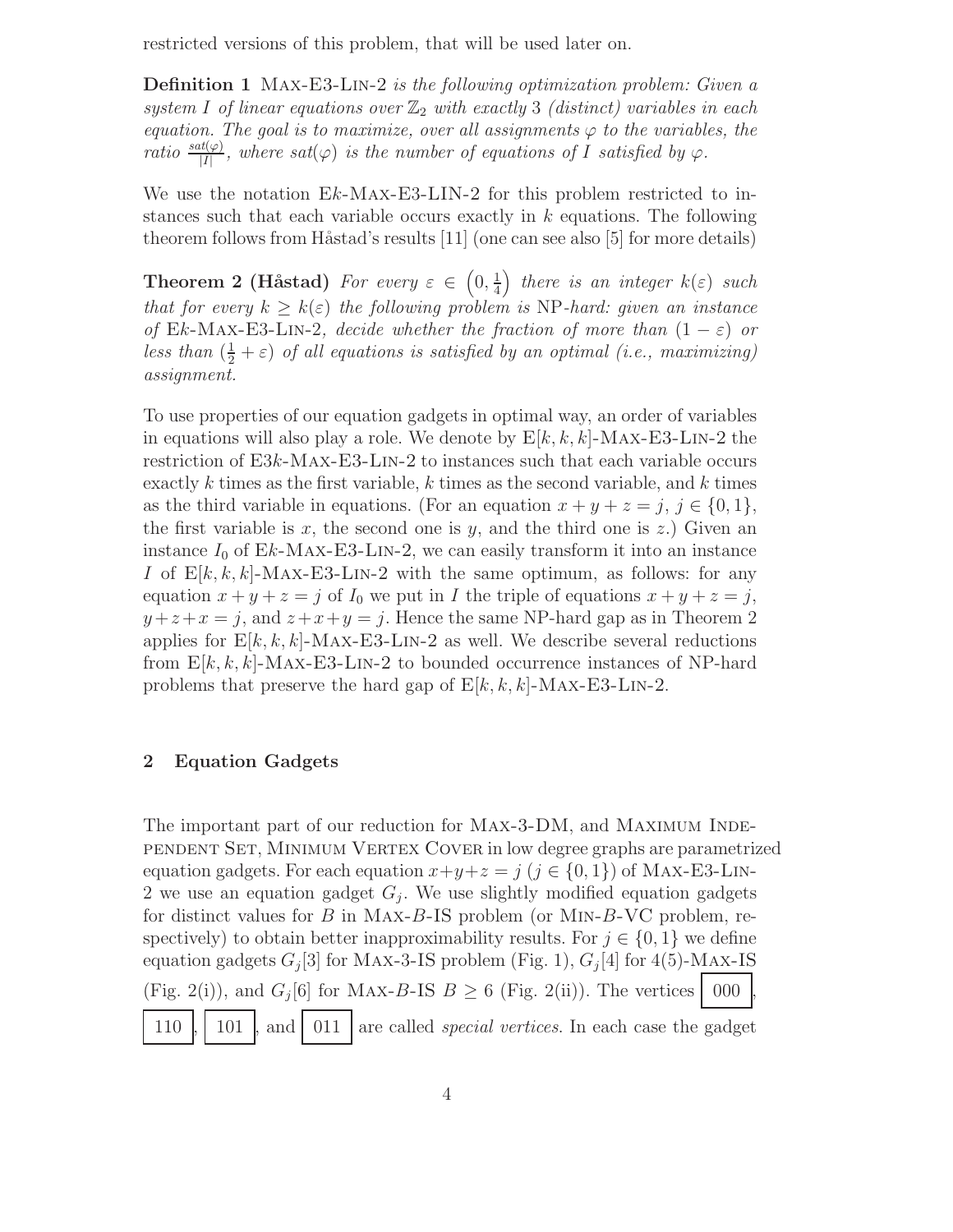

Fig. 1. The equation gadget  $G_0 := G_0[3]$  for MAX-3-IS and MAX-3-DM.

 $G_1[*]$  can be obtained from  $G_0[*]$  replacing each  $i \in \{0,1\}$  in indices and labels by  $1 - i$ .

For each  $u \in \{x, y, z\}$ , we denote by  $F_u$  the set of all accented u-vertices from  $G_j$  (hence  $F_u$  is a subset of  $\{u'_0, u'_1, u''_0, u''_1\}$ ), and  $F_u := \emptyset$  if  $G_j$  does not contain any accented u vertex. Let further  $T_u := F_u \cup \{u_0, u_1\}$ . For a subset A of vertices of  $G_j$  and any independent set J in  $G_j$ , we will say that J is pure in A if all vertices of  $A \cap J$  have the same lower index (0 or 1). If, moreover,  $A \cap J$  consists exactly of all vertices of A of one index, we say that J is full in A.



Fig. 2. The equation gadget (i)  $G_0 := G_0[4]$  for MAX-B-IS,  $B \in \{4, 5\}$ , (ii)  $G_0 := G_0[6]$  for MAX-B-IS  $(B \ge 6)$ .

The following theorem describes basic properties of equation gadgets.

**Theorem 3** Let  $G_j$  ( $j \in \{0,1\}$ ) be one of the following gadgets:  $G_j[3]$ ,  $G_j[4]$ , or  $G_j[6]$ , corresponding to an equation  $x + y + z = j$ . Let J be an independent set in  $G_i$  such that for each  $u \in \{x, y\}$  at most one of two vertices  $u_0$  and  $u_1$  belongs to J. Then there is an independent set J' in  $G_j$  with the following properties:

$$
(I) |J'| \ge |J|,
$$
  
\n
$$
(II) J' \cap \{x_0, x_1, y_0, y_1\} = J \cap \{x_0, x_1, y_0, y_1\},
$$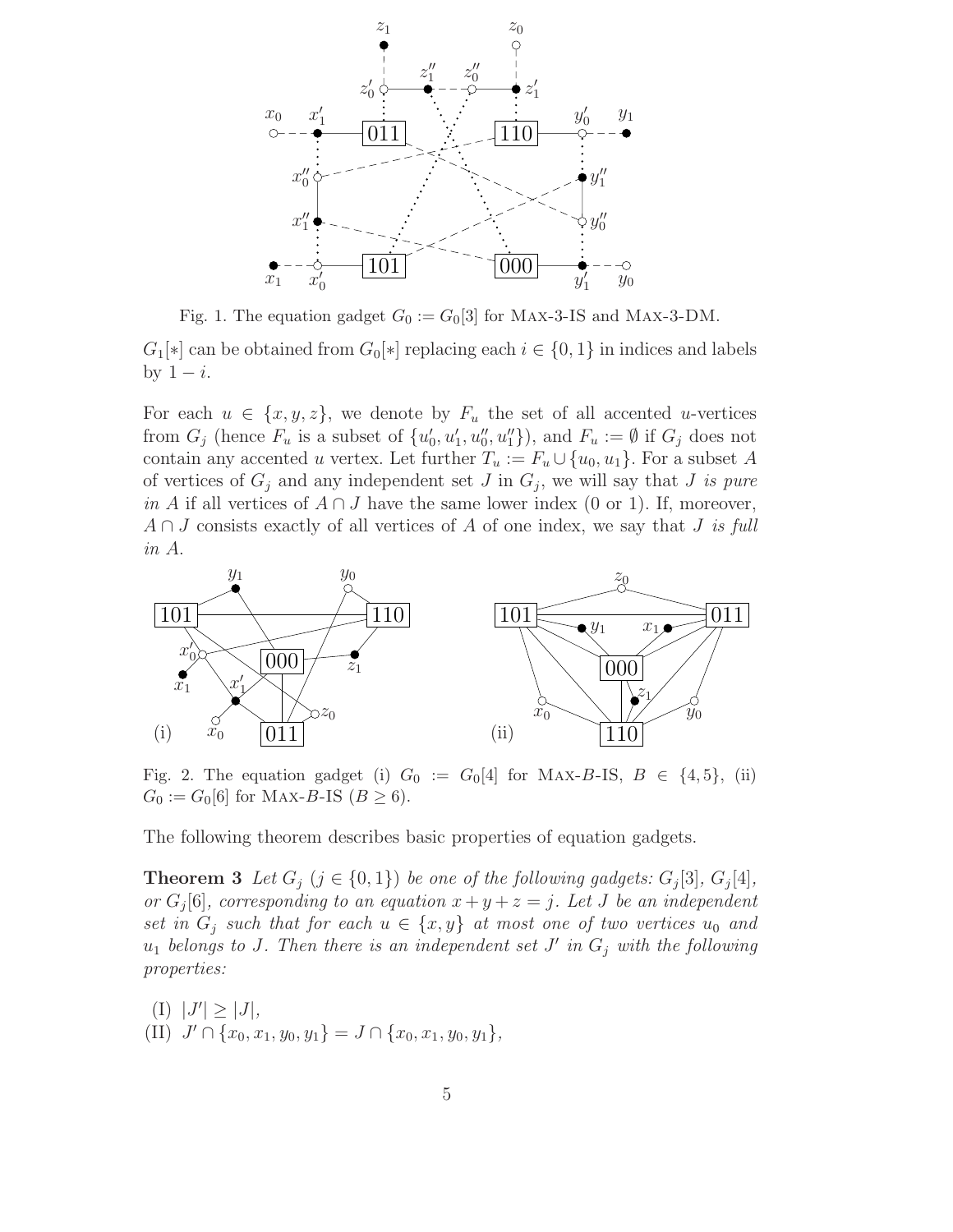- (III)  $J' \cap \{z_0, z_1\} \subseteq J \cap \{z_0, z_1\}$  and  $|J' \cap \{z_0, z_1\}| \leq 1$ ,
- (IV)  $J'$  contains exactly one of special vertices. Furthermore,  $J'$  is pure in  $T_u$ and full in  $F_u$  for each  $u \in \{x, y, z\}$ .

**PROOF.** We prove the theorem for the gadgets of the form  $G_0$ , the modifications of proofs for  $G_1$  are obvious. Let S stand for the set of four special vertices of a gadget  $G_0$  under consideration.

## A: The equation gadget for MAX-B-IS,  $B \ge 6$  (Figure 2(ii)).

If J contains a special vertex, then clearly  $|J \cap \{z_0, z_1\}| \leq 1$  and one can take  $J' = J$ . Assume now that J contains no special vertex. Let  $\psi(x), \psi(y) \in \{0, 1\}$ be chosen in such way that  $x_{1-\psi(x)} \notin J$  and  $y_{1-\psi(y)} \notin J$ . Let s be the special vertex in  $G_0$  labeled by  $\psi(x)\psi(y)\psi(z)$ , where  $\psi(z)=(\psi(x)+\psi(y)) \mod 2$ . If  $z_{1-\psi(z)} \notin J$ , then clearly one can take  $J' = J \cup \{s\}$ , otherwise one can obtain  $J'$  from  $J$  replacing  $z_{1-\psi(z)}$  by  $s$ .

#### B: The equation gadget for MAX-B-IS,  $B \in \{4, 5\}$  (Figure 2(i))

(a) Assume first, that J contains no special vertex. One can choose  $\psi(x) \in$  $\{0,1\}$  such that  $x_{1-\psi(x)} \notin J$ ,  $x'_{1-\psi(x)} \notin J$ , and  $\psi(y) \in \{0,1\}$  such that  $y_{1-\psi(y)} \notin J$ J. Let s be the special vertex labeled by  $\psi(x)\psi(y)\psi(z)$ , where  $\psi(z) = (\psi(x) + \psi(z))$  $\psi(y)$  mod 2. If  $z_{1-\psi(z)} \notin J$ , then clearly one can take  $J' = J \cup \{s, x'_{\psi(x)}\},\$ otherwise  $J' = (J \setminus \{z_{1-\psi(z)}\}) \cup \{s, x'_{\psi(x)}\}.$ 

(b) Assume now that J contains exactly one special vertex, say s, and let its label starts with  $\psi(x) \in \{0, 1\}$ . Then clearly  $|J \cap \{z_0, z_1\}| \leq 1$ . If  $x_{1-\psi(x)} \notin J$ , one can take  $J' = J \cup \{x'_{\psi(x)}\}.$  Otherwise one can modify J replacing s by  $x'_{1-\psi(x)}$  to contain no special vertices, and to continue as in the case (a).

(c) If J contains 2 special vertices, then the label of one of them, say  $s_0$ , starts with 0, and the label of the other one, say  $s_1$ , starts with 1. From the structure of  $G_0$  we can see that then  $J \cap \{x'_0, x'_1\} = \emptyset$ . Let further  $\psi(x) \in \{0, 1\}$  be chosen such that  $x_{1-\psi(x)} \notin J$ . Now replacing  $s_{1-\psi(x)}$  in J by  $x'_{\psi(x)}$  will produce J' as required.

#### C: The equation gadget for Max-3-IS (Figure 1)

(a) First we show that we can always modify  $J$  to  $J'$  satisfying (I), (II), and (III). For this purpose let J as above be fixed with both  $z_0 \in J$  and  $z_1 \in J$ . Then clearly,  $z'_0 \notin J$  and  $z'_1 \notin J$ . We can assume that either  $z''_0$  or  $z''_1$  is in J because otherwise we could either add  $z''_1$  to J (if a special vertex  $\begin{bmatrix} 0.00 \\ 0.00 \end{bmatrix} \notin J$ ), or replace  $\vert 000 \vert$  in J by  $z_1''$ , to ensure this property. Hence we will assume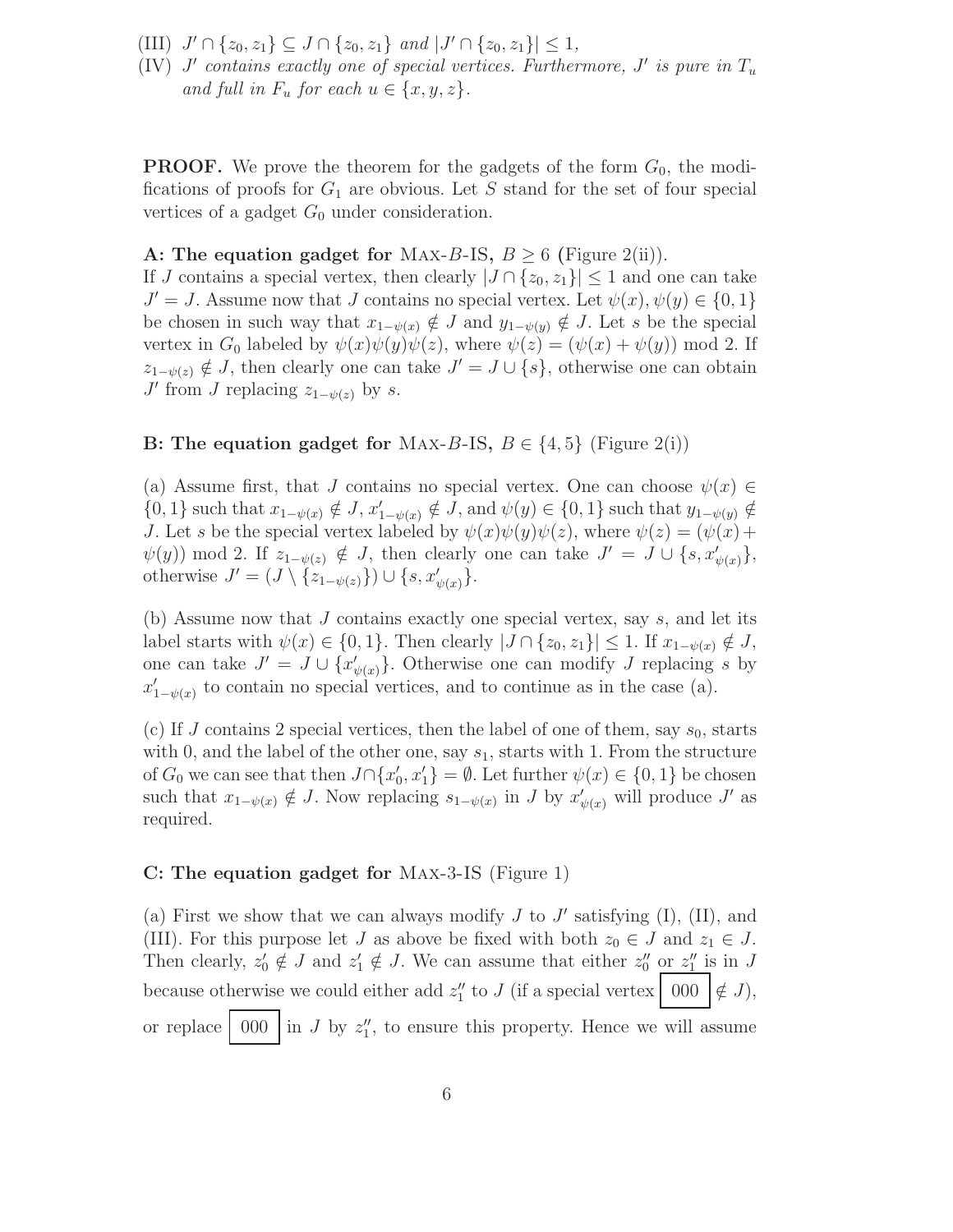in what follows that  $z_1'' \in J$  (the discussion for the case  $z_0'' \in J$  is, due to symmetry, analogous).

So, we are in the situation  $\{z_0, z_1, z_1''\} \subseteq J$ , implying  $z_0'' \notin J$ ,  $\begin{bmatrix} 0.00 \\ 0.00 \end{bmatrix} \notin J$ . We can further assume that  $\mid 110 \mid \in J$  (because otherwise replacing  $z_0$  in J by  $z'_1$  we are done with this part of the proof).

(i) Assume first that  $\mid 101 \mid \notin J$ . Replacing  $z_1''$  in J by  $z_0''$  we reduce this to the case  $\{z_0, z_1, z_0'', \mid 110 \mid \} \subseteq J, \mid 101 \mid \notin J, \mid 000 \mid \notin J$ . We can further assume that  $\begin{array}{c|c} 011 \end{array} \in J$  (because otherwise replacing  $z_1$  in J by  $z'_0$  we are done). As both 110 and 011 belong to J, clearly  $|F_x \cap J| \leq 1$ . So we can modify J inside  $F_x$ ,  $T_z$  and S to J' with  $|J'| \geq |J|$  as follows. Let  $j \in \{0,1\}$  be fixed such that  $x_{1-j} \notin J$ . We take  $J'$  with  $F_x \cap J' = \{x'_j, x''_j\},\$  $T_z \cap J' = \{z_{1-j}, z_{1-j}', z_{1-j}''\}$  and  $S \cap J' = \{ \begin{bmatrix} j1(1-j) \end{bmatrix} \}.$ (ii) Assume now that 101 ∈ J. We can also assume that 011 ∈/ J (because otherwise one could replacing  $\left| \begin{array}{c} 101 \\ 10 \end{array} \right|$  in J by  $y''_1$  obtain the situation already discussed in (i)). So, we have now  $\{z_0, z_1, z_1'', 110 |, 101 | \} \subseteq J, 011 | \notin$  $J, \begin{bmatrix} 000 \\ \hline \end{bmatrix} \notin J$ . Clearly,  $|F_y \cap J| \leq 1$ . Now we can modify  $J$  inside  $F_y, T_z$ , and S to J' with  $|J'| \geq |J|$  as follows. Let  $j \in \{0,1\}$  be fixed such that  $y_{1-j} \notin J$ . We take  $J'$  with  $F_y \cap J' = \{y'_j, y''_j\}$ ,  $T_z \cap J' = \{z_{1-j}, z'_{1-j}, z''_{1-j}\}$ , and  $S \cap J' = \{ \mid 1j(1-j) \mid \}.$ 

The proof of the part (a) is complete.

(b) After reduction from the part (a) we can assume that  $J$  is an independent set in  $G_0$  such that for each  $u \in \{x, y, z\}$   $|J \cap \{u_0, u_1\}| \leq 1$ . Keep one such J fixed and denote by  $\mathcal J$  the set of all independent sets  $J'$  in  $G_0$  satisfying (II) and (III). Our aim is to prove that some of sets from  $\mathcal J$  have to satisfy (I) and (IV) as well. In the following part we will prove that there is  $J'$  in  $\mathcal J$ satisfying (I) and  $(IV')$ , where  $(IV')$  is a slight relaxation of  $(IV)$ , namely

(IV') J' contains at most one special vertex and for each  $u \in \{x, y, z\}$  the set J' is pure in  $T_u$  and full in  $F_u$ .

To prove that such  $J'$  exists, we will show that some extremal elements of  $\mathcal J$  have this property. Choose  $J' \in \mathcal J$  as follows: from all sets  $J' \in \mathcal J$  with maximum cardinality consider those with the least number of special vertices,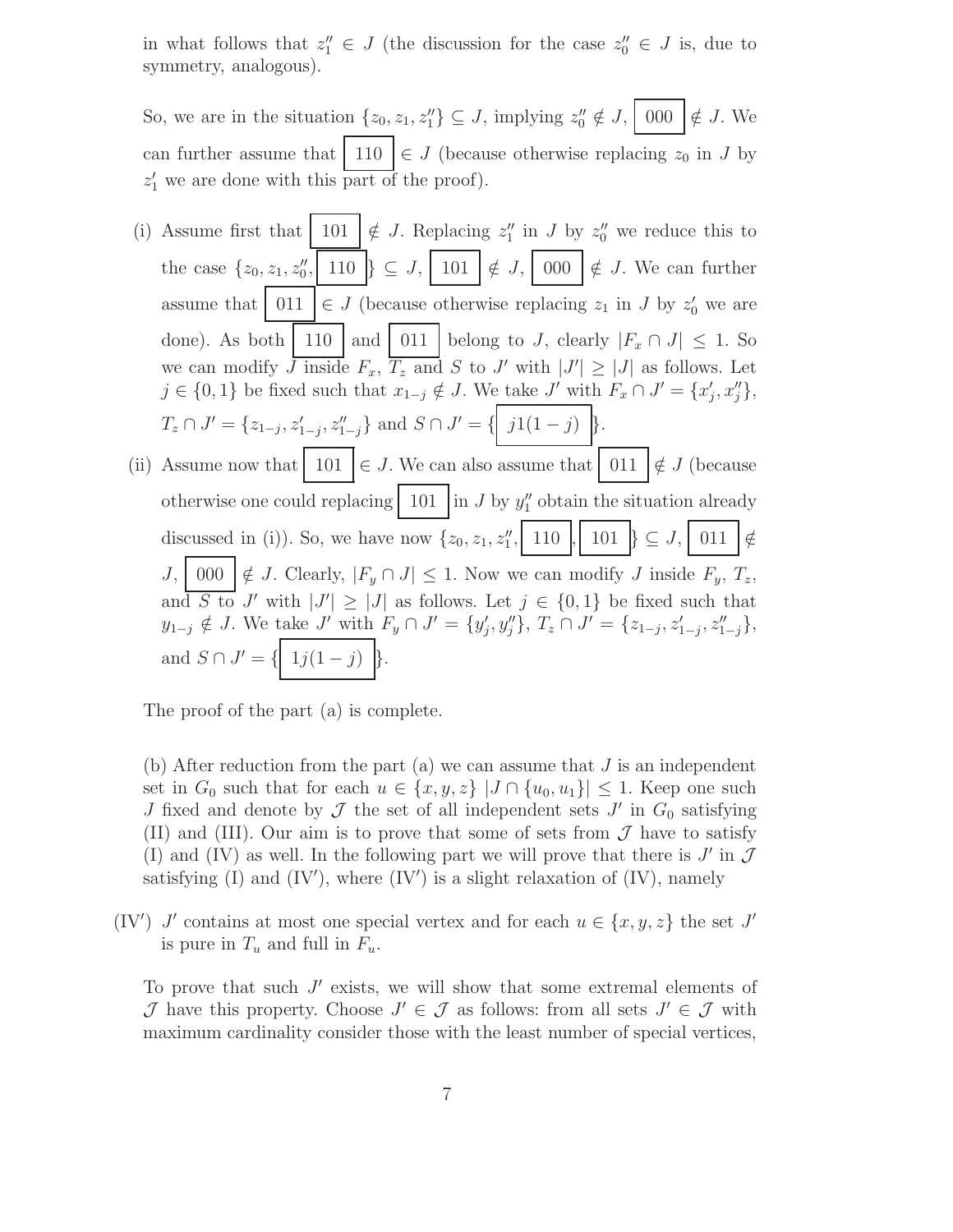and from such sets the one which is pure in as many of  $T_x$ ,  $T_y$ ,  $T_z$ , as possible. Let us keep one such extremal  $J' \in \mathcal{J}$  fixed. We will show that  $J'$  satisfies  $(IV')$   $(I)$  being trivial). We will proceed in several steps.

Observation 1. If  $u \in \{x, y, z\}$  and J' is pure in  $T_u$ , then it is full in  $F_u$ .

**PROOF.** Take  $j \in \{0, 1\}$  such that  $T_u \cap J'$  contains vertices with the lower index j only. Fix a vertex  $v \in F_u$  with the lower index j, and show that  $v \in J'$ . Assume, on the contrary, that  $v \notin J'$ . As  $J' \cup \{v\}$  is not an independent set, due to our choice of  $J'$ , a neighbor of  $v$  (one of special vertices) belongs to  $J'$ . Replacing this special vertex in  $J'$  by  $v$  we obtain  $J'' \in \mathcal{J}$  with  $|J''| = |J'|$ , but with less special vertices, a contradiction.

Observation 2. If  $u \in \{x, y, z\}$  and J' is not pure in  $T_u$ , then one of the following possibilities occurs:

- (i)  $T_u \cap J' = \{u'_0, u'_1\}$  and both special vertices adjacent to  $u''_0$  and  $u''_1$  belong to  $J^{\prime};$
- (ii) for some  $j \in \{0,1\}$ :  $T_u \cap J' = \{u_j, u''_{1-j}\}$  and both special vertices adjacent to  $u'_j$  and  $u''_j$  belong to J'.

**PROOF.** Assume first that  $T_u \cap J' = \{u'_0, u'_1\}$ . If for some  $j \in \{0, 1\}$  the special vertex adjacent to  $u''_j$  does not belong to  $J'$ , then replacing  $u'_{1-j}$  in  $J'$ by  $u''_j$  results in  $J'' \in \mathcal{J}$  which is more pure than  $J'$ , a contradiction.

Now it is clear, that if  $J'$  is not pure in  $T_u$  and the case (i) does not occur, then for some  $j \in \{0,1\}$ ,  $T_u \cap J' = \{u_j, u''_{1-j}\}$ . If the special vertex adjacent to  $u'_{j}$  (respectively, to  $u''_{j}$ ) does not belong to J', then replacing  $u''_{1-j}$  in J' by  $u'_{j}$  (respectively, by  $u''_{j}$ ) will result in  $J'' \in \mathcal{J}$  which is more pure than  $J'$ , a contradiction.

Observation 3.  $|S \cap J'| \leq 2$ .

**PROOF.** If for  $p = 0$  or  $p = 1$  we have  $|S \cap J'| = 4 - p$ , clearly for each  $u \in \{x, y, z\}, |F_u \cap J'| \leq p$ . We can then find  $J'' \in \mathcal{J}$  pure in  $T_x, T_y$ , and  $T_z$ such that  $|F_u \cap J''| = 2$  for each  $u \in \{x, y, z\}$ , and  $S \cap J'' = \emptyset$ . Clearly  $|J''| \ge$  $|J| + 2 - 2p \ge |J|$ , and J'' has less special vertices than J', a contradiction.

Now we are ready to complete the proof of the part (b) showing that  $J'$  is, in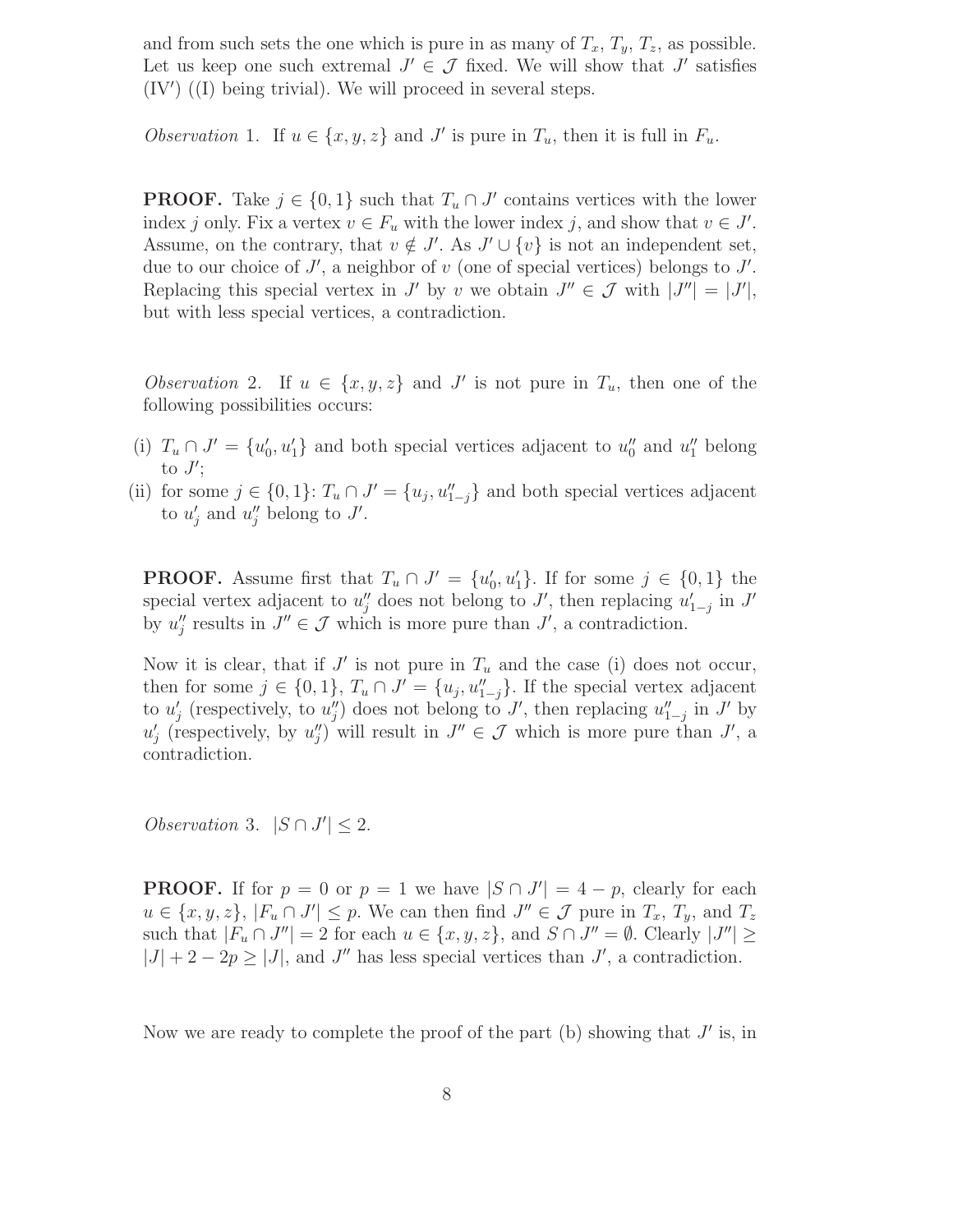fact, pure in each  $T_u$ ,  $u \in \{x, y, z\}$ . Assume, on the contrary, that  $J'$  is not pure in at least one of  $T_x$ ,  $T_y$ ,  $T_z$ . Using Observations 2 and 3, we obtain that  $|S \cap J'| = 2$ . Let  $S \cap J' = \{s_1, s_2\}$ . There are 6 theoretical possibilities how this pair  $\{s_1, s_2\}$  from S is chosen. But each pair  $\{s_1, s_2\}$  of vertices from S has the following property that can be easily verified: There is  $u \in \{x, y\}$  for which two vertices of  $F_u$  adjacent to  $\{s_1, s_2\}$  have distinct indices and at least one of them belongs to  $\{u'_0, u'_1\}$ . This fact (together with  $S \cap J' = \{s_1, s_2\}$ ) easily leads to a contradiction. Hence,  $J'$  is pure in each  $T_u$ ,  $u \in \{x, y, z\}$ . By Observation 1, it is then even full in each  $F_u$  and clearly,  $|S \cap J'| \leq 1$  will follow. This completes the proof of the part (b).

(c) We have already seen that an independent set  $J'$  satisfying  $(I)$ ,  $(II)$ ,  $(III)$ , and (IV') exists. Let for  $u \in \{x, y, z\}$ ,  $\psi(u) \in \{0, 1\}$  be such that  $F_u \cap J'$ contains exactly all vertices of lower index  $\psi(u)$ . If  $\psi(x) + \psi(y) + \psi(z) = 0$ ,  $J' \cup \{ \mid \psi(x)\psi(y)\psi(z) \mid \}$  is an independent set as required.

Otherwise one can add  $\{ \psi(x)\psi(y)(1-\psi(z)) \}$  to J', remove  $z_{\psi(z)}$  from J', if it belongs to it, and modify  $J'$  in  $F_z$  to obtain  $J''$  such that  $F_z \cap J'' =$  $\{z'_{1-\psi(z)}, z''_{1-\psi(z)}\}$ . Now  $J''$  is as required.

Hence the theorem is proved for all considered equation gadgets.  $\Box$ 

#### 3 Consistency Gadgets

This section is devoted to graphs with certain expanding and mixing properties and therefore it can be also of independent interest. We study parameters of graphs, that are suitable as consistency gadgets for coupling our equation gadgets introduced in Section 2.

**Definition 4** A graph H is called a consistency  $(B, 3k)$ -gadget, if it has the following structure:

- (i) The degree of each vertex is at most B.
- (ii) There are 3k pairs of contact vertices  $\{(c_0^i, c_1^i) : i = 1, 2, \ldots, 3k\}.$
- (iii) The degree of any contact vertex is at most  $B-1$ .
- (iv) The first 2k pairs of contact vertices  $\{(c_0^i, c_1^i) : i = 1, 2, ..., 2k\}$  are implicitly linked in the following sense: whenever  $J$  is an independent set in  $H$ , there is an independent set  $J'$  in  $H$  such that  $|J'| \geq |J|$ , a contact vertex c can belong to J' only if  $c \in J$ , and for any  $i = 1, 2, ..., 2k$  at most one vertex of the pair  $(c_0^i, c_1^i)$  belongs to J'.
- (v) The consistency property: Let us denote  $C_j := \{c_j^1, c_j^2, \ldots, c_j^{3k}\}\$  for  $j \in$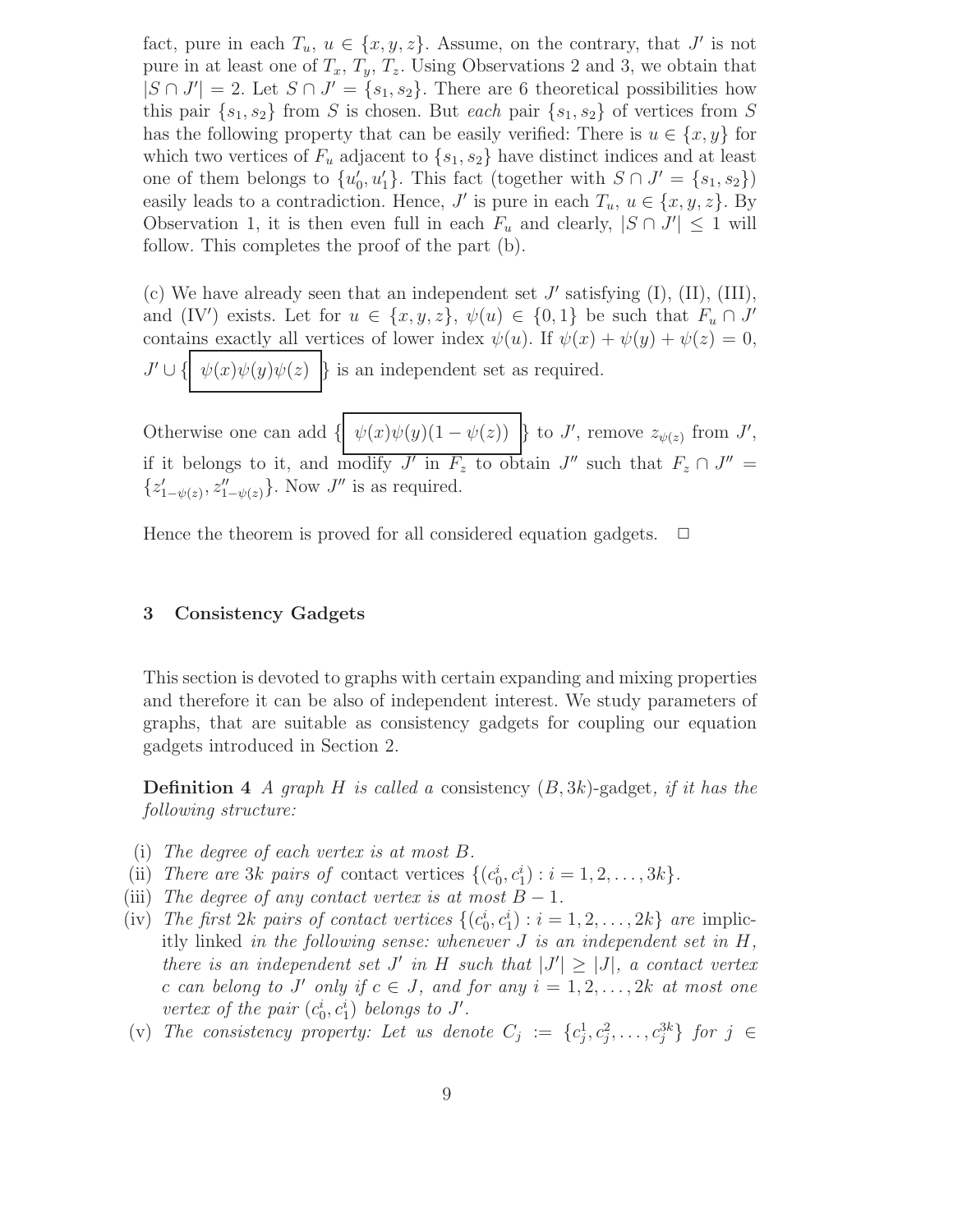$\{0,1\}$ , and  $M_j := \max\{|J| : J$  is an independent set in H such that  $J \cap$  $C_{1-j} = \emptyset$ . Then  $M_1 = M_2$  (:=  $M(H)$ ), and for every  $\psi : \{1, 2, \ldots, 3k\} \rightarrow$  $\{0,1\}$  and for every independent set J in  $H \setminus \{c_{1-\psi(i)}^i : i = 1,2,\ldots,3k\}$  we  $have |J| \leq M(H) - \min\Big\{|\{i : \psi(i) = 0\}|, |\{i : \psi(i) = 1\}|\Big\}.$ 

To obtain better inapproximability results we use equation gadgets that require some further restrictions on degrees of contact vertices of a consistency  $(B, 3k)$ -gadget:

(iii-1) For MAX-B-IS,  $B \geq 6$ , the degree of any contact vertex is at most  $B - 2$ .

(iii-2) For MAX-B-IS,  $B \in \{4, 5\}$ , the degree of any contact vertex  $c_j^i$  with  $i \in$  $\{1, \ldots, k\}$  is at most  $B - 1$ , and the degree of  $c_j^i$  with  $i \in \{k+1, \ldots, 3k\}$  is at most  $B-2$ , where  $j=0, 1$ .

**Remark 5** Let  $j \in \{0, 1\}$  and J be any independent set in  $H \setminus C_{1-j}$  such that  $|J| = M(H)$ . Then necessarily  $J \supseteq C_j$ . To show that, assume that for some  $l \in \{1, 2, \ldots, 3k\}, c_j^l \notin J$ . Keep one such l fixed and define  $\psi: \{1, 2, \ldots, 3k\} \rightarrow$  $\{0,1\}$  by  $\psi(l) = 1-j$ , and  $\psi(i) = j$ , for  $i \neq l$ . Now (v) above says  $|J| < M(H)$ , a contradiction. Hence, in particular,  $C_j$  is an independent set in H.

**Definition 6** For integers  $B \geq 3$  and  $k \geq 1$  let  $\mathcal{G}_{B,k}$  stand for the set of corresponding consistency  $(B, 3k)$ -gadgets. Let

$$
\mu_{B,k} := \min\left\{\frac{M(H)}{k} : H \in \mathcal{G}_{B,k}\right\}, \ \lambda_{B,k} := \min\left\{\frac{|V(H)| - M(H)}{k} : H \in \mathcal{G}_{B,k}\right\}
$$

$$
(if\,\mathcal{G}_{B,k}=\emptyset,\,let\,\lambda_{B,k}=\mu_{B,k}=\infty),\,\mu_B=\underline{\lim}_{k\to\infty}\mu_{B,k},\,\,and\,\,\lambda_B=\underline{\lim}_{k\to\infty}\lambda_{B,k}.
$$

The parameters  $\mu_B$  and  $\lambda_B$  play a role of quantities in which our inapproximability results for Max-B-IS and Min-B-VC can be expressed. Providing upper bounds on those parameters we obtain explicit lower bounds on approximability for both problems.

In what follows we describe some methods for constructing consistency  $(B, 3k)$ gadgets. We will confine ourselves to highly regular gadgets. This ensures that our inapproximability results apply also to B-regular graphs. We will look for a bipartite graph with bipartition  $(D_0, D_1)$ , where  $C_0 \subseteq D_0$ ,  $C_1 \subseteq D_1$ and  $|D_0| = |D_1|$ , as a suitable candidate for a consistency  $(B, 3k)$ -gadget H. The idea is that if the cardinality of  $D_j$   $(j = 0, 1)$  is significantly larger than  $3k (= |C_j|)$  then suitable probabilistic model of constructing bipartite graphs with bipartition  $(D_0, D_1)$  and prescribed degrees, will produce with high probability a graph  $H$  with good "mixing properties" that ensures the consistency property with  $M(H) = |D_j|$ . We will not develop any probabilistic model here, rather we will rely on what has already been proved (using similar methods) for amplifiers. The starting point to our construction of consistency  $(B, 3k)$ gadgets will be amplifiers studied earlier by Berman & Karpinski [3], [4], and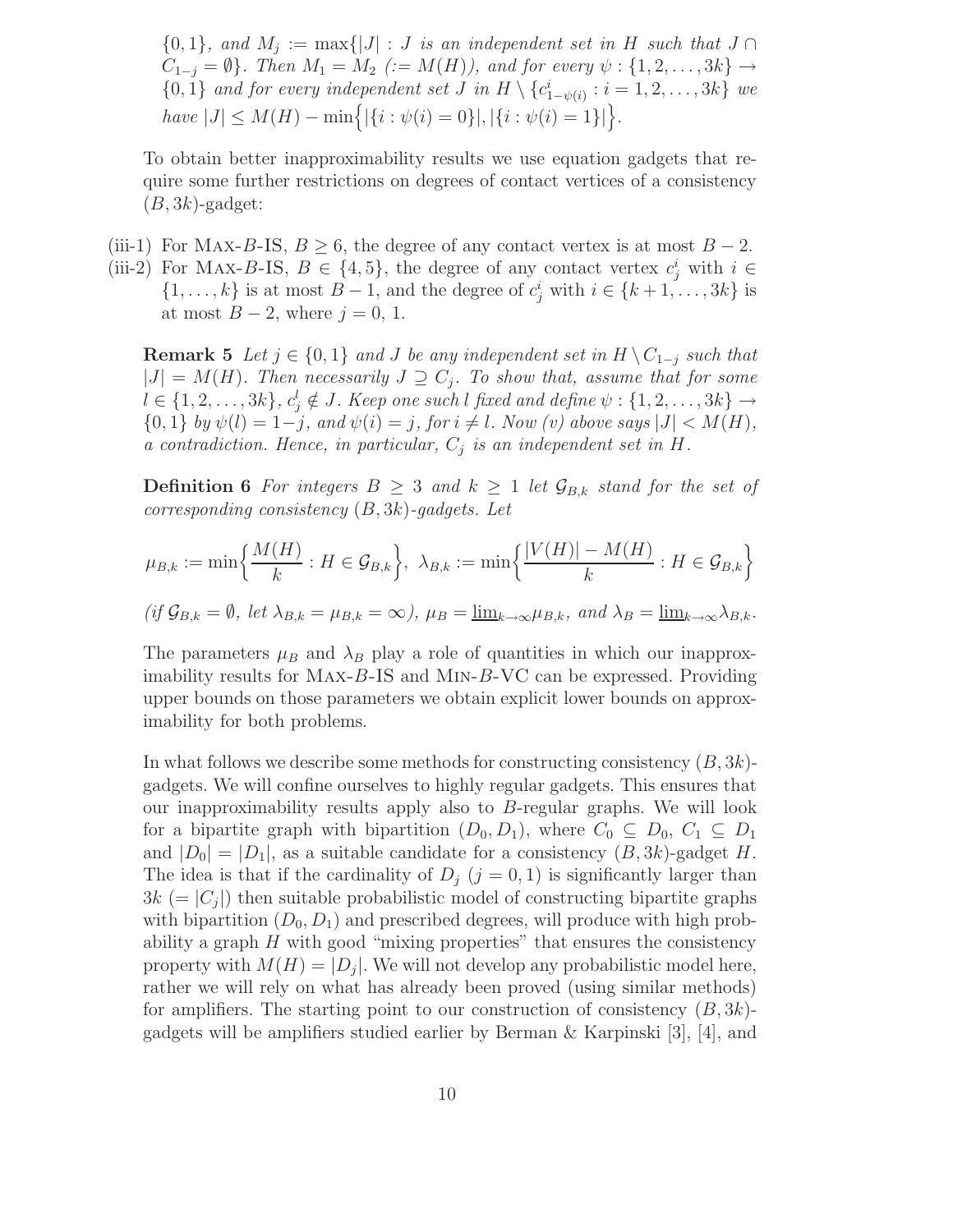by Chlebík  $&$  Chlebíková [5].

**Definition 7** A graph  $G = (V, E)$  is a  $(2, 3)$ -graph if G contains only vertices of degree 2 (contacts) and 3 (checkers). We denote Contacts =  $\{v \in V :$  $deg_G(v) = 2$ , and Checkers =  $\{v \in V : deg_G(v) = 3\}$ . Furthermore, a (2, 3)-graph G is an amplifier if for every  $A \subseteq V$ :  $|\text{Cut } A| \geq |\text{Contents} \cap A|$ , or  $|\text{Cut } A| \geq |\text{Contents} \setminus A|$ , where  $\text{Cut } A = \{\{u, v\} \in E: \text{ exactly one of vertices}\}\$ u and v is in A. An amplifier G is called a  $(k, \tau)$ -amplifier if  $|Contents| = k$ and  $|V| = \tau k$ .

To simplify proofs, we will use in our constructions only such  $(k, \tau)$ -amplifiers whose contact vertices are pairwise nonadjacent. Recall, that the infinite families of amplifiers with  $\tau = 7$  [3], and even with  $\tau \leq 6.9$  constructed in [5], are of this kind.

#### 3.1 Consistency (3, 3k)-gadgets

**The construction.** Let a  $(3k, \tau)$ -amplifier  $G = (V(G), E(G))$  from Definition 7 be fixed, and  $x^1, \ldots, x^{3k}$  be its contact vertices. We assume, moreover, that there is a matching in G consisting of vertices  $V(G) \setminus \{x^{2k+1}, \ldots, x^{3k}\}.$ Let us point out that both, the wheel-amplifiers with  $\tau = 7$  [3], and also their generalization with  $\tau \leq 6.9$  given in [5], clearly contain such matchings.

Let one such matching  $\mathcal{M} \subseteq E(G)$  be fixed from now on. Each vertex  $x \in$  $V(G)$  is replaced by a small gadget  $A_x$ . The gadget for  $x \in V(G) \setminus \{x^{2k+1}, \ldots, x^{3k}\}\$ is a path of 4 vertices  $x_0, X_1, X_0, x_1$  (in this order). For  $x \in \{x^{2k+1}, \ldots, x^{3k}\}\$ we take as  $A_x$  a pair of vertices  $x_0, x_1$  without an edge. Denote  $E_x := \{x_0, x_1\}$ for each  $x \in V(G)$ , and  $F_x := \{X_0, X_1\}$  for  $x \in V(G) \setminus \{x^{2k+1}, \ldots, x^{3k}\}.$ The union of gadgets  $A_x$  (over all  $x \in V(G)$ ) contains already all vertices of our consistency  $(3, 3k)$ -gadget H, and some of its edges. Now we identify the remaining edges of H. For each edge  $\{x, y\}$  of G we connect the corresponding gadgets  $A_x$ ,  $A_y$  with a pair of edges in H, as follows: if  $\{x, y\} \in \mathcal{M}$ , we connect  $X_0$  with  $Y_1$ , and  $X_1$  with  $Y_0$ ; if  $\{x, y\} \in E(G) \setminus M$ , we connect  $x_0$ with  $y_1$ , and  $x_1$  with  $y_0$ . Having this done, one after another for each edge  $\{x, y\} \in E(G)$ , we obtain the consistency  $(3, 3k)$ -gadget  $H = (V(H), E(H))$ with contact vertices  $x_j^i$  determined by contact vertices  $x^i$  of  $G$ , for  $j \in \{0, 1\}$ ,  $i \in \{1, 2, \ldots, 3k\}.$ 

The proofs of all conditions from Definition 4 of a consistency  $(3, 3k)$ -gadget follow in the series of claims. Clearly,  $H$  is a bipartite graph with bipartition  $(D_0, D_1)$  where  $D_j$  is the set of vertices of H with a lower index j,  $j \in \{0, 1\}$ . Further,  $|D_0| = |D_1| = (6\tau - 1)k =: M(H)$ . Moreover, degree of each contact vertex in  $H$  is 2, and degree of any other vertex is 3. First we prove that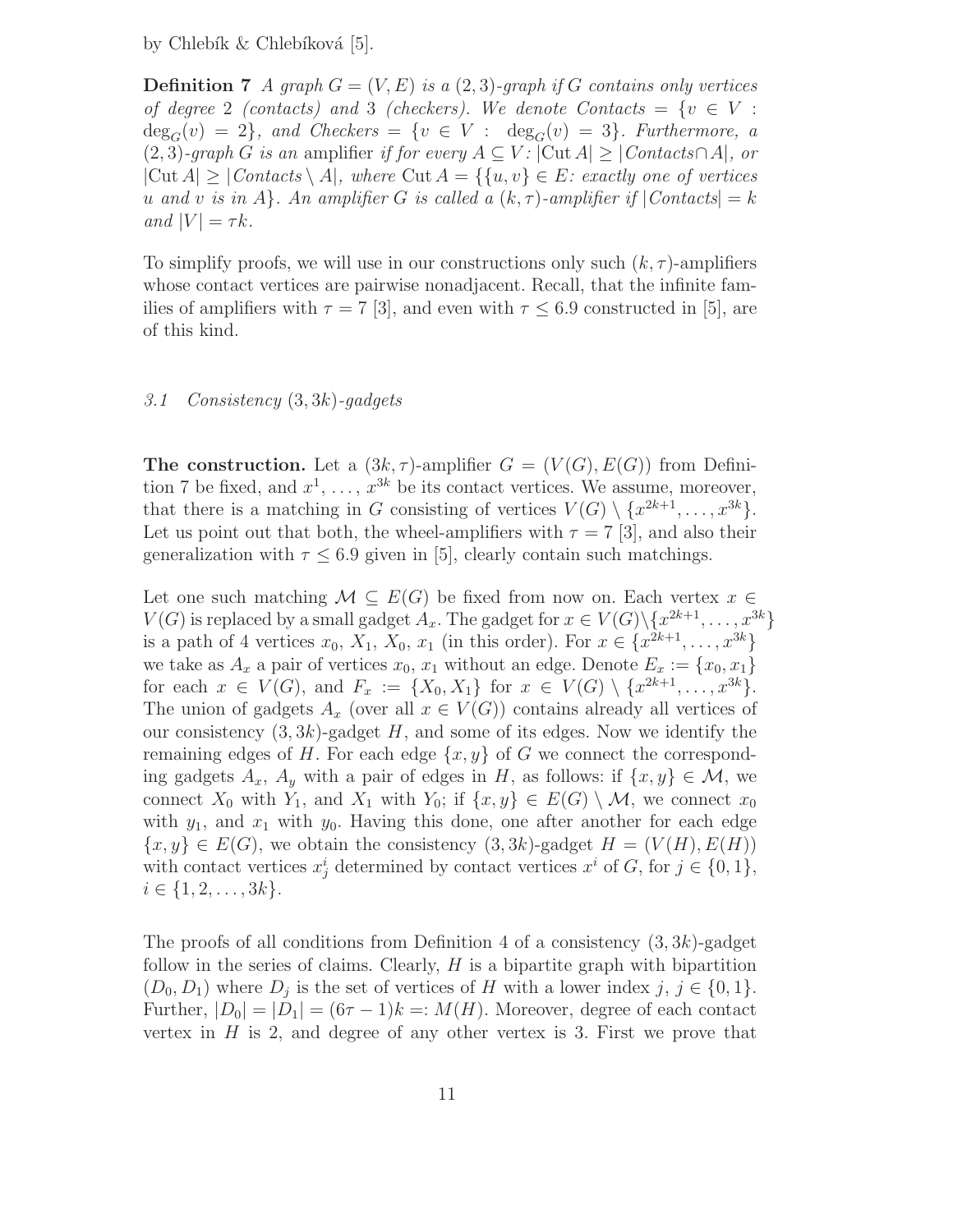pairs  $\{(x_0^i, x_1^i) : i = 1, \ldots, 2k\}$  are implicitly linked. In fact, we will prove the following stronger result:

**Claim 8** Whenever  $J$  is an independent set in  $H$ , then there is an independent set J' in H such that  $|J'| \geq |J|$  and the following holds: if  $x \in$  $V(G) \setminus \{x^{2k+1}, \ldots, x^{3k}\}$  with  $|E_x \cap J| = 2$ , then  $|E_x \cap J'| = 1$ ; in all other cases  $E_x \cap J' = E_x \cap J$ .

**PROOF.** Consider  $x \in V(G) \setminus \{x^{2k+1}, \ldots, x^{3k}\}\$  with  $|E_x \cap J| = 2$  and make the following modification of J. Take  $y \in V(G) \setminus \{x^{2k+1}, \ldots, x^{3k}\}\)$  such that  $\{x, y\} \in \mathcal{M}$ . As  $\{Y_0, Y_1\} \in E(H)$  there is  $j \in \{0, 1\}$  such that  $Y_j \notin J$ . Take one such j and replace  $x_j$  in J by  $X_{1-j}$ . Having the above modification of J done, one after another for each  $x \in V(G) \setminus \{x^{2k+1}, \ldots, x^{3k}\},\$  we obtain J' as required.  $\Box$ 

Hence  $J'$  obtained from  $J$  using Claim 8 is an independent set even in the graph  $\widetilde{H}$  obtained from H adding an edge  $\{x_0, x_1\}$  connecting the pair  $E_x$ , for each  $x \in V(G) \setminus \{x^{2k+1}, \ldots, x^{3k}\}\.$  We denote further by  $H$  the graph obtained from H adding an edge  $\{x_0, x_1\}$  for all pairs  $E_x, x \in V(G)$ .

Now our aim is to prove that  $H$  satisfies the consistency property. For this purpose we keep fixed an arbitrary assignment  $\psi : \{1, 2, \ldots, 3k\} \rightarrow \{0, 1\},\$ and denote by  $\mathcal J$  the set of all independent sets  $J$  in  $H$  such that  $J \cap \{x_{1-\psi(i)}^i :$  $i = 1, 2, \ldots, 3k$  =  $\emptyset$ . If  $\psi \equiv 0$  (respectively,  $\psi \equiv 1$ ), then there is  $J \in \mathcal{J}$  with  $|J| = M(H)$ , namely  $J := D_0$  (respectively,  $J := D_1$ ). To complete the proof of consistency of  $H$  we have to show that

$$
|J| \le M(H) - \min\left\{ |\{i \in \{1, 2, \dots, 3k\} : \psi(i) = 0\}|, |\{i \in \{1, 2, \dots, 3k\} : \psi(i) = 1\}| \right\}
$$
\n(1)

for every  $J \in \mathcal{J}$ . For this purpose we need to introduce some notation: Given an assignment  $\sigma: V(G) \to \{0,1\}$ , let  $N(\sigma)$  contain for each  $x \in V(G)$  exactly those vertices from  $A_x$  which have lower index  $\sigma(x)$ . Clearly,  $|N(\sigma)| = M(H)$ . In general,  $N(\sigma)$  is not an independent set in H. But the structure of violating edges of  $N(\sigma)$ , i.e., edges of H with both endpoints in  $N(\sigma)$ , can be described as follows: for each  $\{x, y\} \in E(G)$  with  $\sigma(x) \neq \sigma(y)$  there is exactly one violating edge in H, namely  $\left\{x_{\sigma(x)}, y_{\sigma(y)}\right\}$ , if  $\{x, y\} \in E(G) \setminus \mathcal{M}$ ; and  $\left\{X_{\sigma(x)}, Y_{\sigma(y)}\right\}$ , if  $\{x, y\} \in \mathcal{M}$ .

An assignment  $\sigma: V(G) \to \{0,1\}$  is said to be *admissible*, if the set of violating edges of  $N(\sigma)$  forms a matching in H. Clearly,  $\sigma$  is admissible if and only if for each  $x \in V(G)$  there is at most one  $y \in V(G)$  such that  $\{x, y\} \in E(G) \setminus \mathcal{M}$ and  $\sigma(y) \neq \sigma(x)$ .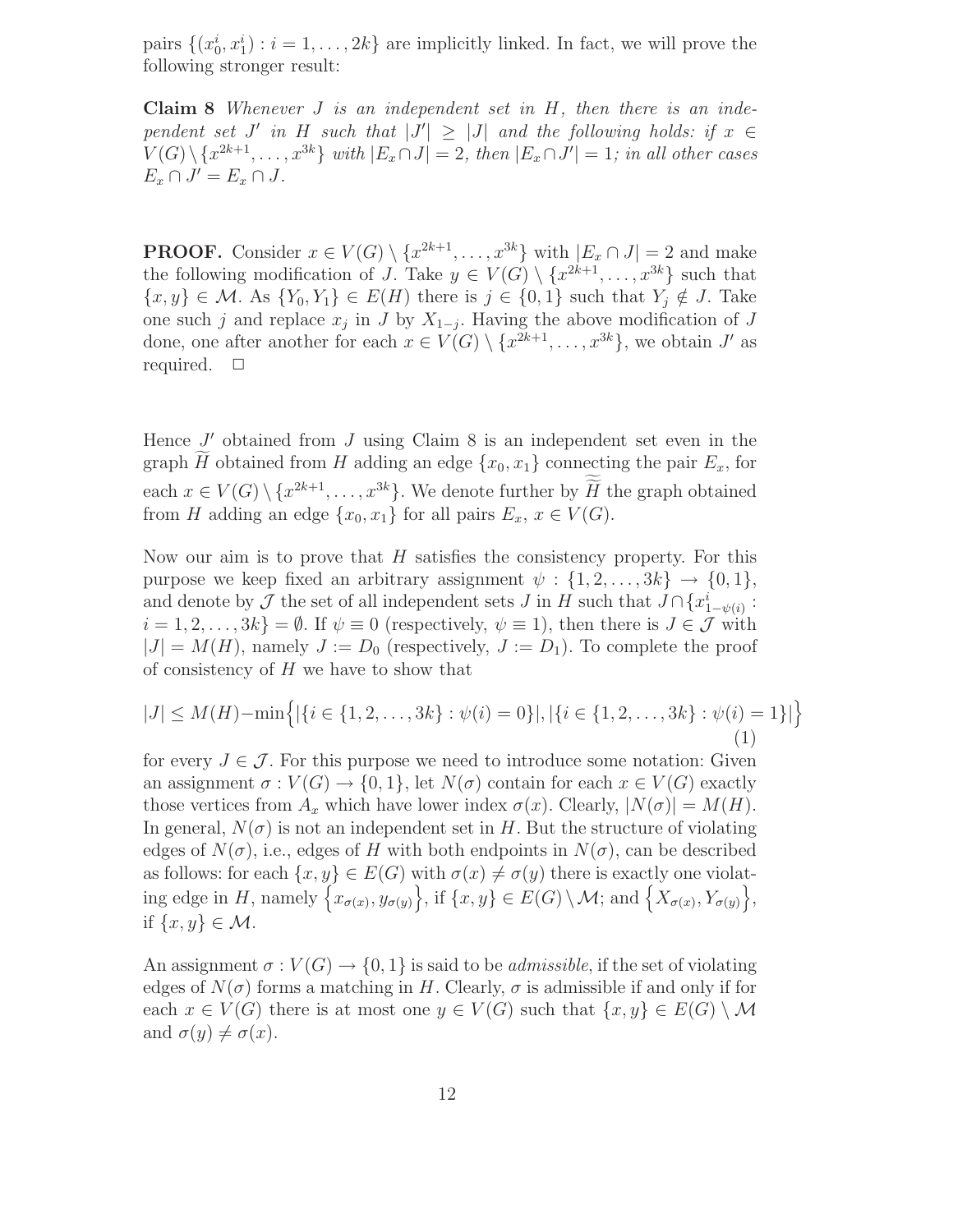We will call an independent set  $J$  in  $H$  (in fact, even in  $H$ )  $\sigma$ -regular, if  $J \subseteq N(\sigma)$ . To obtain a  $\sigma$ -regular set from  $N(\sigma)$  we have to remove at least one endpoint for every violating edge if the set of violating edges forms a matching. The cardinality of the set of violating edges is then the same as of Cut (in G) of the set  $\{x \in V(G) : \sigma(x) = 0\}$ . As G is an amplifier, this cardinality is at least  $\min\{|{i : \sigma(x^i) = 0}\|, |{i : \sigma(x^i) = 1}\|\}$ . It means, for any admissible assignment  $\sigma: V(G) \to \{0,1\}$  any  $\sigma$ -regular independent set  $J$  in  $H$  satisfies

$$
|J| \le M(H) - \min\left\{ |\{i \in \{1, 2, \dots, 3k\} : \sigma(x^i) = 0\}|, |\{i \in \{1, 2, \dots, 3k\} : \sigma(x^i) = 1\}| \right\}
$$
\n(2)

.

Our strategy to prove  $(1)$  is to relate it to  $(2)$ .

Now we are back to our fixed  $\psi$  and  $\mathcal J$  as above. Denote further by  $\widetilde{\mathcal J}$  the set of  $J \in \mathcal{J}$  for which J is also an independent set in  $H$  (in fact, J is then an independent set also in H). Let  $\mathcal{J}_{\text{max}}$  be the set of all independent sets from  $\mathcal{J}$ of the maximum size, i.e., of size max $\{|J| : J \in \tilde{J}\}\$ . Using Claim 8 we easily get that this maximum is the same as  $\max\{|J| : J \in \mathcal{J}\}\.$  Hence it is sufficient to prove (1) for an element  $J \in \mathcal{J}_{\text{max}}$ .

Clearly, for any  $J \in \widetilde{\mathcal{J}}$  all vertices of  $A_x \cap J$  have the same index for each  $x \in V(G)$ . For  $J \in \widetilde{\mathcal{J}}_{\text{max}}$  we have, moreover, that  $A_x \cap J \neq \emptyset$  for each  $x \in V(G) \setminus \{x^{2k+1}, \ldots, x^{3k}\}.$  Keep, for a moment, one  $J \in \mathcal{J}_{\text{max}}$  fixed. It determines an assignment  $\sigma (= \sigma_J)$ :  $V(G) \rightarrow \{0, 1\}$  according to the following rules (i) and (ii):

- (i) For  $x \in V(G) \setminus \{x^{2k+1}, \ldots, x^{3k}\}, \sigma(x) \in \{0, 1\}$  is uniquely determined by  $(\emptyset \neq)$   $A_x \cap J \subseteq \{x_{\sigma(x)}, X_{\sigma(x)}\}.$
- (ii) For  $x = x^i$  with  $i \in \{2k+1, \ldots, 3k\}$  we take  $\sigma(x^i) = \psi(i)$ , unless  $A_{x^i} \cap J =$  $\emptyset$  and  $\sigma$  assigns (by the rule (i))  $1 - \psi(i)$  to the both neighbors of x in G; in that case we put  $\sigma(x^i) = 1 - \psi(i)$ .

Clearly, J is  $\sigma$ -regular. We will show that one can take J in such way that  $\sigma$  is, moreover, an admissible assignment. For this purpose we introduce the following notation for elements  $J \in \mathcal{J}_{\text{max}}$ :

$$
n_1(J) = |\{\{x, y\} \in E(G) : \sigma(x) = \sigma(y)\}|,
$$
  
\n
$$
n_2(J) = |\{i \in \{1, 2, ..., 2k\} : X_{1-\psi(i)}^i \notin J\}|.
$$

For  $J_1, J_2 \in \widetilde{\mathcal{J}}_{\max}$  we write  $J_1 \prec J_2$  whenever  $(n_1(J_1), n_2(J_1)) \prec (n_1(J_2), n_2(J_2))$ in the lexicographic order.

Let us keep fixed from now on one maximal element J of  $(\mathcal{J}_{\text{max}}, \prec)$ . For this choice of J we are able to prove that  $\sigma$ , determined by J as above, is admissible,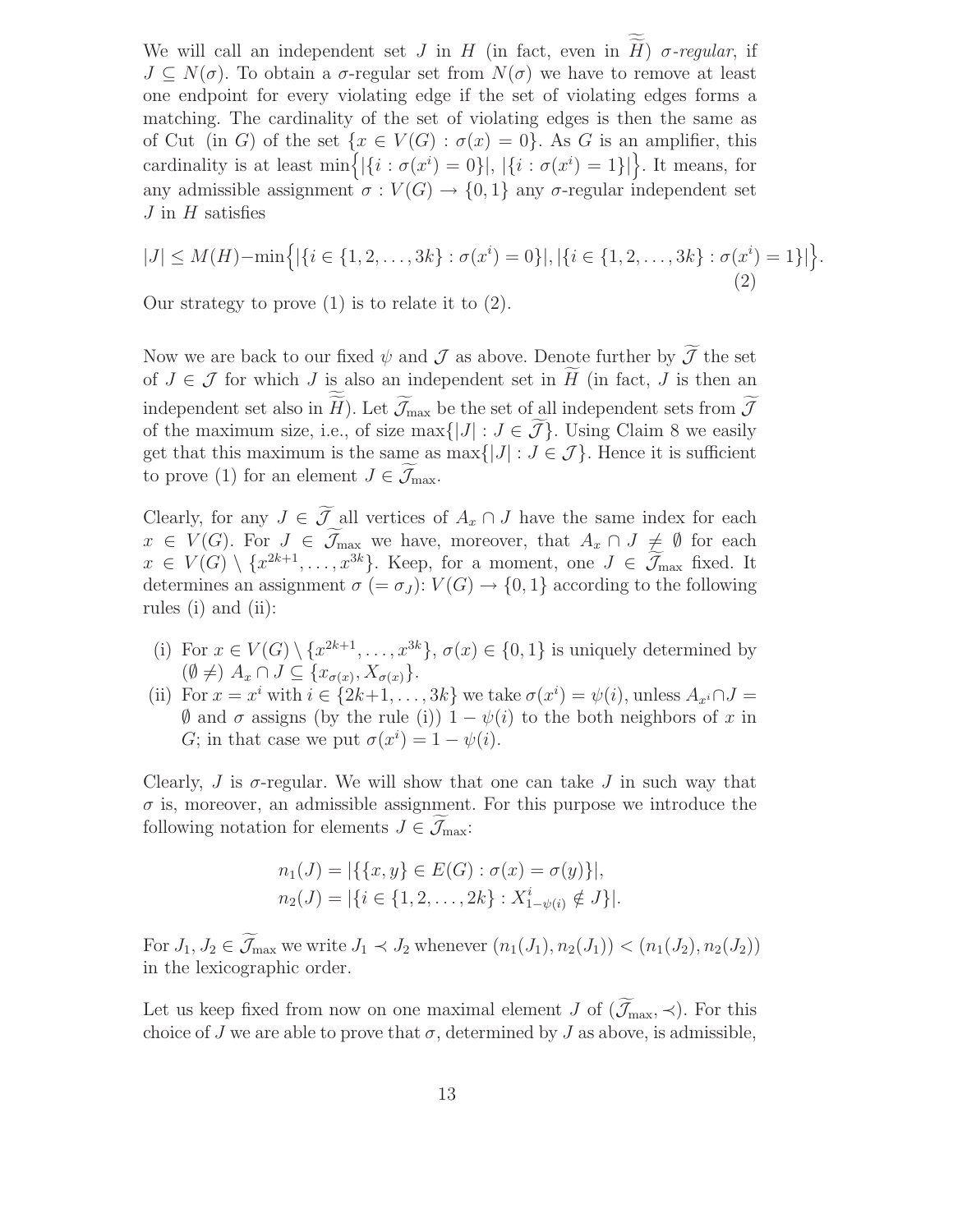and to derive (1) from that. We will proceed in several steps.

**Claim 9** Assume that  $x \in V(G)$  is a checker vertex, and y, z,  $w \in V(G)$  are (distinct) neighbors of x in G, such that  $\{x, w\} \in \mathcal{M}$ . Suppose  $\sigma(x) = j$ , and  $\sigma(y) = \sigma(z) = 1 - j$ . Then  $\sigma(w) = j$ , and J contains vertices  $W_j$ ,  $X_j$ , and  $x_j$ .

**PROOF.** Clearly  $\sigma(w) = j$ , because otherwise one could find larger  $J' \in$  $\mathcal{J}_{\text{max}}$  replacing in J the set  $J \cap (A_x \cup \{W_0, W_1\})$  of cardinality at most 2 by  $\{x_{1-j}, X_{1-j}, W_{1-j}\}$ , a contradiction. It easily follows that J contains vertices  $W_j$  and  $X_j$ . Assuming  $x_j \notin J$  one could obtain contradiction replacing  $X_j$  in J by  $x_{1-j}$  that leads to  $J' \in \widetilde{\mathcal{J}}_{\text{max}}$  with  $J \prec J'$ . Hence,  $x_j \in J$  as well.  $\Box$ 

Now we strengthen Claim 9 showing that its assumptions are never satisfied for our extremal J.

Claim 10 Assume that  $x \in V(G)$  is a checker vertex, and y, z are its distinct neighbors such that both edges  $\{x, y\}$  and  $\{x, z\}$  are from  $E(G) \setminus M$ . Then either  $\sigma(y) = \sigma(x)$  or  $\sigma(z) = \sigma(x)$ .

**PROOF.** Put  $j := \sigma(x)$ , and assume for contradiction that  $\sigma(y) = \sigma(z) = 1$ j. Using Claim 9 we conclude that  $X_j$ ,  $x_j \in J$ , and consequently  $y_{1-j}, z_{1-j} \notin J$ . We will discuss several possibilities for the vertex  $y$  separately; in all of them we get a contradiction.

(a) Let y be a contact vertex, i.e.,  $y = x^i$  for some  $i \in \{1, 2, ..., 3k\}$ .

Assume first that  $i \in \{1, 2, ..., 2k\}$ . As  $A_{x_i} \cap J \neq \emptyset$  but  $x_{i-j}^i \notin J$ , clearly  $A_{x_i} \cap J = \{X_{1-j}^i\}$ . Assuming  $\psi(i) = j$  one could replace  $X_{1-j}^i$  in J by  $x_j^i$ . Otherwise  $\psi(i) = 1-j$  and one could replace  $x_j$  (resp.,  $X_j$ ) in J by  $x_{1-j}$  (resp.,  $y_{1-j}$ ). In both cases it results in  $J' \in \mathcal{J}_{\max}$  with  $J \prec J'$ , a contradiction.

Assume now that  $i \in \{2k+1,\ldots,3k\}$ . As  $\sigma(y) = 1 - j$  but  $y_{1-i} \notin J$ , it is only possible if  $\psi(i) = 1 - i$  and  $\sigma$  assigns  $1 - i$  to the second neighbor of y in G. But then replacing  $x_j$  and  $X_j$  in J by  $x_{1-j}$  and  $y_{1-j}$  we get  $J' \in \mathcal{J}_{\text{max}}$ with  $J \prec J'$ , a contradiction.

(b) Let y be a checker. Take  $u \in V(G) \setminus \{x\}$  such that  $\{y, u\} \in E(G) \setminus \mathcal{M}$ . Assuming  $\sigma(u) = j$  leads to a contradiction with Claim 9 when applied to the checker y with  $1 - j := \sigma(y)$  in the place of x with  $j := \sigma(x)$ . Namely, by the Claim 9,  $y_{1-j} \in J$ , a contradiction. Hence,  $\sigma(u) = 1 - j$ , and in particular,  $u_j \notin J$ . Consequently, one can replace  $x_j$  and  $X_j$  in J by  $x_{1-j}$  and  $y_{1-j}$  to obtain  $J' \in \widetilde{\mathcal{J}}_{\text{max}}$  with  $J \prec J'$ , a contradiction.  $\Box$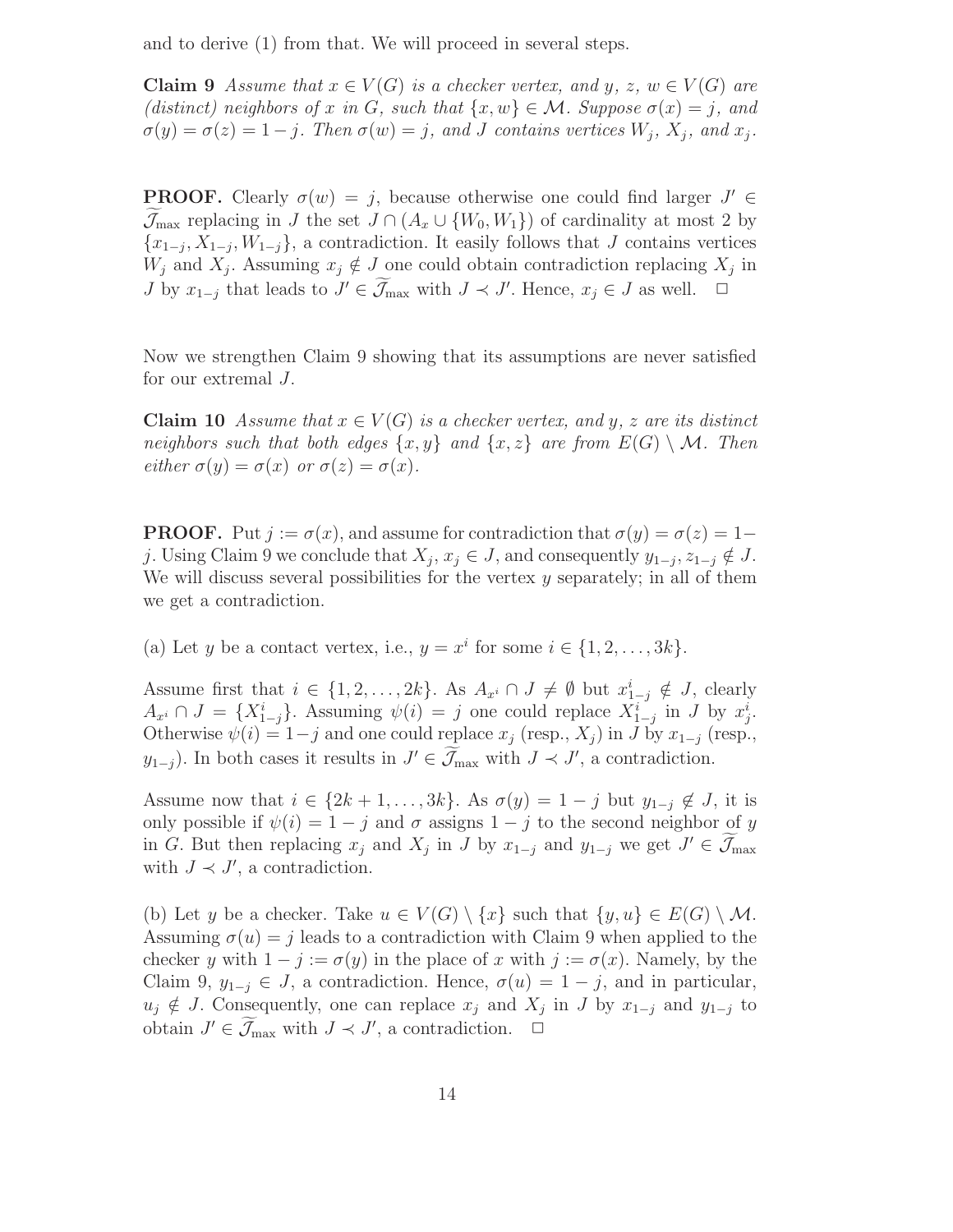Claim 11  $\sigma$  is an admissible assignment.

**PROOF.** Assume, for a contradiction, that an assignment  $\sigma$  is not admissible. That means, for some  $x \in V(G)$  there are two distinct vertices  $y, z \in V(G)$ such that  $\{x, y\} \in E(G) \setminus \mathcal{M}, \{x, z\} \in E(G) \setminus \mathcal{M}, \text{ and } \sigma(y) = \sigma(z) = 1 - \sigma(x).$ Due to Claim 10, x must be a contact vertex,  $x = x^i$ . Clearly,  $i \in \{2k +$  $1, \ldots, 3k$ , because otherwise one of two edges of G adjacent to x belongs to M. Due to our definition of  $\sigma(x^i)$  in that case we conclude that necessarily  $\sigma(x^i) = \psi(i)$  and  $x^i_{\psi(i)} \in J$ . Now, y being a checker, take  $u \in V(G) \setminus \{x\}$  such that  $\{y, u\} \in E(G) \setminus \mathcal{M}$ . Assuming  $\sigma(u) = \sigma(x^i)$   $(=\psi(i) = 1 - \sigma(y))$ , we get a contradiction with Claim 10 (applied to the checker vertex  $y$  in the place of x). Hence,  $\sigma(u) = 1 - \psi(i)$ . But now we can replace  $x_{\psi(i)}^i$  in J by  $y_{1-\psi(i)}$  to obtain  $J' \in \widetilde{\mathcal{J}}_{\text{max}}$  with  $J \prec J'$ , a contradiction. That completes the proof.  $\Box$ 

**Claim 12** Let  $x = x^i \in V(G)$  be a contact vertex with  $\sigma(x^i) = 1 - \psi(i)$ , and y, z be its neighbors in G. Then  $\sigma(y) = \sigma(z) = 1 - \psi(i)$ .

**PROOF.** For  $i \in \{2k+1,\ldots,3k\}$ , it is clear from our definition of  $\sigma$ . Thus assume  $i \in \{1, 2, ..., 2k\}$ . Clearly  $X_{1-\psi(i)}^i \in J$ . One of neighbors of x, say y, satisfies  $\{x, y\} \in \mathcal{M}$ . If  $\sigma(y) = \psi(i)$ , we can replace  $X_{1-\psi(i)}^i$  in J by  $X_{\psi(i)}^i$ ; if  $\sigma(z) = \psi(i)$  we can replace  $X_{1-\psi(i)}^i$  in J by  $x_{\psi(i)}^i$ . In both cases we would obtain  $J' \in \mathcal{J}$  with  $J \prec J'$ , a contradiction. Hence, necessarily  $\sigma(y) = \sigma(z)$  $1 - \psi(i)$ .  $\Box$ 

Denote  $Z := \{x_{1-\psi(i)}^i : \sigma(x^i) = 1 - \psi(i)\}\.$  From Claims 8–12 it easily follows that  $\sigma$  is an admissible assignment and that even  $J \cup Z$  is a  $\sigma$ -regular independent set in H. So we can apply (2) to  $J \cup Z$  in place of J to get

$$
|J| + |\{i : \sigma(x^i) \neq \psi(i)\}| \leq M(H) - \min\{| \{i : \sigma(x^i) = 0\}|, |\{i : \sigma(x^i) = 1\}| \},\
$$

from which (1) easily follows verifying that always

$$
\min\{|i:\psi(i) = 0\}|, |\{i:\psi(i) = 1\}|\} \le \min\{|i:\sigma(x^i) = 0\}|, |\{i:\sigma(x^i) = 1\}|\} + |\{i:\sigma(x^i) \neq \psi(i)\}|.
$$

Finally, we have proved that H is a consistency  $(3, 3k)$ -gadget, as claimed. As  $M(H) = (6\tau - 1)k$ ,  $|V(H)| = 2M(H)$ , and  $\tau$  can be taken  $\leq 6.9$  (see [5]), it easily follows from this construction that  $\mu_{3,k} \leq 40.4$  and  $\lambda_{3,k} \leq 40.4$  for any k that is sufficiently large.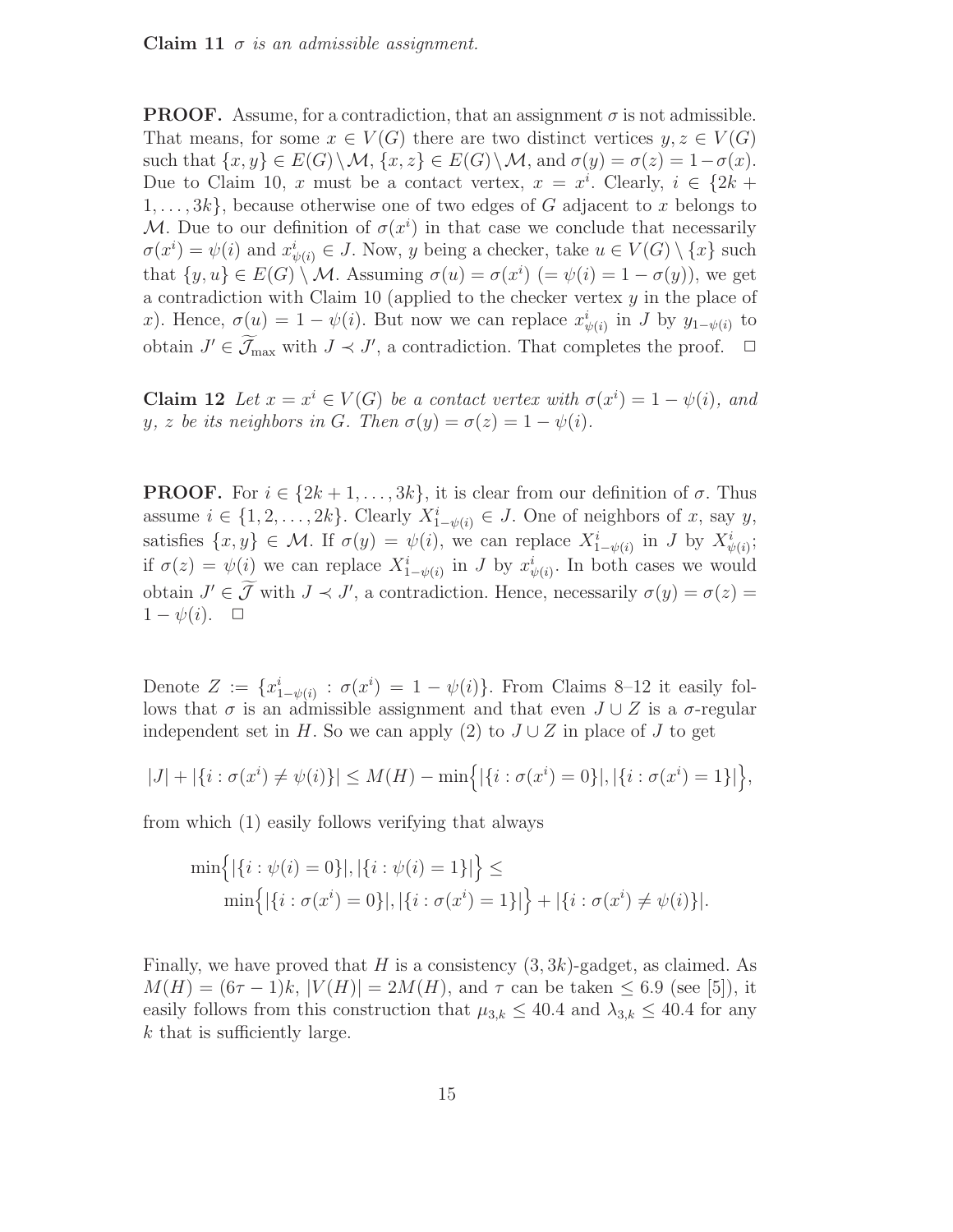The construction will be similar as in the case  $B = 3$ . Given k, we will look for a consistency  $(4, 3k)$ -gadget  $H = (V(H), E(H))$  with the following properties:

- (A) The first 2k pairs  $\{(c_0^i, c_1^i), i = 1, 2, \ldots, 2k\}$  are connected by edges.
- (B) The vertices  $c_0^i, c_1^i, i \in \{1, 2, ..., k\}$  are of degree 3, the vertices  $c_0^i, c_1^i$ ,  $i \in \{k+1,\ldots,3k\}$  are of degree 2. All other vertices of H are of degree 4.
- (C) H is a bipartite graph with the bipartition  $(D_0, D_1)$ , where  $C_0 \subseteq D_0$ ,  $C_1 \subseteq D_1$  and  $|D_0| = |D_1| = M(H)$ . (Here  $M(H)$  is as in Definition 4).

**The construction.** Let a  $(3k, \tau)$ -amplifier  $G = (V(G), E(G))$  be fixed, and  $x^1, \ldots, x^{3k}$  be its contact vertices. Each vertex  $x \in V(G)$  is replaced by a small gadget  $A_x$ . The gadget of a checker x is a pair of vertices  $x_0, x_1$ connected by an edge. The same kind of gadget we take for any of the first  $k$ contacts, i.e., for each  $x \in \{x^1, x^2, \ldots, x^k\}$ . For  $x \in \{x^{2k+1}, x^{2k+2}, \ldots, x^{3k}\}$  we take as  $A_x$  a pair of nonadjacent vertices  $x_0$ ,  $x_1$  (i.e.,  $x_0^i$  and  $x_1^i$ , if  $x = x^i$  for  $i \in \{2k+1, \ldots, 3k\}$ . For  $x \in \{x^{k+1}, x^{2k+2}, \ldots, x^{2k}\}$  we take as  $A_x$  a 4-cycle  $(x_0, x_1, X_0, X_1)$  (with vertices in this order). Denote further  $E_x = \{x_0, x_1\}$  for each  $x \in V(G)$ . The union of gadgets  $A_x$  (over all  $x \in V(G)$ ) already contains all vertices of our consistency  $(4, 3k)$ -gadget H, and some of its edges. Now we identify the remaining edges of H. If two vertices  $x, y \in V(G)$  are connected by an edge in  $G$ , we connect their pairs  $E_x$  and  $E_y$  with a pair of edges in such way that the vertex of  $E_x$  with an index  $j$   $(j \in \{0, 1\})$  is connected with the vertex of  $E_y$  indexed by  $1 - j$ . Having this done, one after another, for each edge  $\{x, y\}$  of G, we obtain the graph  $H = (V(H), E(H))$ . The contact vertices are  $c_0^i := X_0^i$ ,  $c_1^i := X_1^i$  for  $i \in \{k+1, k+2, ..., 2k\}$ , otherwise  $c_0^i := x_0^i$ and  $c_1^i := x_1^i$ .

Clearly, H is a bipartite graph with the bipartition  $(D_0, D_1)$ , where  $D_j$  is the set of vertices with the lower index  $j, j \in \{0,1\}$ . Further,  $|D_0| = |D_1|$  $(3\tau + 1)k =: M(H)$ . One can easily check that the above requirement (B) on H concerning degrees of vertices is satisfied, as well as  $(A)$ .

Our aim now is to prove the consistency property. For this purpose, we keep fixed one (arbitrary) assignment  $\psi: \{1, 2, ..., 3k\} \rightarrow \{0, 1\}$  and denote by  $\mathcal J$ the set of all independent sets  $J$  in  $H$  such that  $J\cap \{c_{1-\psi(i)}^i : i = 1, 2, \ldots, 3k\} =$  $\emptyset$ . We have to show that (1) holds for every  $J \in \mathcal{J}$ . It is clear, that  $|J| \leq M(H)$ , as for each  $x \in V(G)$  at most one of  $x_0$  and  $x_1$  can belong to J, and if  $x \in \{x^{k+1}, \ldots, x^{2k}\}\$ at most one of  $X_0, X_1$  as well. Moreover, in the case  $\psi \equiv 0$ , or  $\psi \equiv 1$ , one has in fact max $\{|J| : J \in \mathcal{J}\} = M(H)$ , as  $|D_0| = |D_1| = M(H)$ . Hence the first part of the consistency property is obviously satisfied.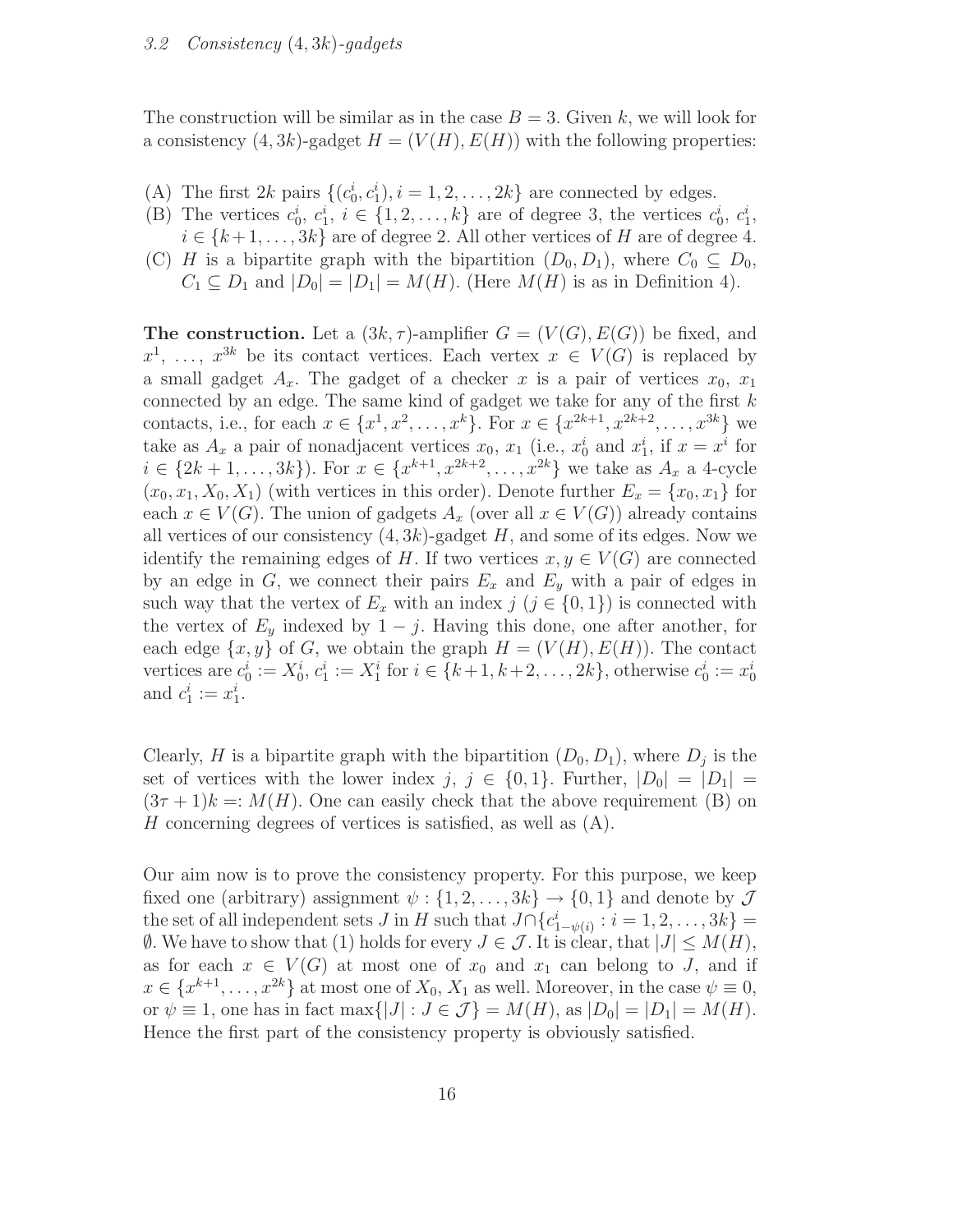Let us describe our strategy for the proof of  $(1)$ . We need to introduce some notions: An assignment  $\sigma: V(G) \to \{0,1\}$  to the vertices of G is said to be nice, if for each  $x \in V(G)$  there is at most one neighbor y of x in G such that  $\sigma(y) \neq \sigma(x)$ . Given an assignment  $\sigma : V(G) \to \{0,1\}$ , consider the set  $N(\sigma) \subseteq V(H)$  which for each  $x \in V(G)$  contains exactly the vertices from  $A_x$  with the lower index  $\sigma(x)$ . Clearly,  $|N(\sigma)| = M(H)$ . In many cases  $N(\sigma)$ is not an independent set. But the structure of the set of violating edges of H, i.e., those with both endpoints in  $N(\sigma)$ , is simple, assuming that  $\sigma$  is nice. In that case they are exactly the edges  $\{x_{\sigma(x)}, y_{\sigma(y)}\} \in E(H)$  such that  $\{x, y\} \in E(G)$  and  $\sigma(x) \neq \sigma(y)$ . In particular, they form a matching in H, and the cardinality of this matching is the same as the cardinality of Cut (in G) of the set  $\{x \in V(G) : \sigma(x) = 0\}$ . As G is an amplifier, this is at least  $\min\Bigl\{|\{i : \sigma(x^i) = 0\}|, |\{i : \sigma(x^i) = 1\}|\Bigr\}.$ 

Further, any independent set J in H that is subset of  $N(\sigma)$  is said to be  $\sigma$ -regular (in fact, J is an independent set also in a graph obtained from H connecting the pair  $E_x = \{x_0, x_1\}$  by an edge, for each contact vertex x). We can now observe that for any nice  $\sigma: V(G) \to \{0,1\}$ , any  $\sigma$ -regular independent set  $J$  in  $H$  satisfies (2). This is because to obtain an independent set J from  $N(\sigma)$  (of cardinality  $M(H)$ ) we have to remove at least one endpoint for every violating edge. So, our strategy to prove (1) is to relate it to (2).

Now we are back to our fixed  $\psi$  and  $\mathcal J$  as above. We want to prove that max  $|J|$ over  $J \in \mathcal{J}$  is achieved even on "very regular" independent sets from  $\mathcal{J}$ . Let us introduce the following notation for  $J \in \mathcal{J}$ :

$$
n_1(J) = |J|,
$$
  
\n
$$
n_2(J) = |J \cap (\cup_{x \in V(G)} E_x)|,
$$
  
\n
$$
n_3(J) = \max\{|J \cap D_0|, |J \cap D_1|\}.
$$

For  $J_1, J_2 \in \mathcal{J}$ , we write  $J_1 \prec J_2$  whenever  $(n_1(J_1), n_2(J_1), n_3(J_1)) < (n_1(J_2), n_2(J_2), n_3(J_2))$ in the lexicographic order. Let us keep fixed any maximal element J of  $(\mathcal{J}, \prec)$ . Clearly,  $|J| = \max\{|J'| : J' \in \mathcal{J}\}\)$  for this special J. We are able to relate J to a  $\sigma$ -regular independent set of H for some nice assignment  $\sigma: V(G) \to \{0,1\}.$ In the first stage, let  $\sigma$  be defined only on those  $x \in V(G)$  for which  $E_x \cap J \neq \emptyset$ : let  $\sigma(x)$  be the index of a (unique) vertex of  $E_x \cap J$  (i.e.,  $E_x \cap J = \{x_{\sigma(x)}\}\)$ .

**Claim 13** Let  $x \in V(G)$  be a checker vertex with  $E_x \cap J = \emptyset$ . Then for each vertex y such that  $\{x, y\} \in E(G)$  the set  $E_y \cap J$  is nonempty. In other words,  $\sigma$  is already defined for all three neighbors of x in G. Moreover,  $\sigma$  attains both 0 and 1 as value on neighbors of  $x$ .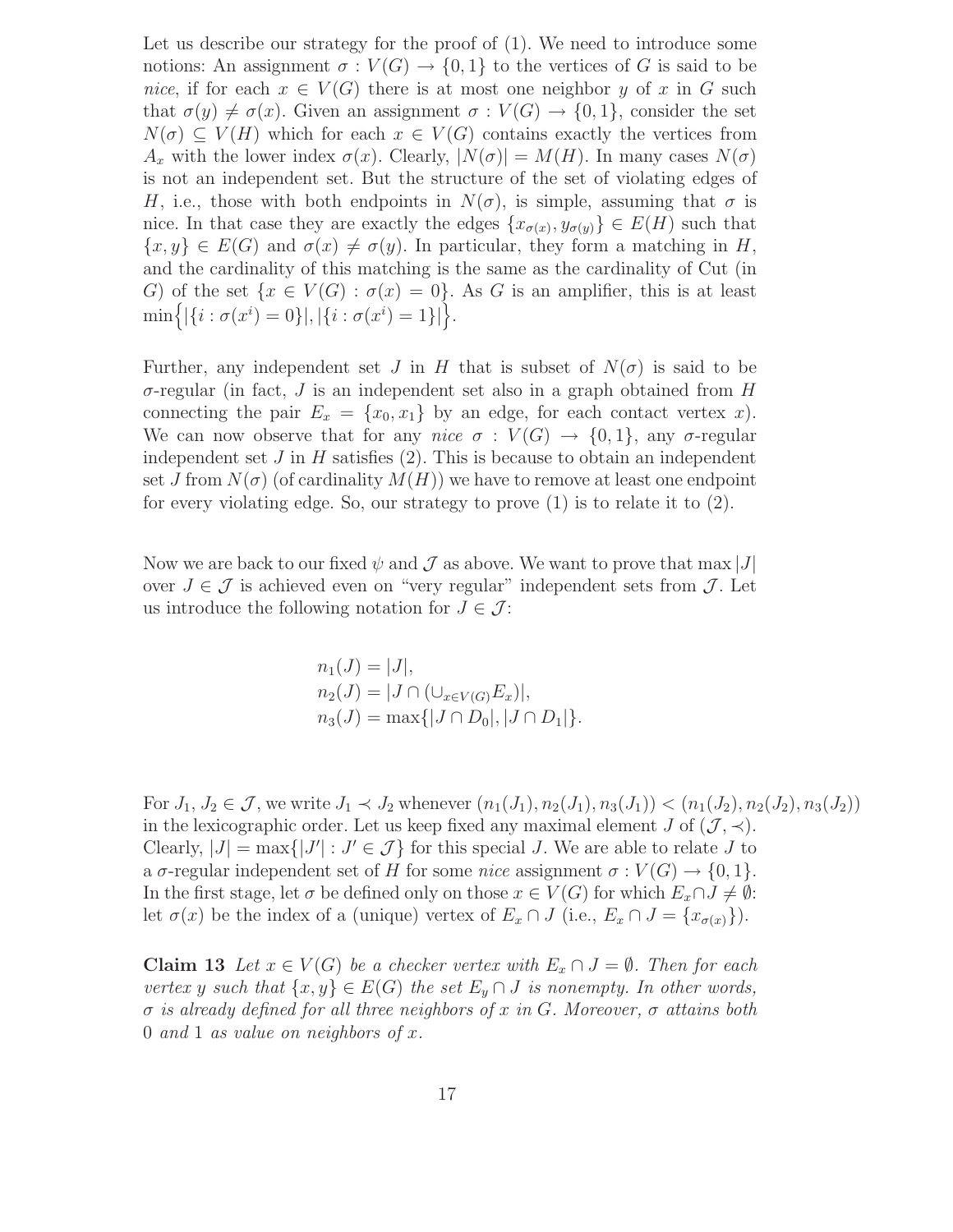**PROOF.** Let  $y$ ,  $z$ , and  $w$  be all three neighbors of  $x$  in  $G$ . Assume, for example, that  $E_y \cap J = \emptyset$ . As neither  $J \cup \{x_0\}$  nor  $J \cup \{x_1\}$  is an independent set in H, necessarily for some  $j \in \{0,1\}$   $E_z \cap J = \{z_j\}$  and  $E_w \cap J = \{w_{1-j}\}.$ But then replacing in J either  $z_j$  by  $x_{1-j}$ , or  $w_{1-j}$  by  $x_j$ , will result in  $J' \in \mathcal{J}$ with  $J \prec J'$  (namely,  $n_3(J) < n_3(J')$ ), a contradiction. Hence  $\sigma$  is already defined for y. The proof for  $z$  and  $w$  is the same.

Assume now that  $\sigma(y) = \sigma(z) = \sigma(w) =: j \in \{0, 1\}$ . But then adding  $x_j$  to J will produce larger  $J' \in \mathcal{J}$ , a contradiction.  $\Box$ 

**Claim 14** Let  $x = x^i \in V(G)$  be a contact vertex with  $E_x \cap J = \emptyset$ , and y, z be its neighbors in  $G$ . By our assumption about  $G$ ,  $y$  and  $z$  have to be checker vertices with  $\sigma(y)$  and  $\sigma(z)$  already defined (due to Claim 13).

- (a) If  $i \in \{k+1, \ldots, 2k\}$  then  $X^i_{\psi(i)} \in J$  and  $\sigma(y) \neq \sigma(z)$ .
- (b) If  $i \in \{1,\ldots,k\} \cup \{2k+1,\ldots,3k\}$  then either  $\sigma(y) \neq \sigma(z)$ , or  $\sigma(y) =$  $\sigma(z) = 1 - \psi(i)$ . In the latter case  $J \cup \{x_{1-\psi(i)}^i\}$  is an independent set in H (and also in a graph obtained from H connecting the pair  $E_x = \{x_0, x_1\}$  by an edge, for each contact vertex  $x$ ), too.

**PROOF.** (a) In this case clearly  $X_{\psi(i)}^i \in J$ , due to our choice of maximal J. Further, neither  $J' := J \cup \{x_{\psi(i)}^i\}$  nor  $J' := J \setminus \{X_{\psi(i)}^i\} \cup \{x_{1-\psi(i)}^i\}$  is an independent set in H (it would imply  $J \prec J'$ ). Hence, for some  $j \in \{0,1\}$ ,  $E_y \cap J = \{y_i\}$  and  $E_z \cap J = \{z_{1-i}\}.$ 

(b) In this case  $J' := J \cup \{x_{\psi(i)}^i\}$  is not an independent set in H (it would imply  $J \prec J'$ ). Hence, at least for one  $u \in \{y, z\}$  we have  $\sigma(u) = 1 - \psi(i)$ . Moreover, if  $\sigma(y) = \sigma(z) = 1 - \psi(i)$ , it follows that  $y_{\psi(i)} \notin J$  and  $z_{\psi(i)} \notin J$ , hence  $J \cup \{x_{1-\psi(i)}^i\}$  is an independent set as well.  $\Box$ 

Now, we are ready to extend  $\sigma$  to a nice assignment for which J is  $\sigma$ -regular.

- (i) If  $x \in V(G)$  is a checker vertex with  $E_x \cap J = \emptyset$ , then by Claim 13,  $\sigma$ attains both 0 and 1 on neighbors of x. Necessarily, one  $j \in \{0, 1\}$  is attained twice there, and we let  $\sigma(x) := j$ .
- (ii) If  $x = x^i \in V(G)$  is a contact vertex with  $E_x \cap J = \emptyset$ , by Claim 14 either both 0 and 1 are attained by  $\sigma$  on neighbors of x, or both neighbors of x have assigned  $1 - \psi(i)$  by  $\sigma$ . In the former case, we let  $\sigma(x^i) = \psi(i)$ , in the latter one  $\sigma(x^i) = 1 - \psi(i)$ .

Denote further  $Z := \{x_{1-\psi(i)}^i : \sigma(x^i) = 1-\psi(i)\}\.$  Clearly, J is  $\sigma$ -regular. Using Claim 14(b), even  $J \cup Z$  is a  $\sigma$ -regular independent set in H.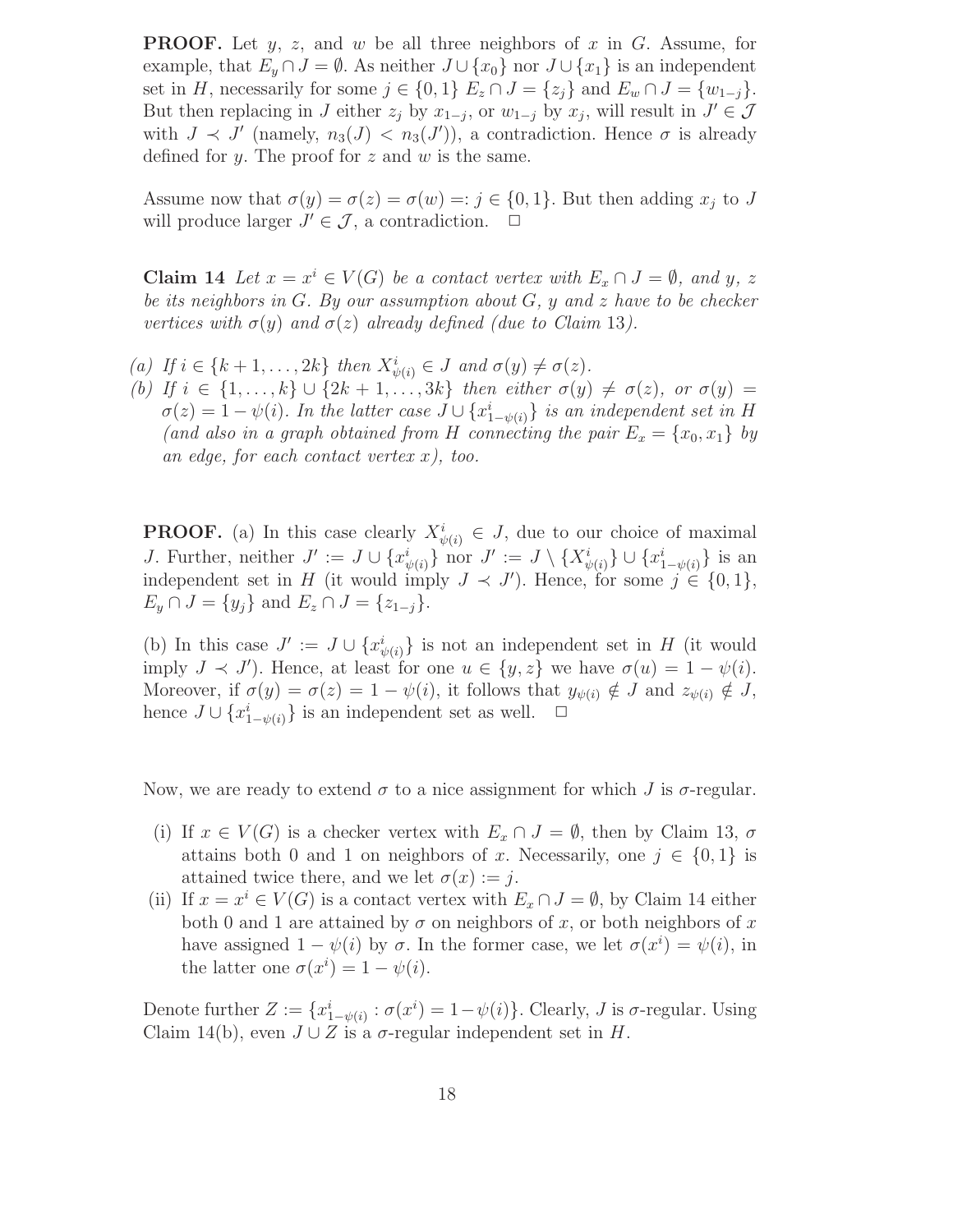Now we want to prove that  $\sigma$  is a nice assignment. Clearly, by our extension of  $\sigma$  based on Claims 13 and 14, for each  $x \in V(G)$  with  $E_x \cap J = \emptyset$  at most one neighbor u of x in G has  $\sigma(u) \neq \sigma(x)$ . We have to prove that this is also true for each  $x \in V(G)$  with  $E_x \cap J \neq \emptyset$ .

Claim 15 Let  $x \in V(G)$  be either checker or contact vertex with  $E_x \cap J \neq \emptyset$ . Then there exists at most one neighbor u of x in G with  $\sigma(u) \neq \sigma(x)$ .

**PROOF.** Consider a neighbor u of x in G with  $\sigma(u) \neq \sigma(x)$ . Clearly,  $E_x \cap J =$  ${x_{\sigma(x)}}$  which implies  $u_{\sigma(u)} = u_{1-\sigma(x)} \notin J$ , hence  $E_u \cap J = \emptyset$ . If u is a checker vertex, then due to Claim 13 the other two neighbors of  $u$  have assigned  $1 - \sigma(x)$  already in the first stage, in particular,  $(J \setminus \{x_{\sigma(x)}\}) \cup \{u_{1-\sigma(x)}\}$  is an independent set as well. If  $u$  is a contact vertex, then due to Claim 14 the other neighbor of u has assigned  $1 - \sigma(x)$  already in the first stage, in particular  $(J \setminus \{x_{\sigma(x)}\}) \cup \{u_{1-\sigma(x)}\}$  is an independent set in this case as well.

Assume now, that two distinct neighbors y and z of x in G have  $\sigma(y)$  =  $\sigma(z) = 1 - \sigma(x)$ . The analysis above shows, that then  $J' := (J \setminus \{x_{\sigma(x)}\}) \cup$  ${y_{1-\sigma(x), z_{1-\sigma(x)}}}$  will be a larger independent set, a contradiction.  $□$ 

From above Claims 13–15 we know that  $\sigma$  is a nice assignment and that even  $J \cup Z$  is a  $\sigma$ -regular independent set in H. So, we can apply (2) to  $J \cup Z$ ,

$$
|J| + |\{i : \sigma(x^i) \neq \psi(i)\}| \leq M(H) - \min\{|\{i : \sigma(x^i) = 0\}|, |\{i : \sigma(x^i) = 1\}|\},\
$$

from which we easily obtain (1) as in case  $B = 3$ . Hence, H is really a consistency  $(4, 3k)$ -gadget, as claimed. As  $M(H) = (3\tau + 1)k$ ,  $|V(H)| = 2M(H)$ , and  $\tau$  can be taken  $\leq 6.9$  (see [5]), this gives us estimates  $\mu_{4,k} \leq 21.7$  and  $\lambda_{4,k} \leq 21.7$  for any k that is sufficiently large.

## 3.3 Consistency  $(B, 3k)$ -gadgets for  $B \geq 5$

We do not try to optimize our estimates for  $B \geq 5$  in this paper, as we are focused on the cases  $B = 3$  and  $B = 4$ . For larger B we provide our inapproximability results based on small degree consistency gadgets constructed above. Of course, one can expect that gadgets with much better parameters can be provided for these cases, by suitable constructions. We can modify the consistency  $(4, 3k)$ -gadget H to get a slight improvement for the case  $B \geq 5$ . Namely, also for  $x \in \{x^{k+1}, x^{k+2}, \ldots, x^{2k}\}$  we take as  $A_x$  a pair of vertices connected by an edge. The corresponding  $c_0^i$ ,  $c_1^i$  vertices of H will have degree 3 in H, and we will have now  $M(H) = 3\tau k$ . The same proof of consistency for  $H$  will work. This consistency gadget  $H$  will be clearly simultaneously a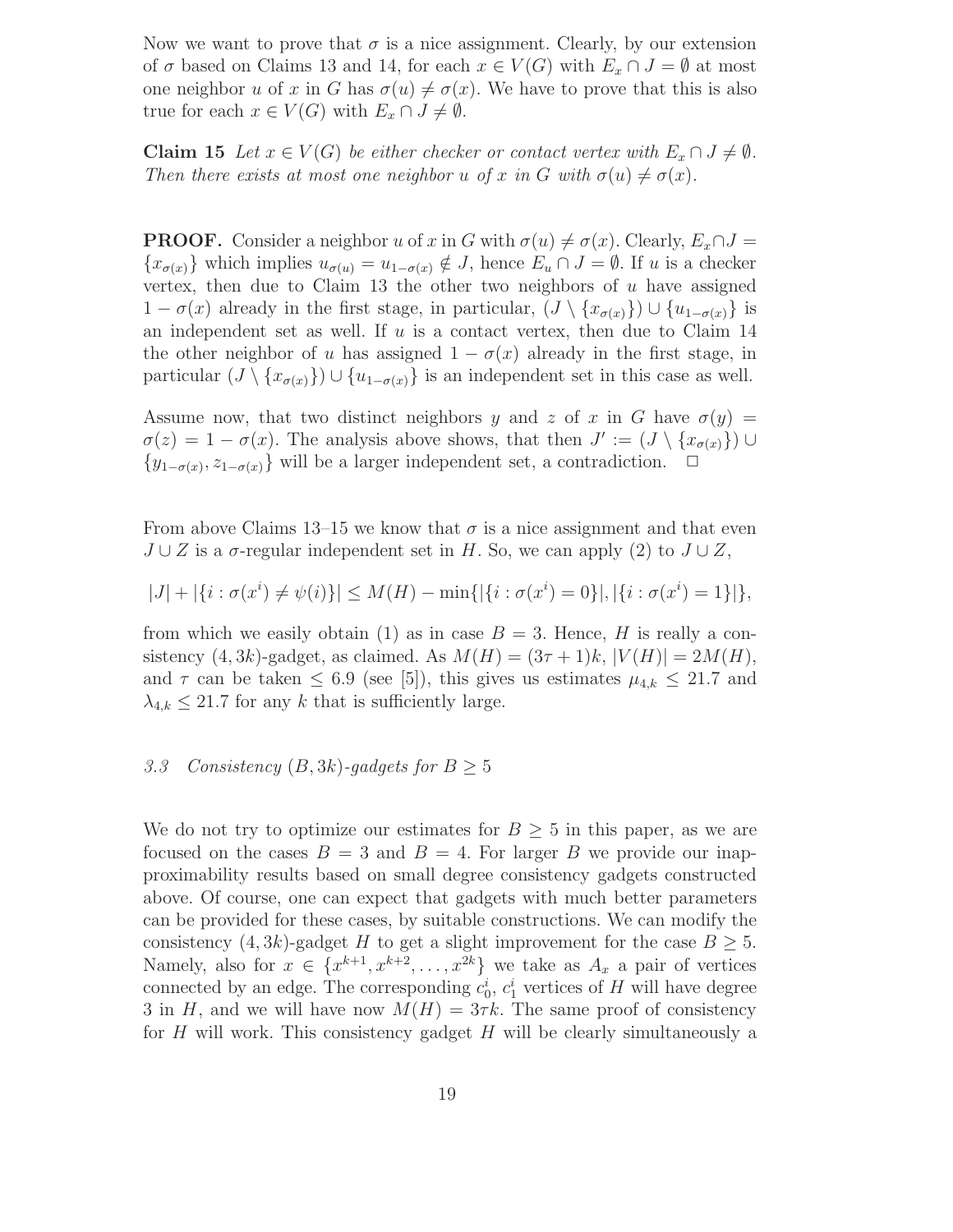consistency  $(B, 3k)$ -gadget for any  $B > 5$ . In this way we get upper bounds  $\mu_{B,k} \leq 20.7$  and  $\lambda_{B,k} \leq 20.7$ , for any  $B \geq 5$  and any k that is sufficiently large.

We can now summarize the results on parameters of consistency  $(B, 3k)$ gadgets obtained by constructions above.

**Theorem 16** For any sufficiently large integer k,  $\mu_{3,k} \leq 40.4$ ,  $\lambda_{3,k} \leq 40.4$ ,  $\mu_{4,k} \leq 21.7$ ,  $\lambda_{4,k} \leq 21.7$ , and  $\mu_{B,k} \leq 20.7$ ,  $\lambda_{B,k} \leq 20.7$ , for any  $B \geq 5$ .

# 4 Approximation Hardness of Max-IS and Min-VC in Low Degree Graphs

In this section we explore the complexity of the MAXIMUM INDEPENDENT SET and MINIMUM VERTEX COVER problems in graphs of degree at most  $B$ for small value of parameter B.

The following theorem summarizes the results

Theorem 17 It is NP-hard to approximate: the solution of Max-3-IS to within any constant smaller than  $1 + \frac{1}{2\mu_3 + 13}$ , for  $B \in \{4, 5\}$  the solution of MAX-B-IS to within any constant smaller than  $1+\frac{1}{2\mu_B+3}$ , and the solution of MAX-B-IS,  $B \geq 6$ , to within any constant smaller than  $1 + \frac{1}{2\mu_B + 1}$ . Similarly, it is NP-hard to approximate the solution of Min-3-VC to within any constant smaller than  $1 + \frac{1}{2\lambda_3 + 18}$ , for  $B \in \{4, 5\}$  the solution of MIN-B-VC to within any constant smaller than  $1 + \frac{1}{2\lambda_B + 8}$ , and the solution of MIN-B-VC,  $B \ge 6$ , to within any constant smaller than  $1 + \frac{1}{2\lambda_B + 6}$ .

**PROOF.** Let an integer  $B \geq 3$  be fixed. For a fixed small  $\varepsilon > 0$  consider k large enough such that the conclusion of Theorem 2 for  $E[k, k, k]$ -MAX-E3-LIN-2 is satisfied, and for which there is a consistency  $(B, 3k)$ -gadget H with  $\frac{M(H)}{k}$  <  $\mu_B + \varepsilon$  (resp.,  $\frac{|V(H)| - M(H)}{k} < \lambda_B + \varepsilon$ ).

Keeping one such gadget H fixed, our reduction  $f (= f_H)$  from  $E[k, k, k]$ -MAX-E3-LIN-2 to MAX-B-IS (resp., MIN-B-VC) is as follows: Let  $I$  be an instance of  $E[k, k, k]$ -MAX-E3-LIN-2,  $\mathcal{V}(I)$  be the set of variables of I,  $m := |\mathcal{V}(I)|$ . Hence I has mk equations, each variable  $u \in \mathcal{V}(I)$  occurs exactly in 3k of them:  $k$  times as the first variable,  $k$  times as the second one, and  $k$ times as the third variable in the equation. Assume, for convenience, that equations are numbered by  $1, 2, \ldots, mk$ . Given a variable  $u \in V(I)$  and  $s \in \{1,2,3\}$ , let  $r_s^1(u) < r_s^2(u) < \cdots < r_s^k(u)$  be the numbers of equations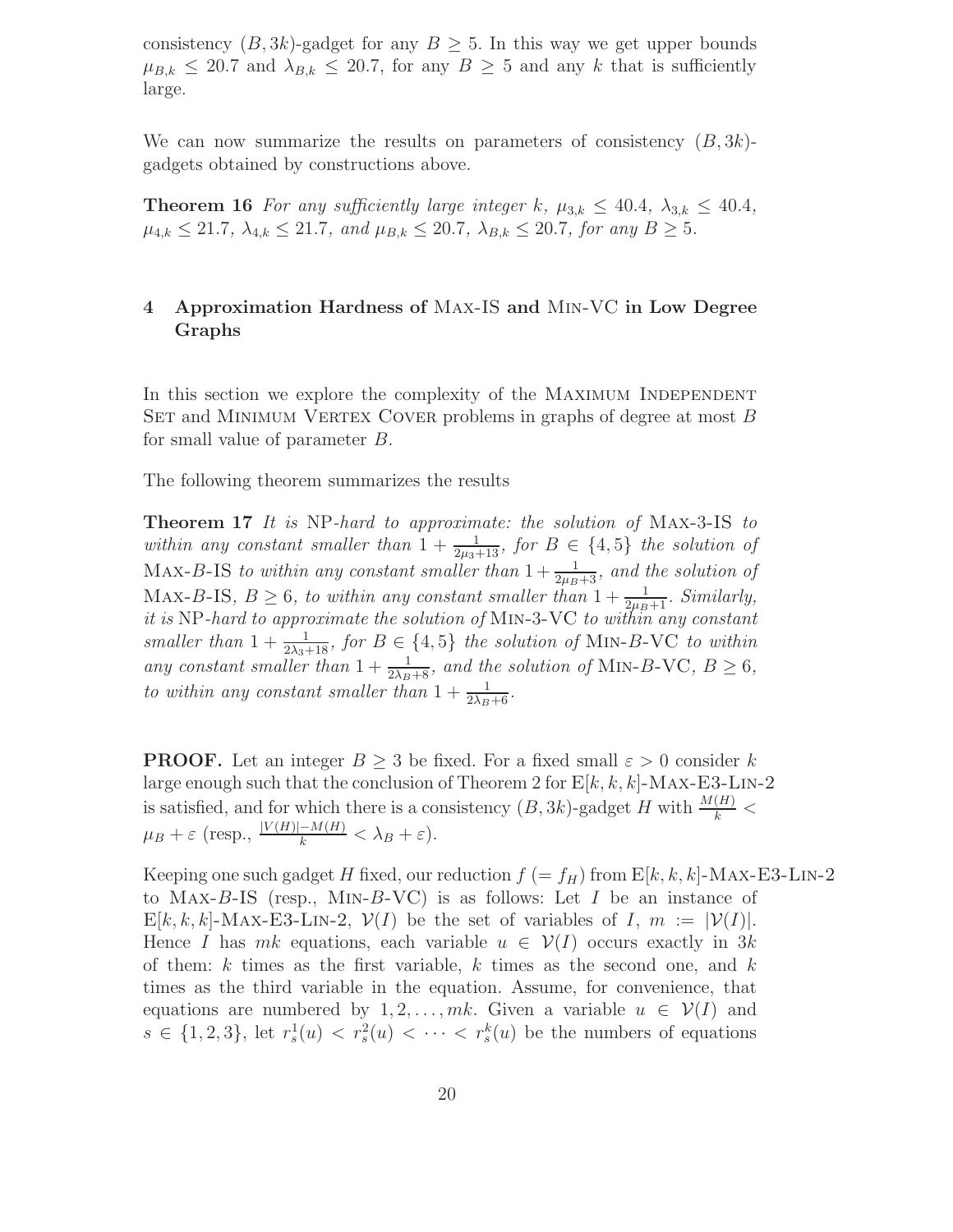in which variable u occurs as the s-th variable. On the other hand, if for fixed  $r \in \{1, 2, ..., m\}$  the r-th equation is  $x + y + z = j$   $(j \in \{0, 1\})$ , there are uniquely determined numbers  $i(x, r)$ ,  $i(y, r)$ ,  $i(z, r) \in \{1, 2, ..., k\}$  such that  $r_1^{i(x,r)}$  $i^{(x,r)}_1(x) = r_2^{i(y,r)}$  $i^{(y,r)}_2(y) = r_3^{i(z,r)}$  $j_3^{i(z,r)}(z) = r.$ 

Take m disjoint copies of H, one for each variable. Let  $H_u$  denote a copy of H that corresponds to a variable  $u \in V(I)$ . The corresponding contacts in  $H_u$  are denoted by  $C_j(u) = \{u_j^i : i = 1, 2, ..., 3k\}, j \in \{0, 1\}$ . Now we take  $mk$  disjoint copies of equation gadgets  $G^r$ ,  $r \in \{1, 2, ..., mk\}$ . More precisely, if the r-th equation reads as  $x + y + z = j$   $(j \in \{0, 1\})$ , we take as  $G<sup>r</sup>$  a copy of  $G<sub>j</sub>[3]$  for MAX-3-IS (or  $G_j[4]$  for 4(5)-MAX-IS or  $G_j[6]$  for MAX-B-IS,  $B \ge 6$ ). Now the vertices  $x_0, x_1, y_0, y_1, z_0$ , and  $z_1$  of  $G<sup>r</sup>$  are identified with vertices  $x_0^{i(x,r)}$  $i(x,r)$ ,  $x_1^{i(x,r)}$ 1 (of  $H_x$ ),  $y_0^{k+i(y,r)}$  $_{0}^{k+i(y,r)}, y_1^{k+i(y,r)}$  $_{1}^{k+i(y,r)}$  (of  $H_{y}$ ),  $z_{0}^{2k+i(z,r)}$  $2k+i(z,r)$ ,  $z_1^{2k+i(z,r)}$  $1^{2k+i(z,r)}$  (of  $H_z$ ), respectively. It means that in each  $H_u$  the first k-tuple of pairs of contacts corresponds to the occurrences of  $u$  as the first variable, the second  $k$ -tuple corresponds to the occurrences as the second variable, and the third one to occurrences as the third variable in equations. Making the above identification for all equations, one after another, we get a graph of degree at most  $B$ , denoted by  $f(I)$ . Clearly, the above reduction  $f$  (using the fixed  $H$  as a parameter) to special instances of Max-B-IS, is polynomial. Now we show how the NP-hard gap of  $E[k, k, k]$ -MAX-E3-LIN-2 is preserved.

We think  $f(I)$  as an instance of the MAXIMUM INDEPENDENT SET problem. An independent set J in  $f(I)$  is called *standard*, if for each  $u \in V(I)$  there is (necessarily unique)  $\varphi(u) \in \{0,1\}$  such that  $J \cap C_{1-\varphi(u)}(u) = \emptyset$  and  $|J \cap C|$  $V(H_u) = M(H)$ . It implies, in particular, that  $J \supseteq C_{\varphi(u)}(u)$  (see Remark 1). Clearly, any standard independent set J in  $f(I)$  determines an assignment  $\varphi$ :  $V(I) \rightarrow \{0, 1\}$ . Such independent set J is called, more specifically,  $\varphi$ -standard. Further, it is clear that a  $\varphi$ -standard independent set J can contain one special vertex for each equation satisfied by the assignment  $\varphi$ . More precisely, if r-th equation of I reads as  $x + y + z = j$ , then J can contain a special vertex from the equation gadget G<sup>r</sup> if and only if  $\varphi(x) + \varphi(y) + \varphi(z) = j \text{ mod } 2$ , namely the special vertex labeled by  $\varphi(x)\varphi(y)\varphi(z)$ .

Hence, if sat( $\varphi$ ) means the number of equations of I satisfied by  $\varphi$ , one can express easily the maximum cardinality of a  $\varphi$ -standard independent set as  $M(H)m + \text{sat}(\varphi)$ , for MAX-B-IS,  $B \geq 6$ ;  $M(H)m + mk + \text{sat}(\varphi)$ , for MAX-4(5)-IS, and  $M(H)m + 6mk + \text{sat}(\varphi)$ , for MAX-3-IS.

Taking  $\varphi$  optimal, i.e., such that  $\text{sat}(\varphi) = \text{OPT}(I)|I| = \text{OPT}(I)mk$ , allows to express simply  $\alpha_{\text{std}}(f(I)) := \max\{|J|: J \text{ is a standard independent set in }\}$  $f(I)$  using OPT $(I)$ . Namely,

- $\alpha_{\text{std}}(f(I)) = mk(\frac{M(H)}{k} + 6 + OPT(I))$  for MAX-3-IS,
- $\alpha_{\text{std}}(f(I)) = mk(\frac{M(H)}{k} + 1 + \text{OPT}(I))$  for MAX-4(5)-IS, and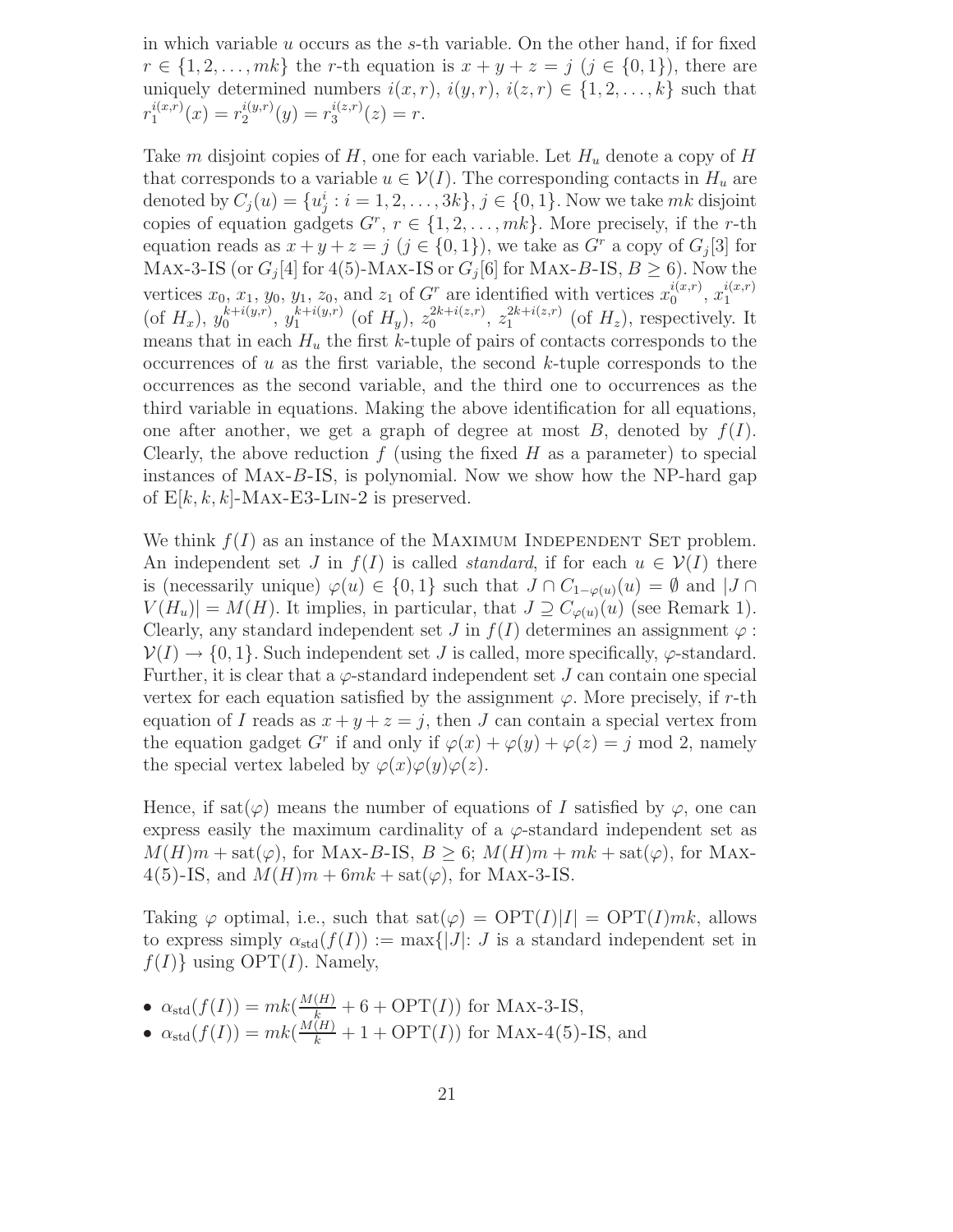•  $\alpha_{\text{std}}(f(I)) = mk(\frac{M(H)}{k} + \text{OPT}(I))$  for B-MIS,  $B \geq 6$ .

The key point now is that the properties of our consistency gadget  $H$  imply, that it is not more advantageous to use an independent set which is not standard, to achieve the maximum cardinality. In other words,  $\alpha(f(I))$  is achieved also on some standard independent set, i.e.,  $\alpha(f(I)) = \alpha_{std}(f(I))$ . For this purpose consider one independent set J of  $f(I)$  such that  $|J| = \alpha(f(I))$ . The aim is to show, that one can modify  $J$  to another independent set  $J'$  in  $f(I)$ such that  $|J'| \ge |J|$  and  $J'$  is standard.

First, for each  $u \in V(I)$ , one after another, modify J inside  $H_u$  to obtain another optimal independent set  $J_0$  containing no pair of implicitly linked vertices. In other words, for each  $u \in V(I)$  an independent set  $J_0 \cap V(H_u)$ contains at most one vertex from each of the first 2k pairs of contact vertices. (This is possible due to property (iv) of a consistency gadget.)

Now, for each equation of I, one after another, modify  $J_0$  inside the corresponding equation gadget  $G<sup>r</sup>$  according to Theorem 3, to obtain another optimal independent set  $J_1$  with the following properties: For each  $u \in \mathcal{V}(I)$ an independent set  $J_1 \cap V(H_u)$  contains from each pair of contact vertices at most one vertex, and for each  $r = 1, 2, ..., mk$  the vertex set  $J_1 \cap V(G^r)$ contains exactly one special vertex. If this special vertex for the r-th equation  $x + y + z = j$  is labeled by  $\psi(x)\psi(y)\psi(z)$ , those bits can be viewed as a local satisfying assignment for occurrences of variables  $x, y$ , and  $z$  in this equation. Moreover, for each  $u \in \{x, y, z\}$ , the set  $J_1$  in this equation gadget is pure and full in  $F_u$  (with vertices of label  $\psi(u)$  there), in particular  $u_{1-\psi(u)} \notin J_1$ . In this way the set  $J_1$  uniquely determines local assignment  $\psi$  to all occurrences of each variable. More precisely, as  $\psi(u)$  can vary from occurrence to occurrence of u, we should write more precisely  $\psi(u^i)$  for particular occurrences of u. For fixed u, we will also write  $\psi_u(i) := \psi(u^i)$ .

Now for each variable  $u \in V(I)$  we can define  $\varphi(u)$  as the prevailing value (0 or 1) of this local assignment to occurrences of u, determined by  $J_1$ , as described above. (In the case of the equal number of 0's and 1's, the choice of  $\varphi(u) \in \{0, 1\}$  can be arbitrary.)

Keeping  $u \in V(I)$  fixed, denote by  $S(u)$  the set of special vertices in  $J_1$  that determine for u the local assignment  $\psi$  inconsistent with  $\varphi(u)$ . Clearly,

$$
|S(u)| = |\{i : \psi_u(i) \neq \varphi(u)\}| = \min\{|\{i : \psi_u(i) = 0\}|, |\{i : \psi_u(i) = 1\}|\},\
$$

hence  $|J_1 \cap V(H)| \leq M(H) - |S(u)|$  as follows from the consistency property of H. If there is  $u \in V(I)$  that is inconsistent, i.e.,  $S(u) \neq \emptyset$ , we will further modify  $J_1$  in the following way:

(i) Remove first from  $J_1$  special vertices that caused the inconsistency, i.e.,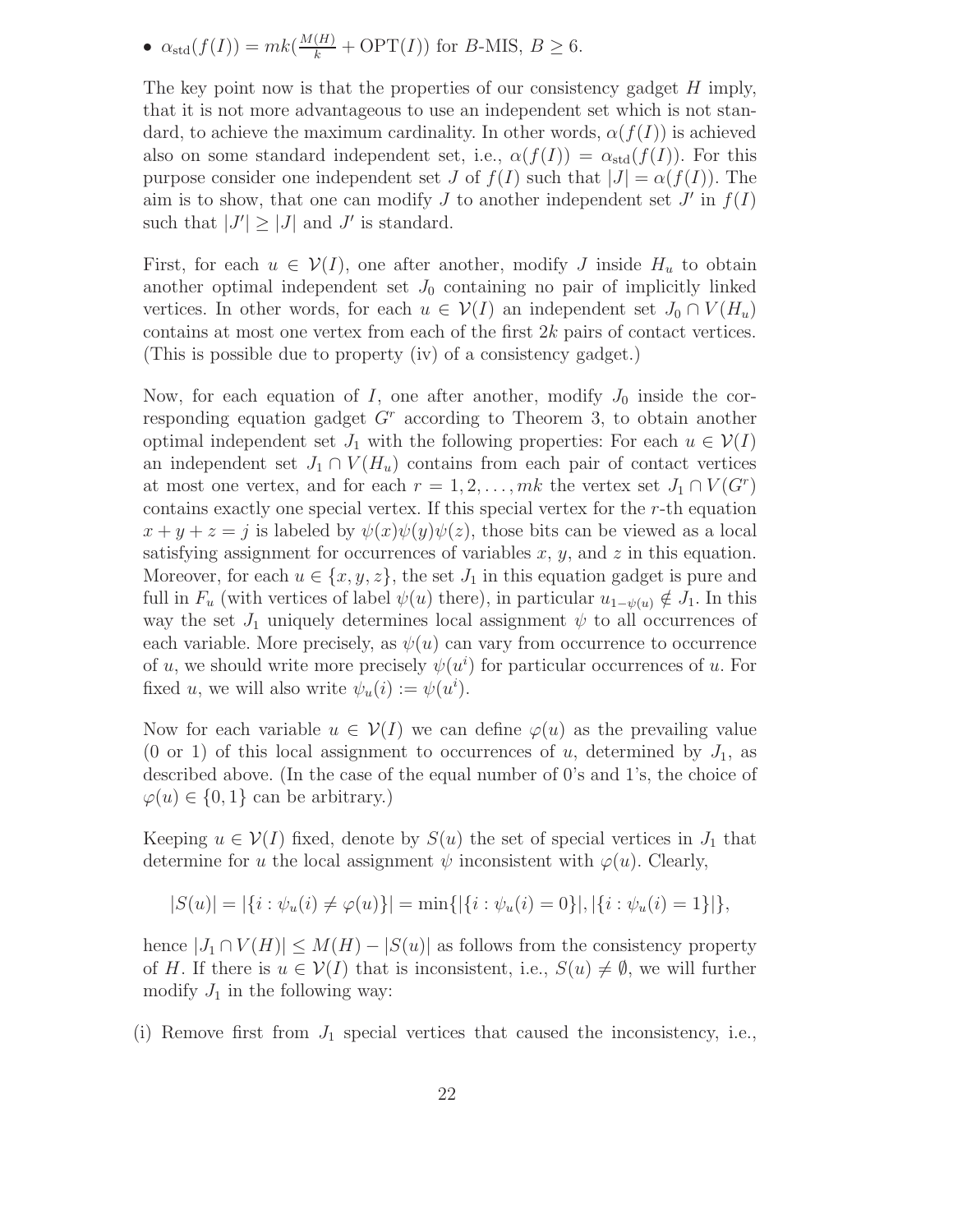$\bigcup_{u \in \mathcal{V}(I)} S(u)$ , of cardinality  $|\bigcup_{u} S(u)| \leq \sum_{u} |S(u)|$ .

For each inconsistent occurrence of u we further modify  $J_1$  inside the corresponding equation gadget: the vertex  $u'_{1-\varphi(u)}$ , resp.  $u''_{1-\varphi(u)}$ , is replaced by  $u'_{\varphi(u)}$ , resp.  $u''_{\varphi(u)}$ , if such vertices exist in the equation gadget.

(ii) Then for each u replace  $J_1 \cap V(H_u)$  (of cardinality  $\leq M(H)-|S(u)|$ ) by an independent set in  $H_u \setminus C_{1-\varphi(u)}(u)$  of cardinality  $M(H)$ .

The result of (i) and (ii) will be a new independent set  $J'$  with  $|J'| \geq |J|$ . Moreover  $J'$  is  $\varphi$ -standard. This completes the proof that maximum independent set is achieved on standard independent set of  $f(I)$ . Hence we have an affine dependence of  $\alpha(f(I))$  on  $\text{OPT}(I)$  as described above for  $\alpha_{\text{std}}(f(I))$ .

Let us now check, how the NP-hard gap of  $E[k, k, k]$ -MAX-E3-LIN-2 is preserved. If an instance I of  $E[k, k, k]$ -MAX-E3-LIN-2 has m variables as above, then  $f(I)$  has

- for MAX-3-IS,  $n := m|V(H)| + 16mk$  vertices, and  $\alpha(f(I)) = mk(\frac{M(H)}{k}) +$  $6 + \mathrm{OPT}(I));$
- for MAX-4(5)-IS,  $n := m|V(H)| + 6mk$  vertices, and  $\alpha(f(I)) = mk(\frac{M(H)}{k} +$  $1 + \text{OPT}(I)$ ;
- for MAX-B-IS,  $B \geq 6$ ,  $n := m|V(H)| + 4mk$  vertices, and  $\alpha(f(I)) =$  $mk(\frac{M(H)}{k} + \text{OPT}(I)).$

Hence, the NP-hard question of whether  $\text{OPT}(I)$  is greater than  $(1 - \varepsilon)$ , or less than  $(\frac{1}{2} + \varepsilon)$ , is transformed to the NP-hard partial decision problem of whether

• for Max-3-IS:

$$
n\frac{2\frac{M(H)}{k} + 13 + 2\varepsilon}{2\frac{|V(H)|}{k} + 32} > \alpha(f(I)) \text{ or } \alpha(f(I)) > n\frac{2\frac{M(H)}{k} + 14 - 2\varepsilon}{2\frac{|V(H)|}{k} + 32};
$$

• for  $Max-4(5)-IS$ :

$$
n\frac{2\frac{M(H)}{k} + 3 + 2\varepsilon}{2\frac{|V(H)|}{k} + 12} > \alpha(f(I)) \text{ or } \alpha(f(I)) > n\frac{2\frac{M(H)}{k} + 4 - 2\varepsilon}{2\frac{|V(H)|}{k} + 12};
$$

• for MAX-B-IS,  $B \geq 6$ :

$$
n\frac{2\frac{M(H)}{k}+1+\varepsilon}{2\frac{|V(H)|}{k}+8} > \alpha(f(I)) \text{ or } \alpha(f(I)) > n\frac{2\frac{M(H)}{k}+2-2\varepsilon}{2\frac{|V(H)|}{k}+8}.
$$

Consequently, it is NP-hard to approximate the solution of Max-3-IS within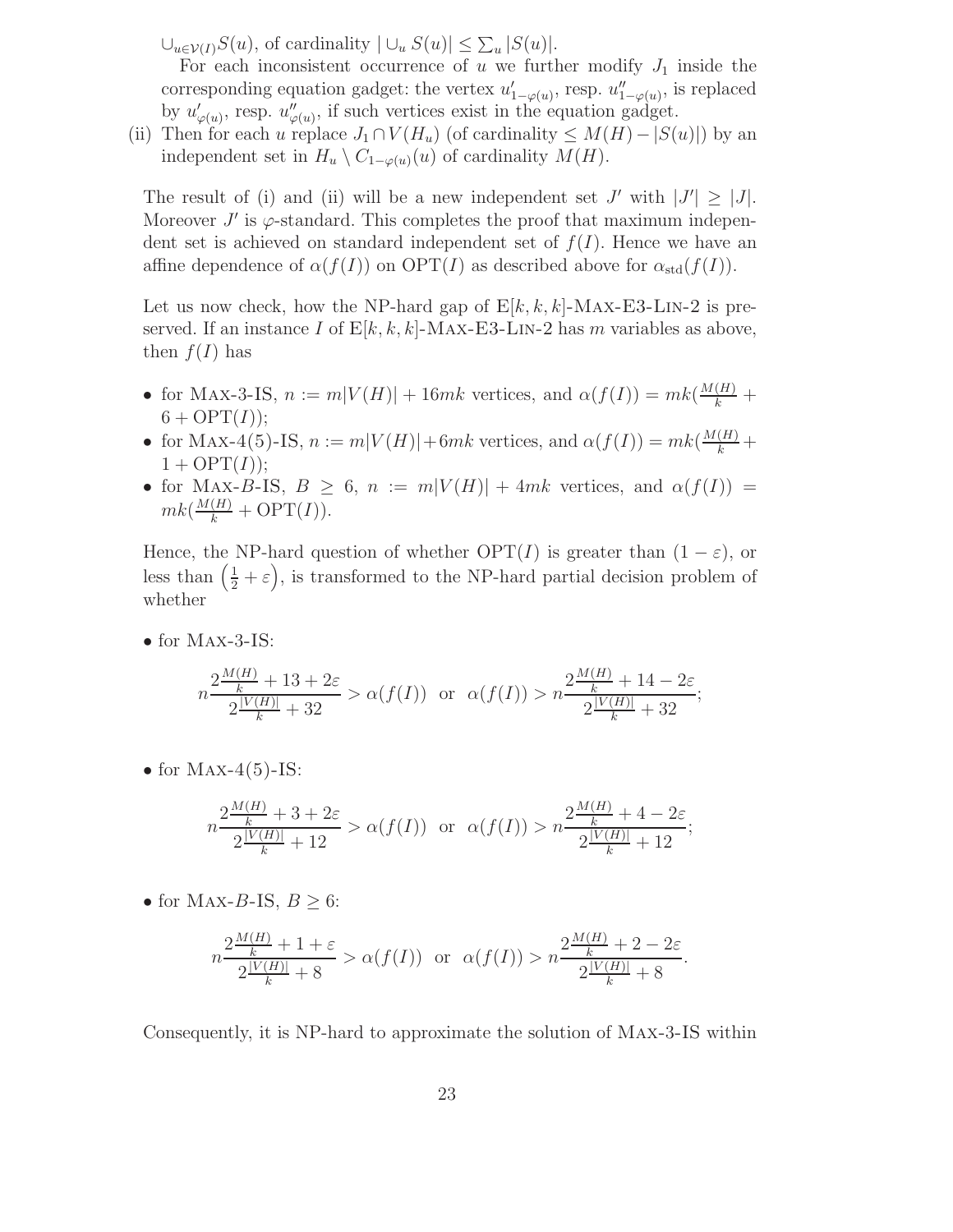$1+\frac{1-4\varepsilon}{2M(H)/k+13+2\varepsilon}$ ; MAX-4(5)-IS within  $1+\frac{1-4\varepsilon}{2M(H)/k+3+2\varepsilon}$ ; MAX-B-IS,  $B\geq 6$ , within  $1 + \frac{1-4\varepsilon}{2M(H)/k+1+2\varepsilon}$ .

Passing to the complements of graphs, one can state similar results for the MINIMUM VERTEX COVER problem. Clearly,  $vc(f(I)) = mk(\frac{|V(H)| - M(H)}{k} +$  $10 - \text{OPT}(I)$  for MIN-3-VC;  $vc(f(I)) = mk(\frac{|V(H)| - M(H)}{k} + 5 - \text{OPT}(I))$  for MIN-4(5)-VC;  $vc(f(I)) = mk(\frac{|V(H)| - M(H)}{k} + 4 - OPT(I))$  for MIN-B-VC,  $B \geq 6$ . So we get that the partial decision problem

• for  $MIN-3-VC$ :

$$
n\frac{2\frac{|V(H)| - M(H)}{k} + 18 + 2\varepsilon}{2\frac{|V(H)|}{k} + 32} > vc \text{ or } vc > n\frac{2\frac{|V(H)| - M(H)}{k} + 19 - 2\varepsilon}{2\frac{|V(H)|}{k} + 32},
$$

• for  $MIN-4(5)-VC$ :

$$
n\frac{2\frac{|V(H)|-M(H)}{k}+8+2\varepsilon}{2\frac{|V(H)|}{k}+12} > vc \text{ or } vc > n\frac{2\frac{|V(H)|-M(H)}{k}+9-2\varepsilon}{2\frac{|V(H)|}{k}+12},
$$

• MIN-B-VC,  $B \geq 6$ :

$$
n\frac{2\frac{|V(H)|-M(H)}{k}+6+2\varepsilon}{2\frac{|V(H)|}{k}+8}>vc\ \ \text{or}\ \ \ vc>n\frac{2\frac{|V(H)|-M(H)}{k}+7-2\varepsilon}{2\frac{|V(H)|}{k}+8},
$$

is NP-hard. Consequently, it is NP-hard to approximate the solution of Min-3-VC within  $1+\frac{1-4\varepsilon}{2(|V(H)|-M(H))/k+18+2\varepsilon}$ ; MIN-4(5)-VC within  $1+\frac{1-4\varepsilon}{2(|V(H)|-M(H))/k+8+2\varepsilon}$ ; MIN-B-VC,  $B \ge 6$ , within  $1 + \frac{1-4\varepsilon}{2(|V(H)| - M(H))/k + 6 + 2\varepsilon}$ .  $\Box$ 

Using  $(B, 3k)$ -consistency gadgets studied in Section 3 (with property  $|V(H)| =$  $2M(H)$ ) and our upper bounds on  $\mu_B$  and  $\lambda_B$  from Theorem 16 we obtain

Corollary 18 It is NP-hard to approximate the solution of Max-3-IS to within 1.010661 ( $> \frac{95}{94}$ ), the solution of MAX-4-IS to within 1.0215517 ( $> \frac{48}{47}$ ), the solution of MAX-5-IS to within 1.0225225 ( $>$  $\frac{46}{45}$ ), and the solution of MAX-B-IS,  $B \geq 6$ , to within 1.0235849 ( $> \frac{44}{43}$ ). Similarly, it is NP-hard to approximate the solution of MIN-3-VC to within 1.0101215 ( $> \frac{100}{99}$ ), the solution of MIN-4-VC to within 1.0194553 ( $> \frac{53}{52}$ ), the solution of MIN-5-VC to within 1.0202429 ( $> \frac{51}{50}$ ), and MIN-B-VC,  $\overline{B} \ge 6$ , to within 1.021097 ( $> \frac{49}{48}$ ). For each B,  $3 \leq B \leq 6$ , the corresponding result applies to B-regular graphs as well.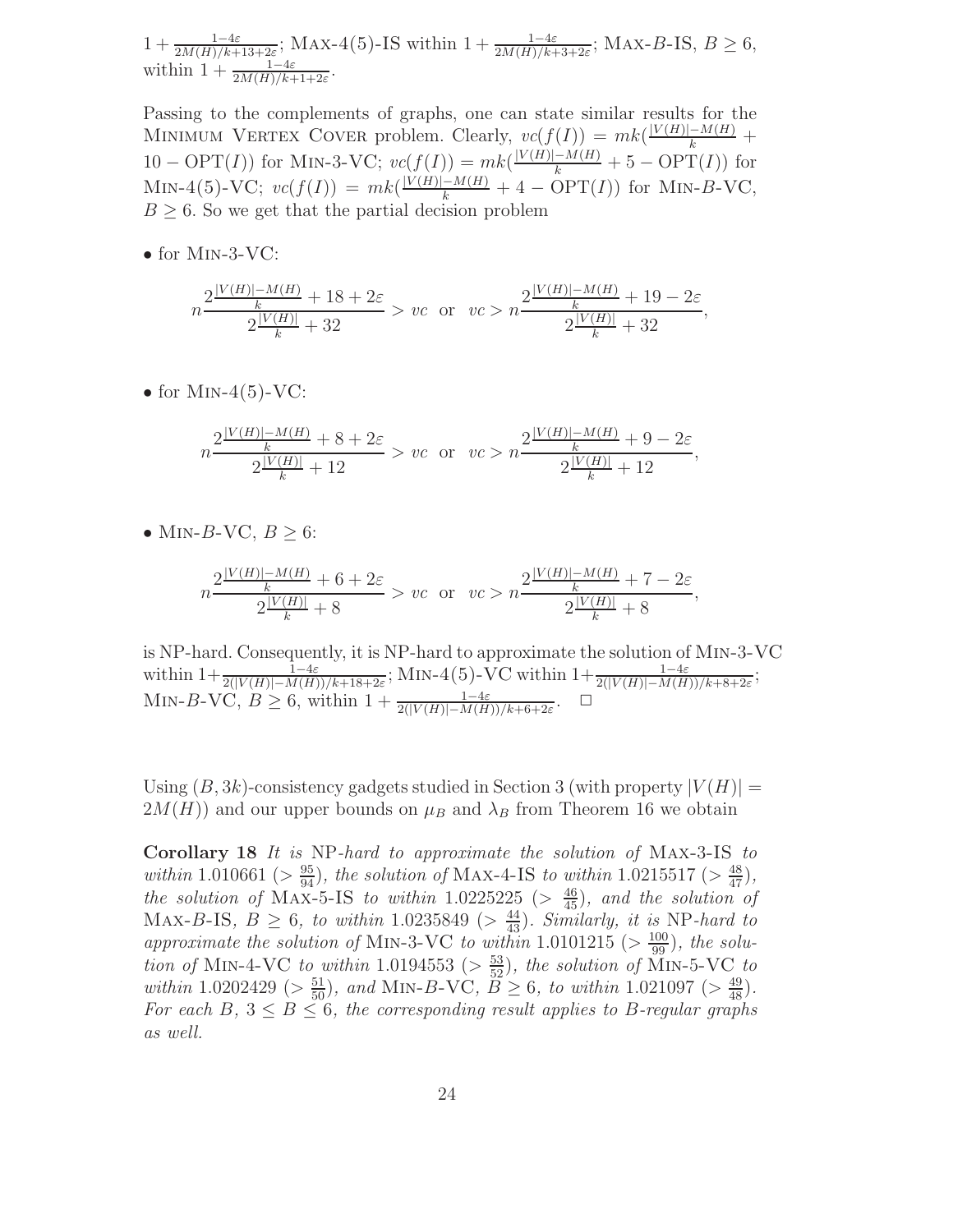#### 5 Approximation Hardness of Max-3-DM and Other Problems

Let us explain how inapproximability results for bounded variants of Maximum Independent Set and Minimum Vertex Cover imply the same bounds for some set packing, set covering, and hypergraph matching problems.

Set packing and set cover may be phrased also in hypergraph notation:  $S$  is the set of vertices and hyperedges are elements of  $\mathcal C$ . In this notation a set packing is just a matching in the corresponding hypergraph. Given a graph  $G = (V, E)$ without isolated vertices, we define its dual hypergraph  $G = (E, V)$  with the set of vertices E, and the set of hyperedges  $\tilde{V} = {\tilde{v}: v \in V}$ , where for each  $v \in V$  hyperedge  $\tilde{v}$  consists of all  $e \in E$  such that  $v \in e$  in G. The hypergraph  $\tilde{G}$  defined by this duality is clearly 2-regular, each vertex of  $\tilde{G}$  is contained exactly in two hyperedges.  $G$  is of maximum degree  $B$  if and only if  $\tilde{G}$  is of dimension B (i.e., the maximum size of a hyperedge in G is B), in particular,  $G$  is  $B$ -regular if and only if  $\tilde{G}$  is  $B$ -uniform. Independent sets in  $G$  are in one-to-one correspondence with matchings in  $G$  (hence with set packings, in the setting of set systems), and vertex covers in  $G$  with set covers for  $G$ . Hence, any approximation hardness result for Max-B-IS translates via this duality to the one for MAX-B-SET PACKING (with exactly 2 occurrences), or to Maximum Matching in 2-regular B-dimensional hypergraphs. The relation of results for MIN- $B$ -VC to those for MIN- $B$ -SET COVER problem is similar.

If G is a B-regular edge B-colored graph, then  $\tilde{G}$  is, moreover, B-partite with balanced B-partition determined by corresponding color classes. It means, that independent sets in such graphs naturally correspond to B-dimensional matchings. Hence, any inapproximability result for the Max-B-IS problem restricted to B-regular edge-B-colored graphs translates directly to the corresponding inapproximability result for MAXIMUM B-DIMENSIONAL MATCHing, even on instances with exactly two occurrences of each element. We prove now that for  $B = 3, 4$  our reduction to MAX-B-IS problem can be made to produce instances that are edge-B-colored B-regular graphs.

In this way we prove, similarly as for Max-B-IS, the following theorem

Theorem 19 It is NP-hard to approximate the solution of Max-3-DM to within 1.010661 ( $>\frac{95}{94}$ ), and the solution of MAX-4-DM to within 1.0215517  $(>\frac{48}{47})$ . Both inapproximability results apply also to instances with each element occurring in exactly two triples, resp. quadruples.

PROOF. (A) Maximum 3-Dimensional Matching. As it is depicted on Fig. 1, the gadget  $G_0[3]$  can be edge-3-colored by colors a, b, c in such way that all edges adjacent to vertices of degree one (contacts) are colored by one fixed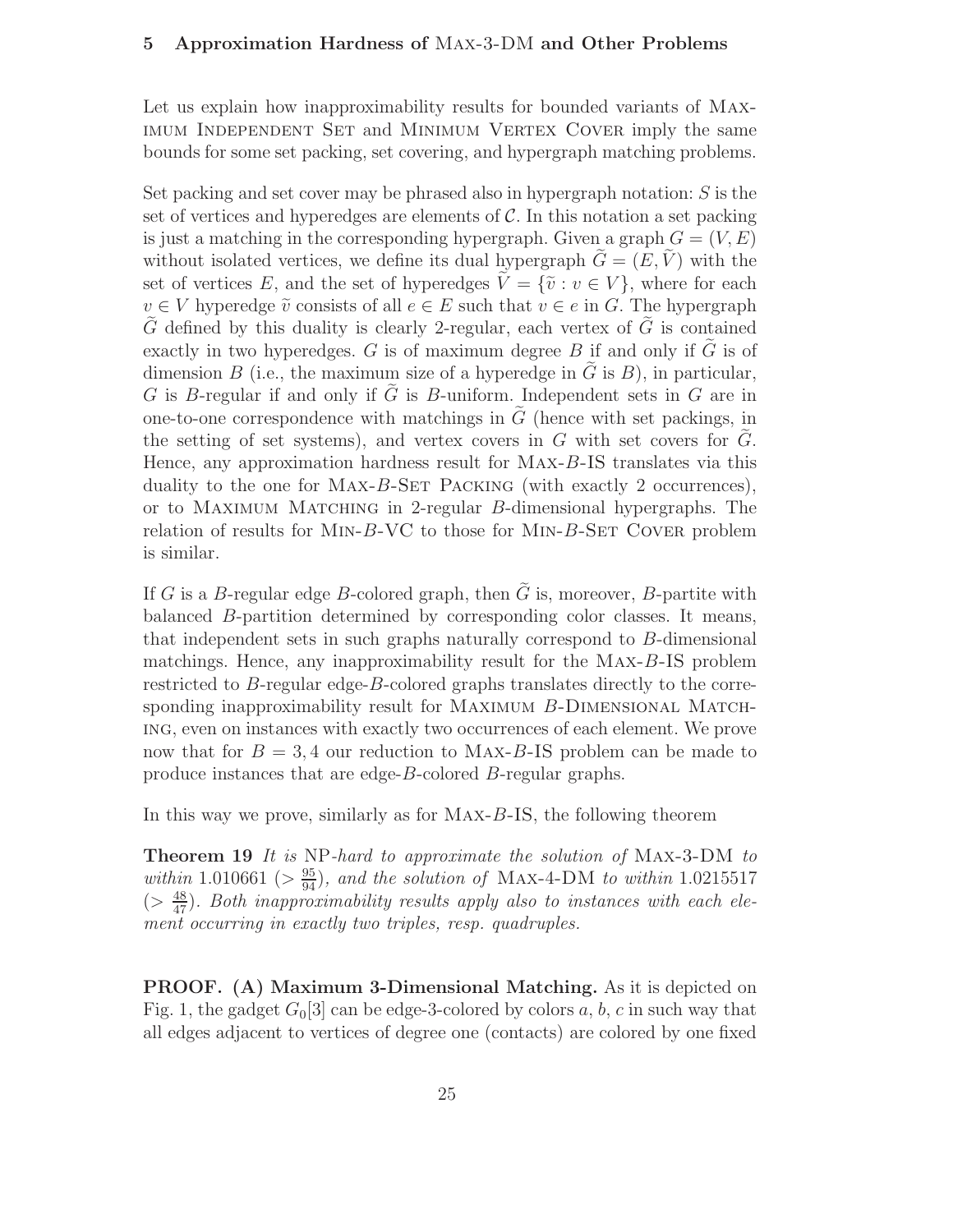color, say a (for  $G_1[3]$  we can do the same). As a parameter of our reduction f  $(= f_H)$  from  $E[k, k, k]$ -MAX-E3-LIN-2 to MAX-3-DM we use a consistency  $(3, 3k)$ -gadget  $H \in \mathcal{G}_{3,k}$  for MAX-3-IS. We will prove and rely on the fact, that in our construction of these gadgets given above we can ensure the following properties of  $H$ : degree of any contact vertex is exactly 2, degree of any other vertex is 3, and, moreover,  $H$  is edge-3-colorable by colors  $a, b, c$  in such way that all edges adjacent to contact vertices are colored by two colors  $b$  and  $c$ .

We can use the same construction of consistency  $(3, 3k)$ -gadgets as was presented for Max-3-IS, and show that produced graphs H have, additionally, the above property about coloring of edges. Starting from a  $(3k, \tau)$ -amplifier G and a matching  $\mathcal{M} \subseteq E(G)$  of vertices  $V(G) \setminus \{x^{2k+1}, \ldots, x^{3k}\},\$  we define such edge coloring of  $H$  produced by our construction in two steps: (i) Take preliminary the following edge coloring: for each  $\{x, y\} \in \mathcal{M}$  we color the corresponding edges in H as depicted on Fig. 3(i). The remaining edges of H are easily 2-colored by colors b and c, as the rest of the graph is bipartite and of degree at most 2. So, we have a proper edge-3-coloring, but some edges adjacent to contacts are colored by color a. It will happen exactly if  $x \in \{x^1, x^2, \ldots, x^{2k}\}, \{x, y\} \in \mathcal{M}$ . (We assume that no two contacts of G are adjacent, hence  $y$  is a checker vertex of  $G$ .) Clearly, one can ensure that in the above extension of coloring of edges by colors  $c$  and  $b$  both other edges adjacent to  $x_0$  and  $x_1$  have the same color. (ii) Now we modify our edge coloring in edges violating the required condition as follows. Fix  $x \in \{x^1, \ldots, x^{2k}\},$  ${x, y} \in \mathcal{M}$ , and let both other edges adjacent to  $x_0$  and  $x_1$  have assigned color b. Then change coloring according Fig. 3(ii). The case when both edges have assigned color c, can be solved analogously (see Fig.  $3(iii)$ ). Recall, that this construction can produce consistency  $(3, 3k)$ -gadgets H with  $M(H) \leq 40.4k$ , for any sufficiently large  $k$ .



Fig. 3. a color: dashed line, b color: dotted line, c color: solid line

Keeping one such consistency  $(3, 3k)$ -gadget H fixed, our reduction  $f = f_H$ ) from  $E[k, k, k]$ -MAX-E3-LIN-2 is exactly the same as for MAX-3-IS described in Section 4. Let us fix an instance I of  $E[k, k, k]$ -MAX-E3-LIN-2 and consider an instance  $f(I)$  of MAX-3-IS. As  $f(I)$  is an edge 3-colored 3-regular graph, it is at the same time an instance of 3-DM with the same objective function. We can show, that the NP-hard gap of  $E[k, k, k]$ -MAX-E3-LIN-2 is preserved exactly in the same way as for Max-3-IS. Consequently, it is NP-hard to approximate the solution of MAX-3-DM to within  $1 + \frac{1-4\varepsilon}{2M(H)/k+13+2\varepsilon}$ , even on instances with each element occurring in exactly two triples.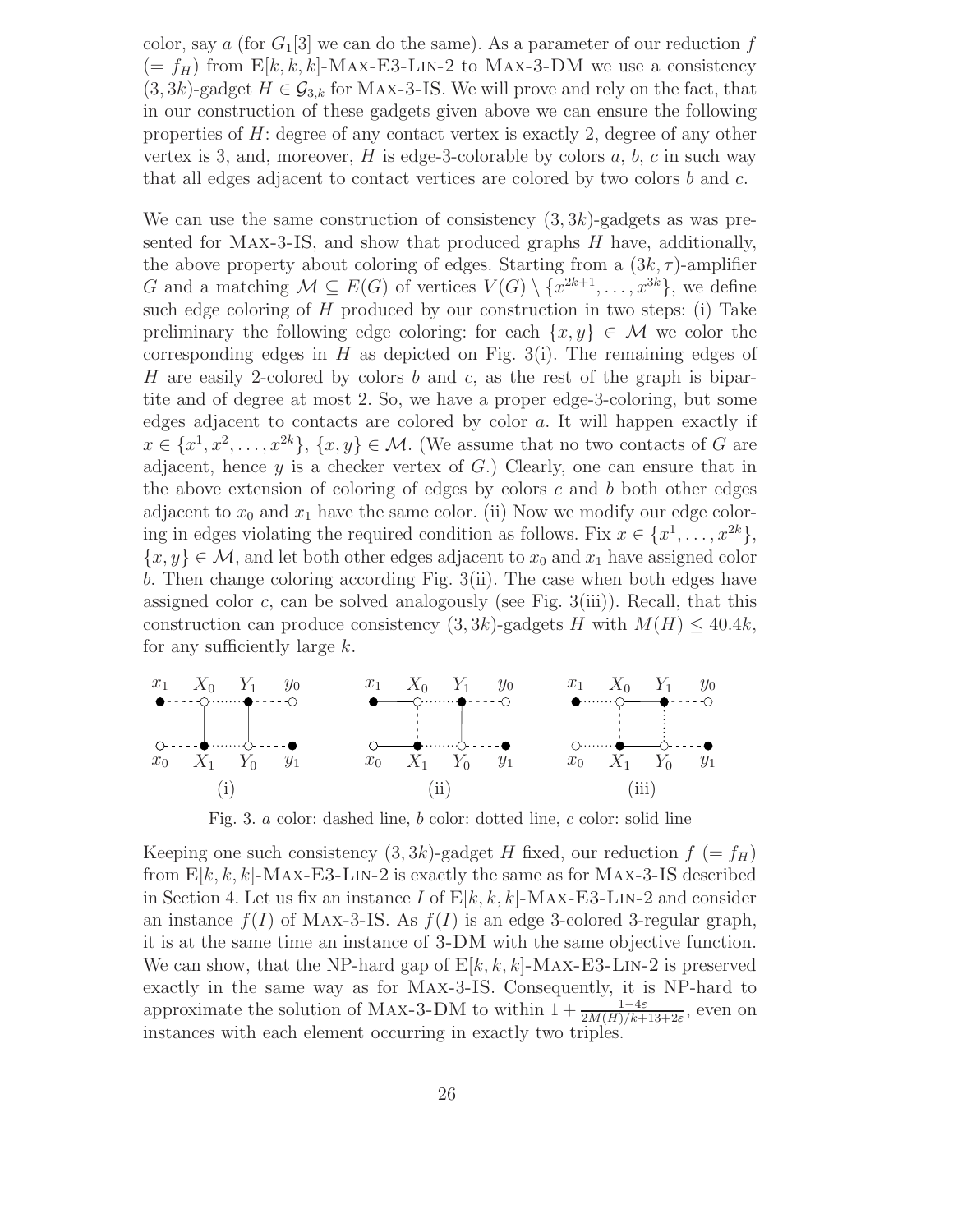(B) Maximum 4-Dimensional Matching. We will use the following edge-4-coloring of our gadget  $G_0[4]$  in Fig. 2(i) (analogously for  $G_1[4]$ ): a-colored edges  $\{x'_0\}$  $, | 101 |$ ,  $\{x'_1\}$  $\{y_1, \mid 011 \mid \}, \{y_1, \mid 000 \mid \}, \{y_0, \mid 110 \mid \}; b\text{-colored edges } \{x_0, \mid 011 \mid \}$ , 110 },  $\{x'_1\}$  $\{ | \; 000 \; | \}$ ,  $\{y_1, | \; 101 \; | \}$ ,  $\{y_0, | \; 011 \; | \}$ ; c-colored edges  $\{x_1, x_0'\}$ ,  $\{x_0, x_1'\}$ ,  $\{ | \; 101 \; | \}$  110  $| \}$ ,  $\{z_0, \begin{bmatrix} 0 & 11 \end{bmatrix}, \begin{bmatrix} z_1, \begin{bmatrix} 0 & 00 \end{bmatrix} \}; d\text{-colored edges } \{x'_0, x'_1\}, \begin{bmatrix} 0 & 0 & 0 \end{bmatrix}, \begin{bmatrix} 0 & 11 \end{bmatrix}, \begin{bmatrix} z_0, \begin{bmatrix} 1 & 0 & 1 \end{bmatrix} \}.$  $\{z_1, \mid 110 \}$ . Now we will show that an edge-4-coloring of a consistency  $(4, 3k)$ gadget  $\overline{H}$  exists that fit well with the above coloring of equation gadgets. We suppose that the  $(3k, \tau)$ -amplifier G from which H was constructed has a matching  $M$  of all checkers. (This is true for amplifiers of [3] and [5]). Color d will be used for edges  $\{x_0, x_1\}$ , for each  $x \in V(G) \setminus \{x^{2k+1}, \ldots, x^{3k}\}$ . Also, for each  $x \in \{x^{k+1}, \ldots, x^{2k}\},$  the corresponding  $\{X_0, X_1\}$  edge will have color d, too. Color c will be reserved for coloring edges of  $H$  "along the matching"  $\mathcal{M}$ ", i.e., if  $\{x, y\} \in \mathcal{M}$ , edges  $\{x_0, y_1\}$  and  $\{x_1, y_0\}$  have color c. Furthermore, for  $x \in \{x^{k+1}, \ldots, x^{2k}\}\$  the corresponding edges  $\{x_0, X_1\}$  and  $\{x_1, X_0\}$  will be of color c, too. The edges that are not colored by c or d, form a 2-regular bipartite graph, hence they can be edge 2-colored by colors a and b. The above edge 4-coloring of H and  $G_j[4]$   $(j \in \{0,1\})$  ensures that instances produced in our reduction to Max-4-IS are edge-4-colored 4-regular graphs. Hence the same approximation hardness result as we obtained for Max-4-IS applies to these instances of MAX-4-DM as well.  $\square$ 

It is known that MIN-3-SET COVER, resp. MAX-3-SET PACKING, are APXcomplete even if the number of occurrences of any element in  $\mathcal C$  is bounded by a constant  $K \geq 2$  ([2], [16]). The MAXIMUM TRIANGLE PACKING problem is APX-complete even for graphs with maximum degree 4 [13]. Some explicit lower bounds on their polynomial time approximability can be obtained from L-reductions used in the proofs of their Max-SNP completeness  $([13], [16])$ . Similarly as in [5], applying the hardness results obtained above for Max-B-IS and Min-B-VC to such packing and covering problems, we can improve lower bounds for them as well.

#### Theorem 20 It is NP-hard to approximate

- (i) MAXIMUM TRIANGLE PACKING (even on 4-regular line graphs) to within an approximation factor 1.010661 ( $>\frac{95}{94}$ ),
- $(ii)$  MIN-3-SET COVER with exactly two occurrences of each element to within any constant smaller than  $1 + \frac{1}{2\lambda_3 + 13} > 1.0101215$  ( $> \frac{100}{99}$ ); and MIN-4-SET COVER with exactly two occurrences of each element to within any constant smaller than  $1 + \frac{1}{2\lambda_4 + 8} > 1.0194553$  ( $> \frac{53}{52}$ ),
- (iii) MIN-3-SET PACKING with exactly two occurrences of each element to within any constant smaller than  $1 + \frac{1}{2\mu_3 + 13} > 1.010661$  ( $> \frac{95}{94}$ ); and MIN-4-SET PACKING with exactly two occurrences of each element to within any con-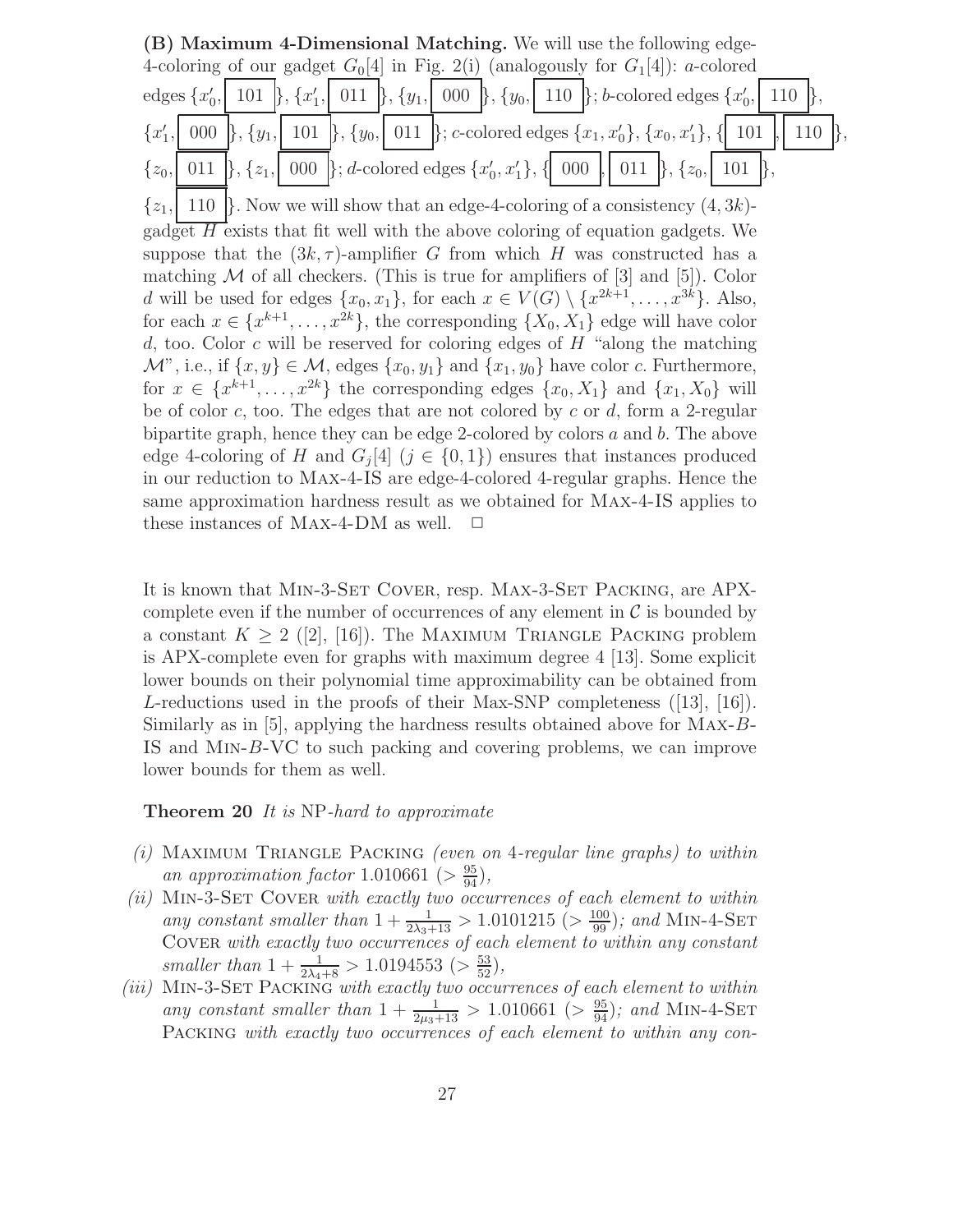stant smaller than  $1 + \frac{1}{2\mu_4 + 3} > 1.0215517$  ( $> \frac{48}{47}$ ).

PROOF. A lower bound for MIN-B-SET COVER follows from that of MIN-B-VC, and a lower bound for Min-B-Set Packing follows from that of Min-B-IS, as was explained in the beginning of this section.

Let us explain briefly, how the result follows for MAXIMUM TRIANGLE PACK-ING problem. Consider a 3-regular triangle-free graph  $G$  as an instance of Max-3-IS from Theorem 17. (Notice, that instances produced in our approximation hardness result for Max-3-IS were of this form.) The vertices of G are transformed to triangles in the line graph  $L(G)$  of G and this is one-to-one correspondence, as G was triangle-free. Clearly, independent sets of vertices in G are in one-to-one correspondence with triangle packings in  $L(G)$ , so the conclusion easily follows from Theorem 17.

#### 6 Asymptotic Approximability Bounds

This paper is focused mainly on graphs of low degree. But in this section we discuss also the asymptotic relation between hardness of approximation and degree for MAXIMUM INDEPENDENT SET and MINIMUM VERTEX COVER problem in bounded degree graphs.

For the MAXIMUM INDEPENDENT SET problem restricted to graphs of degree  $B \geq 3$  the problem is known to be approximable with performance ratio arbitrarily close to  $\frac{B+3}{5}$  ([2]) for even B and  $\frac{B+3}{5}$  –  $\frac{4(5\sqrt{13}-18)}{5} \frac{(B-2)!!}{(B+1)!!}$  for odd  $B$  ([7]). But asymptotically better ratios can be achieved by polynomial algorithms, currently the best one approximates to within a factor of  $O(B^{\frac{\ln \ln B}{\ln B}})$  $\frac{\ln \ln B}{\ln B}$ , as follows from [1], [14]. On the other hand, Trevisan [17] has proved  $\overline{NP}$ -hardness to approximate the solution to within  $\frac{B}{2^{O(\sqrt{\ln B})}}$ .

For the MINIMUM VERTEX COVER problem the situation is more challenging, even in general graphs. The recent result of Dinur and Safra [10] shows that for any  $\delta > 0$  the MINIMUM VERTEX COVER problem is NP-hard to approximate to within  $10\sqrt{5} - 21 - \delta$ . One can observe that their proof can give hardness result also for graphs with (very large) bounded degree  $B(\delta)$ . This follows from the fact that after their use of Raz's parallel repetition theorem (where each variable appears in only a constant number of tests), the degree of produced instances is bounded by a function of  $\delta$ . But the dependence of  $B(\delta)$  on  $\delta$ in their proof is quite complicated. The earlier  $\frac{7}{6} - \delta$  lower bound proved by Håstad [11] was extended by Clementi & Trevisan [9] to graphs with bounded degree  $B(\delta)$ .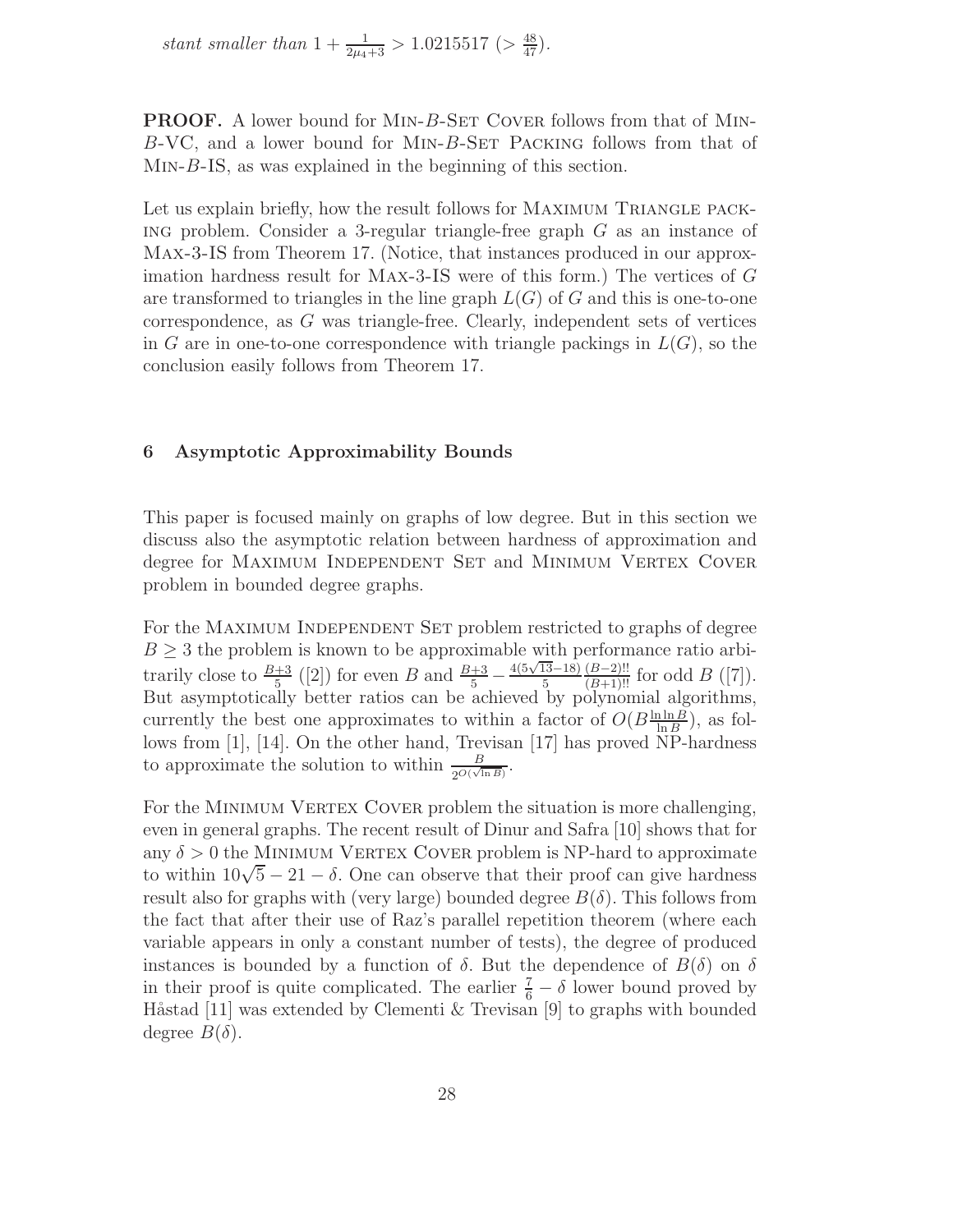Our next result improves on theirs: it has better trade-off between non-approximability and degree bound. There are no hidden constants in our asymptotic formula, and it provides good explicit inapproximability results for degree bound  $B$  starting from few hundreds. First we need to introduce some notation.

**Notation.** Denote  $F(x) := -x \ln x - (1 - x) \ln(1 - x)$ ,  $x \in (0, 1)$ , where ln means the natural logarithm. Further,  $G(c, t) := (F(t) + F(ct))/(F(t) - ctF(\frac{1}{c}))$ for  $0 < t < \frac{1}{c} < 1$ ,  $g(t) := G(\frac{1-t}{t}, t)$  for  $t \in (0, \frac{1}{2})$ . More explicitly,  $g(t)$  $(\frac{1}{2})$ . More explicitly,  $g(t) =$  $2[-t\ln t - (1-t)\ln(1-t)]/[-2(1-t)\ln(1-t) + (1-2t)\ln(1-2t)].$  Using Taylor series of the logarithm near 1 we see that the denominator here is  $t^2 \cdot \sum_{k=0}^{\infty} \frac{2^{k+2}-2}{(k+1)(k+2)} t^k > t^2$ , and  $-(1-t) \ln(1-t) = t - t^2 \sum_{k=0}^{\infty} \frac{1}{(k+1)(k+2)} t^k < t$ , consequently  $g(t) < \frac{2}{t}$  $\frac{2}{t}(1 + \ln \frac{1}{t}).$ 

For large enough B, we look for  $\delta \in (0, \frac{1}{6})$  such that  $3[g(\frac{\delta}{2})] + 3 \leq B$ . As  $g(\frac{1}{12}) \approx 75.62$  and g is decreasing in  $(0, \frac{1}{12})$ , we can see that for  $B \ge 228$  any  $\delta > \delta_B := 2g^{-1}(\lfloor \frac{B}{3} \rfloor)$  $(\frac{B}{3})$  will do. Trivial estimates on  $\delta_B$  (using  $g(t) < \frac{2}{t}$ )  $\frac{2}{t}(1+\ln\frac{1}{t}))$ are  $\delta_B < \frac{12}{B-}$  $\frac{12}{B-3}$ (ln( $\overline{B}$  – 3) + 1 – ln 6) <  $\frac{12 \ln B}{B}$  $\frac{\ln B}{B}$ .

We will need the following lemma about regular bipartite expanders to prove the Theorem 22.

Lemma 21 Let  $t \in (0, \frac{1}{2})$  $\frac{1}{2}$ ) and d be an integer for which  $d > g(t)$ . For every sufficiently large positive integer n there is a d-regular n by n bipartite graph H with bipartition  $(V_0, V_1)$ , such that for each independent set J in H either  $|J \cap V_0| \leq tn$ , or  $|J \cap V_1| \leq tn$ .

**PROOF.** In the standard model of random d-regular bipartite graphs it is well known (and easy to prove) that the conditions  $0 < t < \frac{1}{c} < 1$  and  $d > G(c, t)$  are sufficient for the existence, for every sufficiently large n, of a d-regular bipartite graph with n by n bipartition  $(V_0, V_1)$ , which is a  $(c, t, d)$ expander (i.e.,  $U \subseteq V_0$  or  $U \subseteq V_1$ , and  $|U| \leq tn$  imply  $|\Gamma(U)| \geq c|U|$ ; here  $\Gamma(U) := \{y: y \text{ is a vertex adjacent to some } x \in U\}$  (see, e.g., Theorem 6.6) in [8] for this result). If  $d > g(t)$  (=  $G(\frac{1-t}{t},t)$ ), by the continuity of G also  $d > G(c, t)$  for some  $c > \frac{1-t}{t}$ . So with these parameters  $(c, t, d)$ -expanders exist for *n* sufficiently large, and they clearly have the required property.  $\Box$ 

**Theorem 22** For every  $\delta \in (0, \frac{1}{6})$  $\frac{1}{6}$ , it is NP-hard to approximate MINIMUM VERTEX COVER to within  $\frac{7}{6}-\delta$  even in graphs of maximum degree  $\leq 3 \lfloor g(\frac{\delta}{2}) \rfloor$  $\frac{1}{2})$  +  $3 \leq 3\lceil \frac{4}{\delta} \rceil$  $\frac{4}{\delta}(1 + \ln \frac{2}{\delta})$ . Consequently, for any  $B \geq 228$ , it is NP-hard to approximate MIN-B-VC to within any constant smaller than  $\frac{7}{6} - \delta_B$ , where  $\delta_B := 2g^{-1}(\lfloor \frac{B}{3} \rfloor)$  $\frac{B}{3}$ ]) <  $\frac{12}{B-}$  $\frac{12}{B-3}(\ln(B-3)+1-\ln 6)<12\frac{\ln B}{B}.$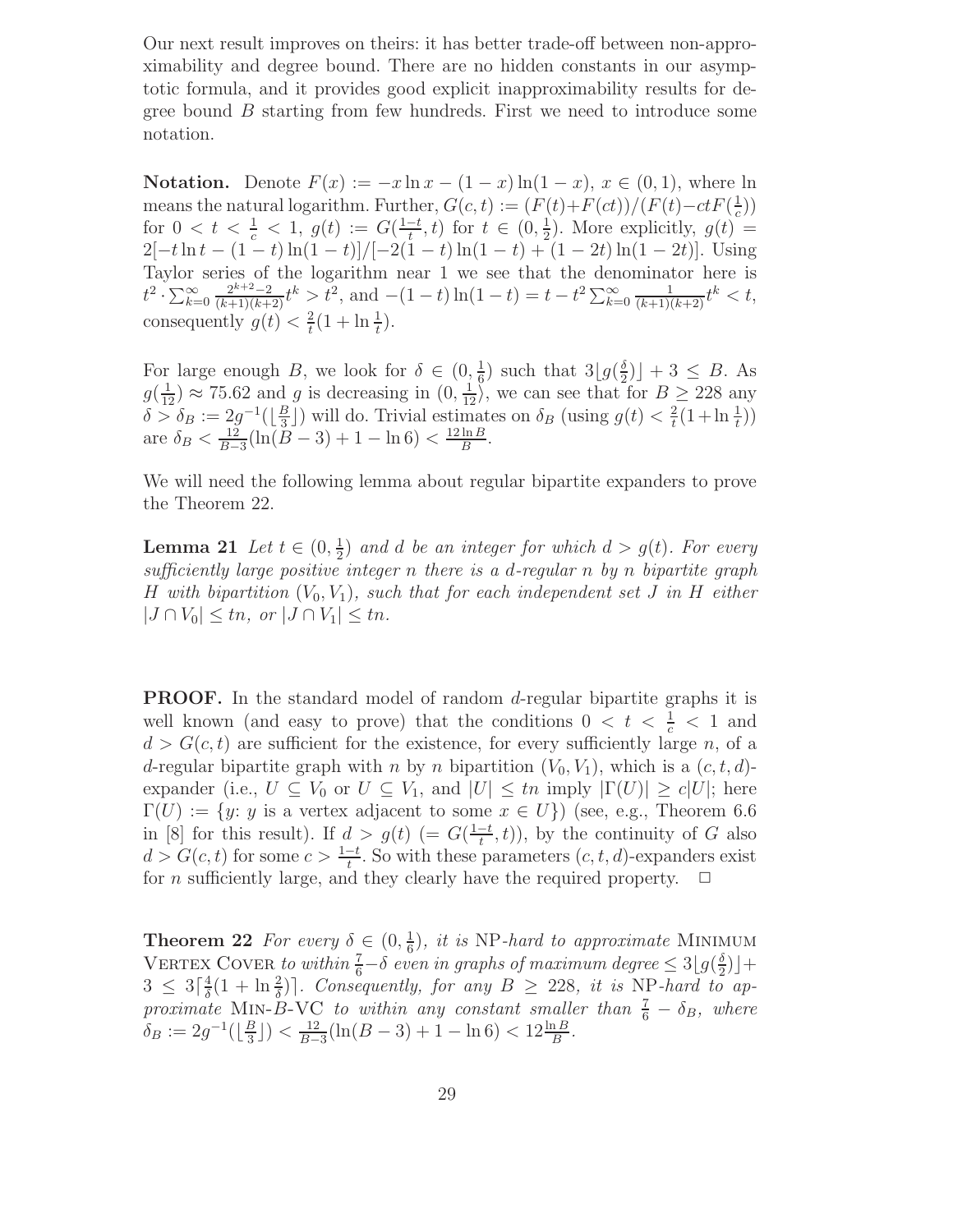**PROOF.** Let  $\delta \in (0, \frac{1}{6})$  be given, put  $d := \lfloor g(\frac{\delta}{2}) \rfloor + 1$ . Then we choose  $t \in (0, \frac{\delta}{2})$  so close to  $\frac{\delta}{2}$  that  $d > g(t)$ . Further, we ch  $\frac{\delta}{2}$ ) so close to  $\frac{\delta}{2}$  that  $d > g(t)$ . Further, we choose  $\varepsilon \in (0, \frac{1}{4})$  $(\frac{1}{4})$  such that  $(\frac{7}{2} - \varepsilon - 6t)/(3 + \varepsilon) > \frac{7}{6} - \delta$ . Now a positive integer k is chosen so large that

- (i) NP-hard gap  $\langle \frac{1}{2} + \varepsilon, 1 \varepsilon \rangle$  of Theorem 2 applies to the problem Ek-MAX-E3-LIN-2, and
- (ii) there is a d-regular 2k by 2k bipartite graph H with bipartition  $(V_0, V_1)$ , such that for each independent set J in H either  $|J \cap V_0| \leq 2kt$ , or  $|J \cap V_1| \leq 2kt$  (see Lemma 21). Keep one such H fixed from now on.

We will describe reduction f from  $Ek-MAX-E3-LIN-2$  to the MIN-VC problem in graphs and we will check how the NP-hard gap of (i) is preserved.

Let I be an instance of Ek-Max-E3-LIN-2,  $\mathcal{V}(I)$  be the set of variables of I, and  $m := |\mathcal{V}(I)|$ . Clearly, the system I has  $\frac{mk}{3}$  equations. For each equation of  $I$  we take a quadruple of labeled vertices. More precisely, if the equation reads as  $x + y + z = j$   $(j \in \{0, 1\})$  we take 4 vertices with labels  $xyz = 00j$ 

 $xyz = 01(1-j)$ ,  $xyz = 10(1-j)$  and  $xyz = 11j$ . Notice, that these vertices correspond to all partial assignments to variables making the equation satisfied. Denote by  $G_I$  the graph whose vertex set consists of the union of vertices of those  $\frac{mk}{3}$  quadruples, with an edge added for each pair of inconsistently labeled vertices. The pair of vertices is inconsistent, if a variable  $u \in V(I)$  exists that is assigned differently in their labels. It is clear, that independent sets in  $G_I$  correspond to subsets of I satisfied by an assignment to variables. Consequently,  $\alpha(G_I) = \frac{mk}{3} \text{OPT}(I)$ . Clearly, the hard gap of (i) is preserved for the Max-IS problem and translates to another one for the problem MIN-VC for graphs  $G_I$ .

Using our fixed expander  $H$  we can enforce similar preserving of that NP-hard gap even in graphs of maximum degree  $\leq 3d$ .

Consider a variable  $u \in V(I)$ . Let  $V_i(u)$   $(j \in \{0,1\})$  be the set of all 2k vertices in which u has assigned bit j. Choose any bijection between  $V_0(u)$  and  $V_0$  (of H), and between  $V_1(u)$  and  $V_1$  (of H). Now take edges between  $V_0(u)$  and  $V_1(u)$ exactly as prescribed by our expander  $H$ . Having this done, one after another, for each  $u \in V(I)$ , we get the graph  $G_I^H =: f(I)$ . Clearly, the transformation f is polynomial, and the maximum degree of  $G_I^H$  is at most 3d.

Any independent set in  $G_I$  is an independent set also in  $G_I^H$ , hence  $\alpha(G_I^H) \ge$  $\alpha(G_I) = \frac{mk}{3} \text{OPT}(I)$  and  $vc(G_I^H) \leq vc(G_I) = \frac{mk}{3}(4 - \text{OPT}(I)).$ 

On the other hand, one can show that  $\alpha(G_I^H) \leq \alpha(G_I) + 2kmt$  as follows: Consider an independent set J of  $G_I^H$  with  $|J| = \alpha(G_I^H)$ . For each  $u \in \mathcal{V}(I)$ , one after another, remove exactly one of sets  $J \cap V_0(u)$ ,  $J \cap V_1(u)$  from J,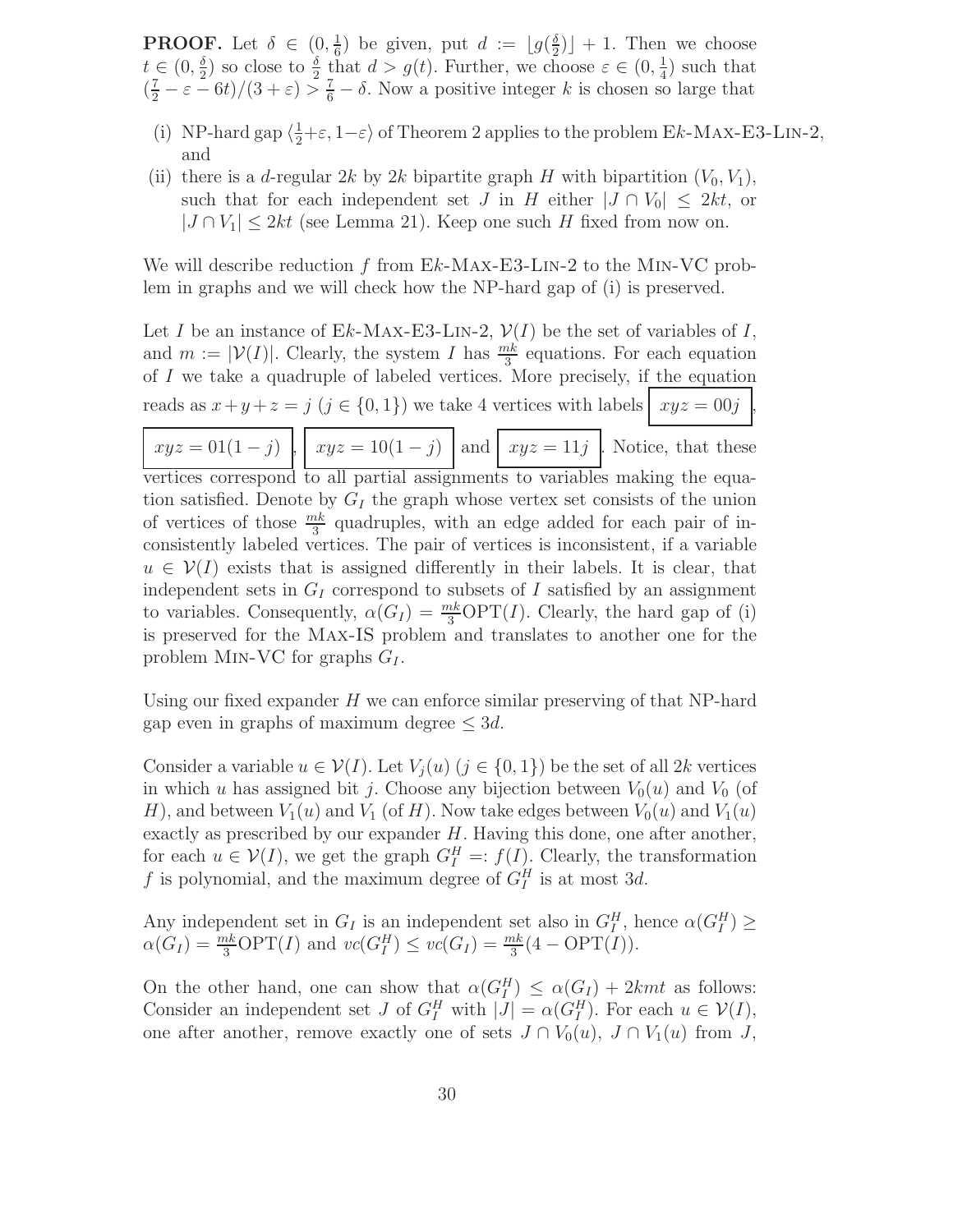namely the one with cardinality  $\leq 2kt$ . (The existence is ensured by properties of our expander  $H$ , and the way how  $G_I^H$  was created.) Having this done for all  $u \in \mathcal{V}(I)$ , we get an independent set of  $G_I$  (hence of size  $\leq \alpha(G_I)$ ), removing no more than  $2kmt$  vertices. Hence  $\alpha(G_I^H) \leq \alpha(G_I) + 2kmt$  $\mathbb{m}$  $\frac{nk}{3}$ (OPT(*I*) + 6*t*), and  $vc(G_I^H) \geq \frac{mk}{3}$  $\frac{ak}{3}(4 - \text{OPT}(I) - 6t)$ . Hence, the NP-hard question of whether  $\text{OPT}(I)$  is greater than  $(1 - \varepsilon)$ , or less than  $(\frac{1}{2} + \varepsilon)$ , is transformed to the one of whether  $vc(G_I^H)$  is less than  $\frac{mk}{3}(3+\varepsilon)$ , or greater than  $\frac{mk}{3}(\frac{7}{2}-\varepsilon-6t)$ . Consequently, it is NP-hard to approximate MIN-VC to within  $(\frac{7}{2} - \varepsilon - 6t)/(3 + \varepsilon) > \frac{7}{6} - \delta$  on instances  $G_I^H$  of maximum degree  $\leq 3d$ .

The consequence about inapproximability of MIN-B-VC is straightforward.  $\Box$ 

#### Conclusion remarks

One possible way how to improve further our inapproximability results is to give better upper bounds on parameters  $\lambda_B$  and  $\mu_B$ . We think that there is still a potential for improvement here, using a suitable probabilistic model for the construction of amplifiers and gadgets.

## References

- [1] N. Alon and N. Kahale, Approximating the independent number via the  $\theta$ function, Mathematical Programming 80(1998) 253–264.
- [2] P. Berman and T. Fujito, Approximating independent sets in degree 3 graphs, Theory Comput. Syst.  $32(2)(1999)$  115–132.
- [3] P. Berman and M. Karpinski, On Some Tighter Inapproximability Results, Further Improvements, Proceedings of the 29th International Colloquium on Automata, Languages and Programming (ICALP), LNCS 1644, 1999, pp. 200– 209.
- [4] P. Berman and M. Karpinski, Efficient Amplifiers and Bounded Degree Optimization, ECCC Report TR01-053, 2001.
- [5] M. Chlebík and J. Chlebíková, Approximation Hardness for Small Occurrence Instances of NP-Hard Problems, Proceedings of the 5th Conference on Algorithms and Complexity (CIAC), LNCS 2653, 2003, Springer, pp. 152–164 (also ECCC Report TR02-73, 2002).
- [6] M. Chlebík and J. Chlebíková, Approximation Hardness of the Steiner Tree Problem on Graphs, Proceedings of the 8th Scandinavian Workshop on Algorithm Theory (SWAT), LNCS 2368, 2002, Springer, pp. 170–179.